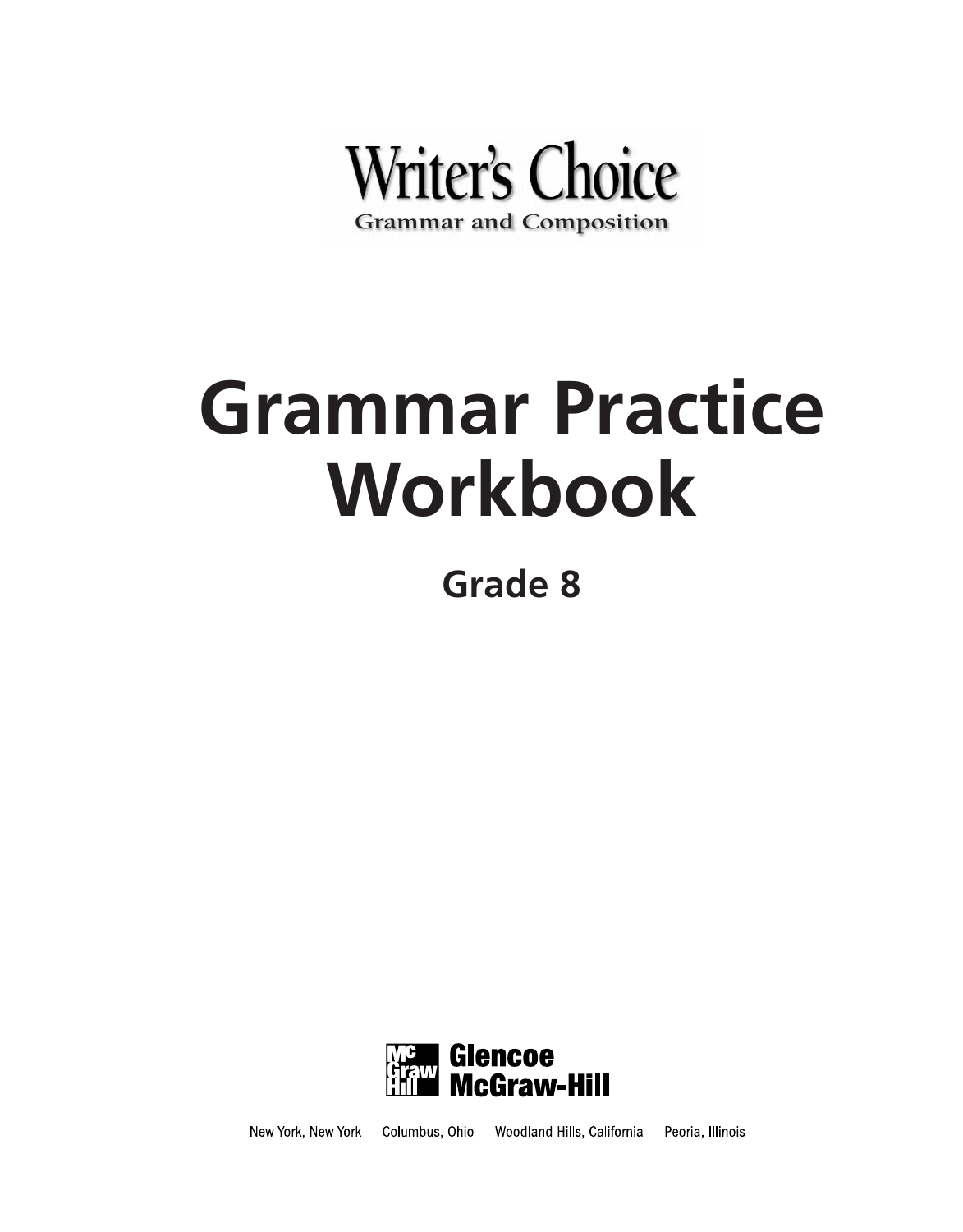# *Glencoe/McGraw-Hill*<br>A Division of The McGraw-Hill Companies

Copyright © The McGraw-Hill Companies, Inc. All rights reserved. Permission is granted to reproduce material contained herein on the condition that such material be reproduced only for classroom use; and be provided to students, teachers, and families without charge; and be used solely in conjunction with *Writer's Choice.* Any other reproduction, for use or sale, is prohibited without written permission of the publisher.

 $\chi$ 

Printed in the United States of America.

Send all inquiries to: Glencoe/McGraw-Hill 8787 Orion Place Columbus, Ohio 43240

ISBN 0-07-823354-2

1 2 3 4 5 6 7 8 9 024 04 03 02 01 00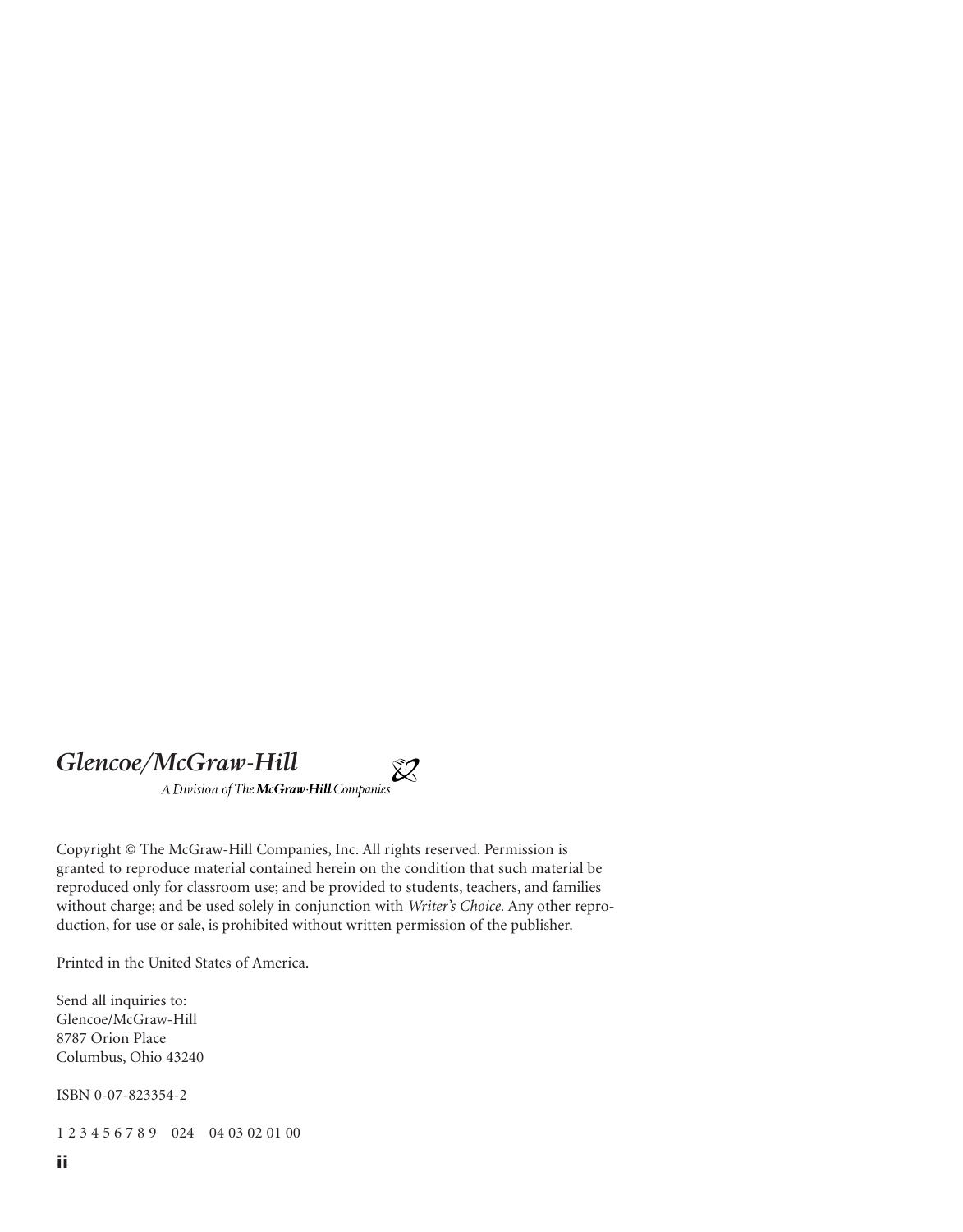# **Contents**

| <b>Unit 8</b><br><b>Subjects, Predicates, and Sentences</b> |                                                                                                               |  |
|-------------------------------------------------------------|---------------------------------------------------------------------------------------------------------------|--|
|                                                             | $8.1 - 2$<br>$8.3 - 5$<br>8.6                                                                                 |  |
| <b>Unit 9</b>                                               | <b>Nouns</b>                                                                                                  |  |
|                                                             | $9.1 - 2, 5$<br>$9.3 - 4$<br>Distinguishing Plurals, Possessives, and Contractions 5<br>9.6                   |  |
| <b>Unit 10</b>                                              | <b>Verbs</b>                                                                                                  |  |
|                                                             | 10.2<br>10.3<br>10.4<br>10.5<br>10.6<br>10.7<br>10.8<br>10.9<br>10.10                                         |  |
| <b>Unit 11</b>                                              | <b>Pronouns</b>                                                                                               |  |
|                                                             | 11.1<br>11.2<br>$11.4 - 5$<br>11.6<br>11.7                                                                    |  |
| <b>Unit 12</b>                                              | <b>Adjectives and Adverbs</b>                                                                                 |  |
|                                                             | $12.1 - 2$<br>Comparative, Superlative, and Demonstrative Adjectives 23<br>$12.3 - 4$<br>12.5<br>12.6<br>12.8 |  |
| Unit 13                                                     | <b>Prepositions, Conjunctions, and Interjections</b>                                                          |  |
|                                                             | 13.1<br>13.2<br>13.3<br>$13.4 - 5$<br>13.7                                                                    |  |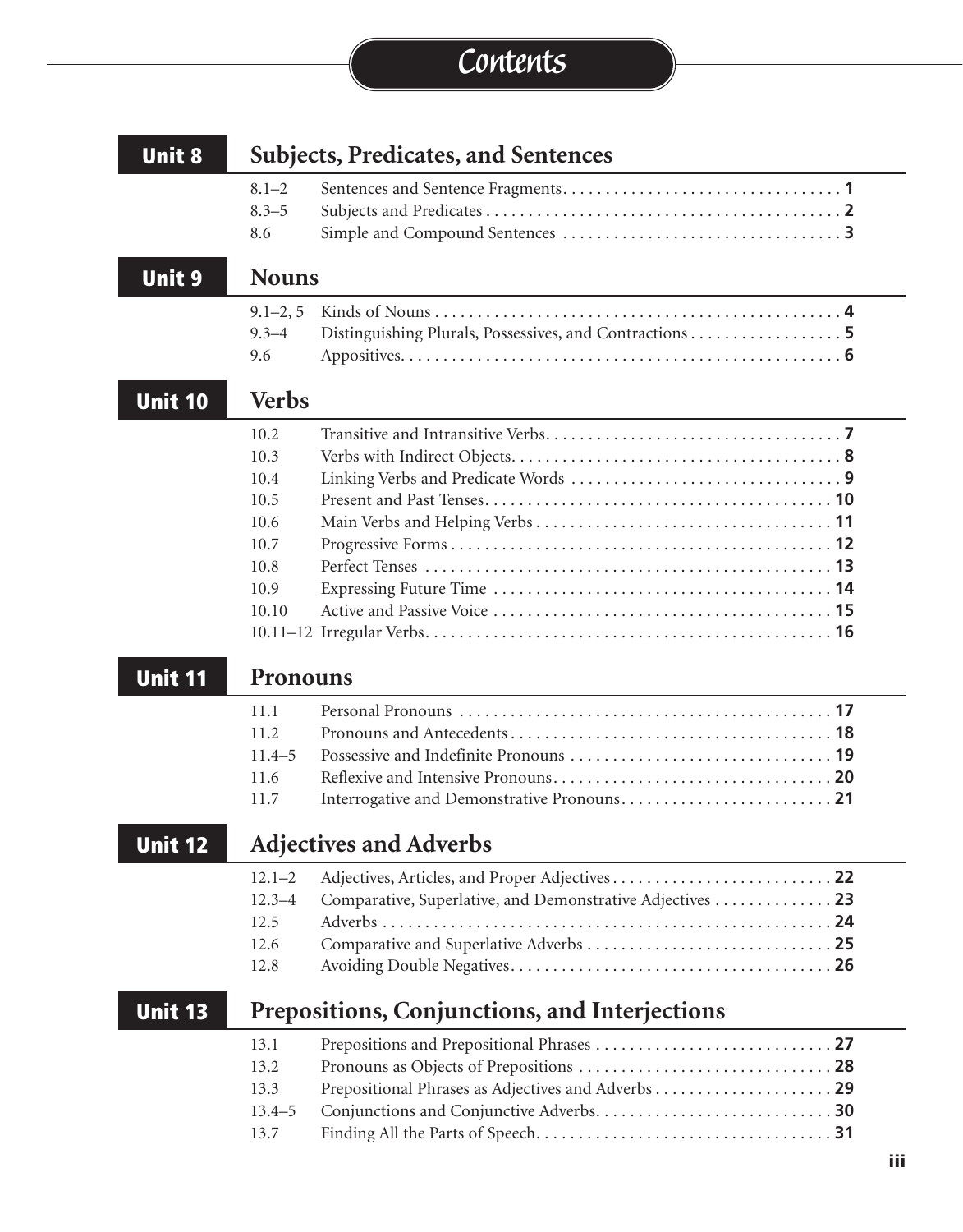# **Contents**

| <b>Unit 14</b><br><b>Clauses and Complex Sentences</b> |                                                            |                                                                                                    |
|--------------------------------------------------------|------------------------------------------------------------|----------------------------------------------------------------------------------------------------|
|                                                        | $14.1 - 2$<br>$14.3 - 4$<br>14.5<br>14.6                   |                                                                                                    |
| <b>Unit 15</b>                                         | <b>Verbals</b>                                             |                                                                                                    |
|                                                        | 15.1<br>15.2<br>15.3                                       |                                                                                                    |
| <b>Unit 16</b>                                         |                                                            | Subject-Verb Agreement                                                                             |
|                                                        | 16.1, 5<br>16.2<br>$16.3 - 4$                              |                                                                                                    |
| <b>Unit 17</b>                                         |                                                            | <b>Glossary of Special Usage Problems</b>                                                          |
|                                                        | $17.1 - 3$                                                 |                                                                                                    |
| <b>Unit 19</b>                                         |                                                            | Capitalization                                                                                     |
|                                                        | $19.1 - 2$<br>$19.3 - 4$                                   |                                                                                                    |
| <b>Unit 20</b>                                         |                                                            | Punctuation                                                                                        |
|                                                        | 20.1<br>20.2<br>20.3<br>20.4<br>20.5<br>20.6<br>$20.7 - 8$ | Using the Period and Other End Marks 45<br>Using Apostrophes, Hyphens, Dashes, and Parentheses. 51 |
|                                                        | $20.9 - 10$                                                | Using Abbreviations and Writing Numbers 52                                                         |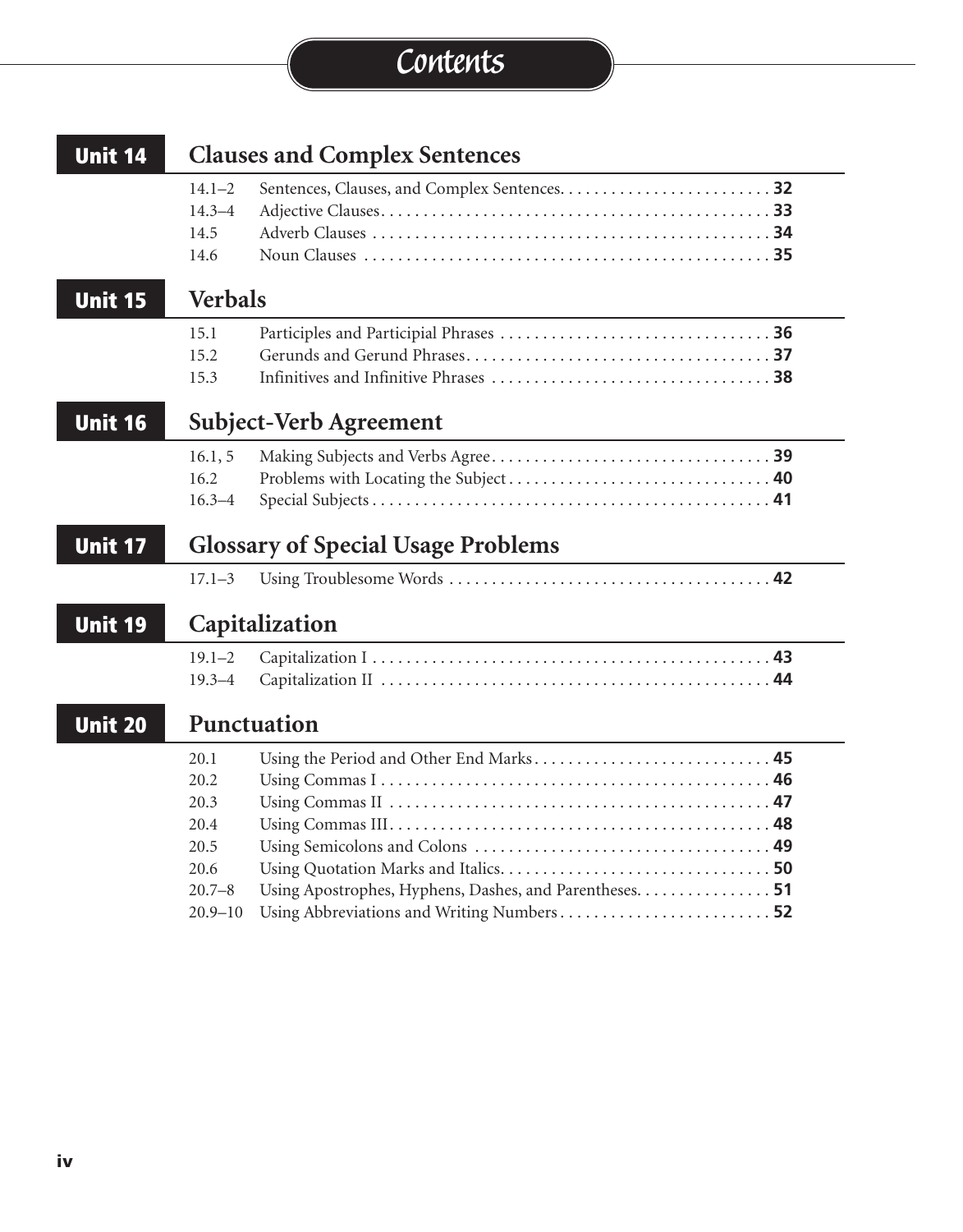# **8.1–2 Sentences and Sentence Fragments**

#### *Key Information*

**A sentence** is a group of words that expresses a complete thought. Each sentence has a **subject part** that names whom or what the sentence is about and a **predicate part** that tells what the subject does or has. The predicate may also tell what the subject is or is like.

There are four types of sentences: **declarative, interrogative, exclamatory,** and **imperative.**

A **sentence fragment** is a group of words that lacks either a subject, a predicate, or both. A fragment does not express a complete thought.

#### ■ **A. Identifying Types of Sentences**

Decide whether each item is a sentence or a sentence fragment. If it is a sentence, write whether it is *declarative, interrogative, exclamatory,* or *imperative,* and add the correct end mark. If it is a sentence fragment, write *fragment.*

- **1.** I will be there by 8:15 in the morning \_\_\_\_\_\_\_\_\_\_\_\_\_\_\_\_\_\_\_\_\_\_\_\_\_\_\_\_\_\_\_\_\_\_\_\_\_\_\_\_\_ . declarative
- **2.** Saving a seat for me \_\_\_\_\_\_\_\_\_\_\_\_\_\_\_\_\_\_\_\_\_\_\_\_\_\_\_\_\_\_\_\_\_\_\_\_\_\_\_\_\_\_\_\_\_\_\_\_\_\_\_\_\_\_\_ fragment
- **3.** Please be on time \_\_\_\_\_\_\_\_\_\_\_\_\_\_\_\_\_\_\_\_\_\_\_\_\_\_\_\_\_\_\_\_\_\_\_\_\_\_\_\_\_\_\_\_\_\_\_\_\_\_\_\_\_\_\_\_\_ . imperative

\_\_\_\_\_\_\_\_\_\_\_\_\_\_\_\_\_\_\_\_\_\_\_\_\_\_\_\_\_\_\_\_\_\_\_\_\_\_\_\_\_\_\_\_\_\_\_\_\_\_\_\_\_\_\_\_\_\_\_\_\_\_\_\_\_\_\_\_\_\_\_

\_\_\_\_\_\_\_\_\_\_\_\_\_\_\_\_\_\_\_\_\_\_\_\_\_\_\_\_\_\_\_\_\_\_\_\_\_\_\_\_\_\_\_\_\_\_\_\_\_\_\_\_\_\_\_\_\_\_\_\_\_\_\_\_\_\_\_\_\_\_\_

\_\_\_\_\_\_\_\_\_\_\_\_\_\_\_\_\_\_\_\_\_\_\_\_\_\_\_\_\_\_\_\_\_\_\_\_\_\_\_\_\_\_\_\_\_\_\_\_\_\_\_\_\_\_\_\_\_\_\_\_\_\_\_\_\_\_\_\_\_\_\_

\_\_\_\_\_\_\_\_\_\_\_\_\_\_\_\_\_\_\_\_\_\_\_\_\_\_\_\_\_\_\_\_\_\_\_\_\_\_\_\_\_\_\_\_\_\_\_\_\_\_\_\_\_\_\_\_\_\_\_\_\_\_\_\_\_\_\_\_\_\_\_

- **4.** Ouch! I stubbed my toe \_\_\_\_\_\_\_\_\_\_\_\_\_\_\_\_\_\_\_\_\_\_\_\_\_\_\_\_\_\_\_\_\_\_\_\_\_\_\_\_\_\_\_\_\_\_\_\_\_\_\_\_ ! exclamatory
- **5.** What do you know about that speaker \_\_\_\_\_\_\_\_\_\_\_\_\_\_\_\_\_\_\_\_\_\_\_\_\_\_\_\_\_\_\_\_\_\_\_\_\_\_\_\_ ? interrogative
- **6.** I can count on you \_\_\_\_\_\_\_\_\_\_\_\_\_\_\_\_\_\_\_\_\_\_\_\_\_\_\_\_\_\_\_\_\_\_\_\_\_\_\_\_\_\_\_\_\_\_\_\_\_\_\_\_\_\_\_\_ . declarative
- **7.** Pick up your books and go to the exit \_\_\_\_\_\_\_\_\_\_\_\_\_\_\_\_\_\_\_\_\_\_\_\_\_\_\_\_\_\_\_\_\_\_\_\_\_\_\_\_ . imperative
- **8.** Can't recall ever hearing a better speech **\_\_\_\_\_\_\_\_\_\_\_\_\_\_\_\_\_\_\_\_\_\_\_\_\_\_\_\_\_\_\_\_\_\_\_\_\_\_\_\_\_\_\_\_\_** fragment

#### ■ **B. Writing Complete Sentences**

Correct the following fragments by writing them as complete sentences.

- **1.** At least once a week
- **2.** Definitely will not
- **3.** After school on the playground
- **4.** No one in the room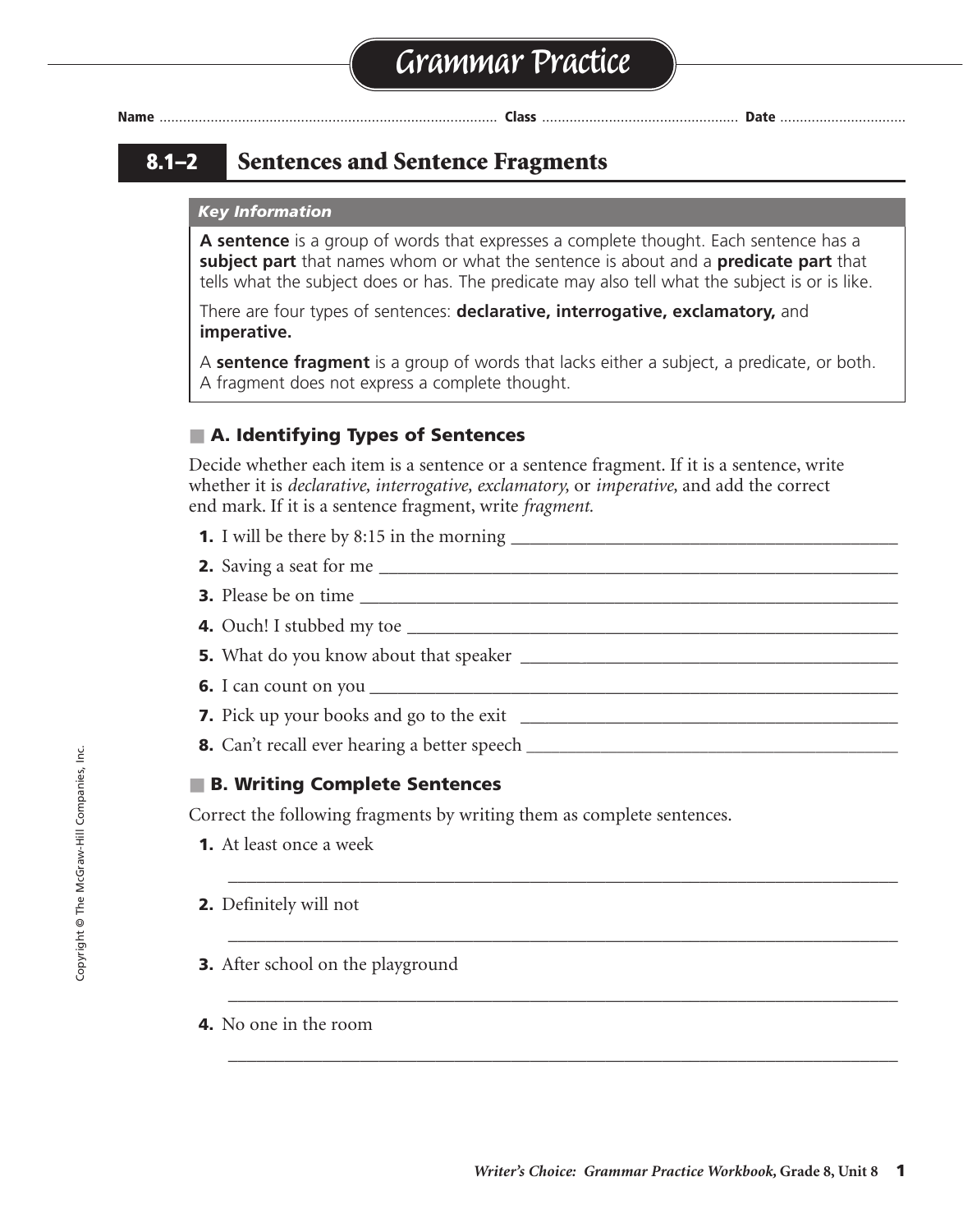**8.3–5 Subjects and Predicates**

#### *Key Information*

The **complete subject** includes all the words in the subject. The main word or group of words in the complete subject is called the simple subject. A **compound subject** has two or more **simple subjects** with the same predicate.

The **complete predicate** includes all the words in the predicate. The main word or group of words in the complete predicate is called the **simple predicate.** A **compound predicate** has two or more simple predicates with the same subject.

# ■ **A. Identifying Subjects and Predicates**

Write whether each sentence has a *simple subject* or a *compound subject* and a *simple predicate* or a *compound predicate.* Then underline each simple subject and simple predicate.

- **1.** Did you read and understand the homework assignment? \_\_\_\_\_\_\_\_\_\_\_\_\_\_\_\_\_\_\_\_\_\_\_
- **2.** She and Elizabeth will join us at the play. \_\_\_\_\_\_\_\_\_\_\_\_\_\_\_\_\_\_\_\_\_\_\_\_\_\_\_\_\_\_\_\_\_\_\_\_\_\_ compound subject, simple predicate
- **3.** I know that lovely melody. \_\_\_\_\_\_\_\_\_\_\_\_\_\_\_\_\_\_\_\_\_\_\_\_\_\_\_\_\_\_\_\_\_\_\_\_\_\_\_\_\_\_\_\_\_\_\_\_\_ simple subject, simple predicate
- **4.** You and I would rather eat apples and bananas. \_\_\_\_\_\_\_\_\_\_\_\_\_\_\_\_\_\_\_\_\_\_\_\_\_\_\_\_\_\_\_\_\_ compound subject, simple predicate
- **5.** The boys jumped through hoops for us. \_\_\_\_\_\_\_\_\_\_\_\_\_\_\_\_\_\_\_\_\_\_\_\_\_\_\_\_\_\_\_\_\_\_\_\_\_\_\_ simple subject, simple predicate
- **6.** Cowboys and cowgirls both rope steers. \_\_\_\_\_\_\_\_\_\_\_\_\_\_\_\_\_\_\_\_\_\_\_\_\_\_\_\_\_\_\_\_\_\_\_\_\_\_\_ compound subject, simple predicate
- **7.** He huffed and puffed loudly. \_\_\_\_\_\_\_\_\_\_\_\_\_\_\_\_\_\_\_\_\_\_\_\_\_\_\_\_\_\_\_\_\_\_\_\_\_\_\_\_\_\_\_\_\_\_\_\_ simple subject, compound predicate
- **8.** Will you please rub my back?\_\_\_\_\_\_\_\_\_\_\_\_\_\_\_\_\_\_\_\_\_\_\_\_\_\_\_\_\_\_\_\_\_\_\_\_\_\_\_\_\_\_\_\_\_\_\_\_ simple subject, simple predicate
- **9.** The author wrote and illustrated many books. \_\_\_\_\_\_\_\_\_\_\_\_\_\_\_\_\_\_\_\_\_\_\_\_\_\_\_\_\_\_\_\_\_\_ simple subject, compound predicate
- **10.** She learned about physics and geometry. \_\_\_\_\_\_\_\_\_\_\_\_\_\_\_\_\_\_\_\_\_\_\_\_\_\_\_\_\_\_\_\_\_\_\_

### ■ **B. Making Subjects and Verbs Agree**

Underline the correct form of the verb in parentheses.

- **1.** John and Tanya (was, were) very upbeat.
- **2.** Parents and friends sometimes (shout, shouts) a lot at basketball games.
- **3.** Laughter (swell, swells) up in his chest and nearly (make, makes) him choke.
- **4.** She (write, writes) to her family each day.
- **5.** Peas and carrots (is, are) my favorite vegetables.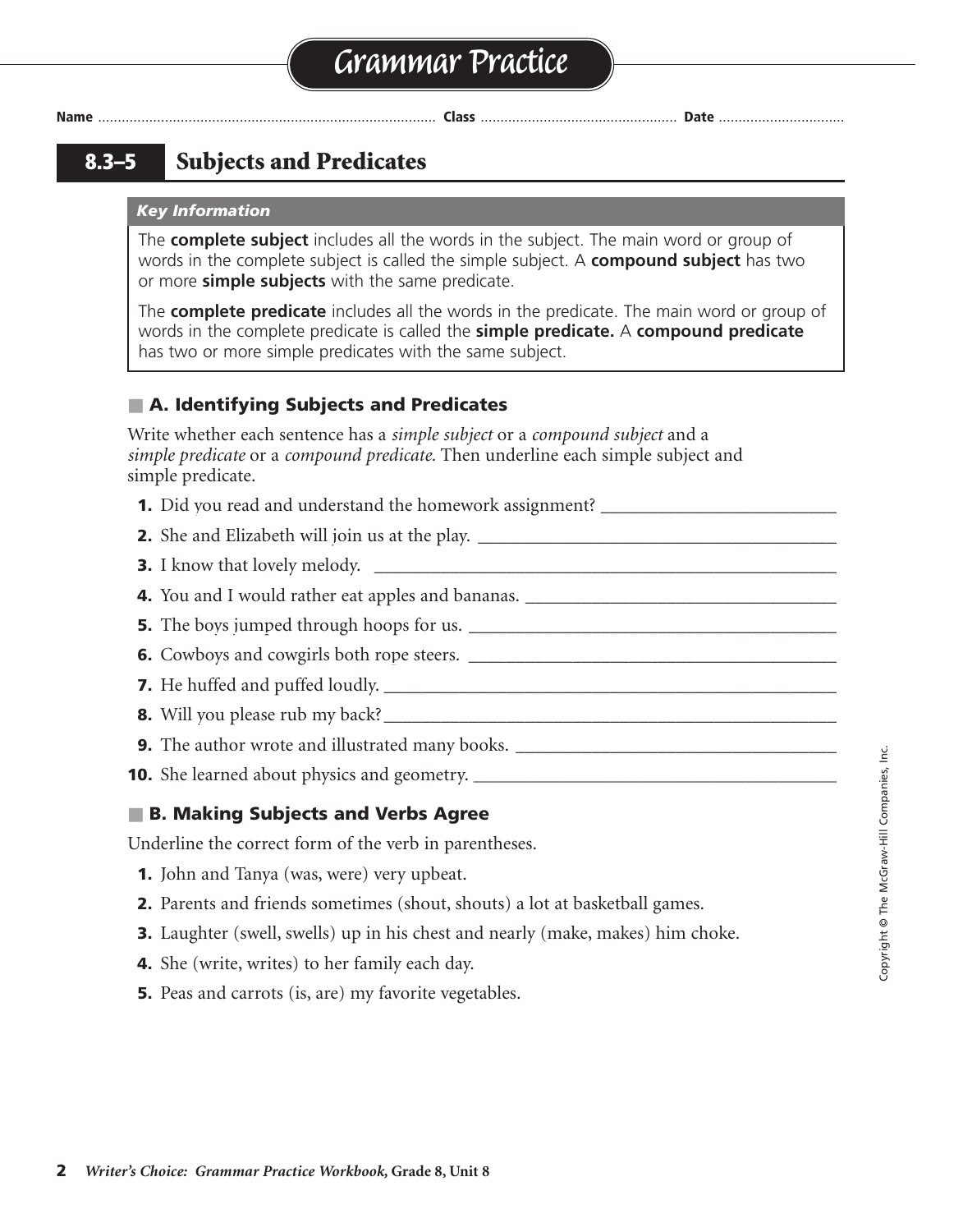# **8.6 Simple and Compound Sentences**

#### *Key Information*

A **simple sentence** has one complete subject and one complete predicate. It may have a compound subject, a compound predicate, or both.

A **compound sentence** contains two or more simple sentences joined by a comma and a coordinating conjunction or by a semicolon.

A **run-on sentence** is two or more sentences incorrectly written as one sentence. Correct a run-on sentence by rewriting it as two separate sentences or by joining the sentences with a semicolon or with a conjunction preceded by a comma.

### ■ **A. Identifying Simple and Compound Sentences**

Write whether each sentence is *simple* or *compound.*

- **1.** Tigers and elephants are my favorite zoo animals.\_\_\_\_\_\_\_\_\_\_\_\_\_\_\_\_\_\_\_\_\_\_\_\_\_\_\_\_\_\_\_\_ simple
- **2.** Some animals live in cages, but these animals roam inside fenced areas. \_\_\_\_\_\_\_\_\_\_\_\_\_\_ compound
- **3.** Tigers have such bright eyes; they look so intelligent! \_\_\_\_\_\_\_\_\_\_\_\_\_\_\_\_\_\_\_\_\_\_\_\_\_\_\_\_\_ compound
- **4.** Elephants' eyes are not so bright, but their eyelashes are long. \_\_\_\_\_\_\_\_\_\_\_\_\_\_\_\_\_\_\_\_\_\_ compound
- **5.** Have you ever noticed the eye colors of elephants and tigers?\_\_\_\_\_\_\_\_\_\_\_\_\_\_\_\_\_\_\_\_\_\_\_ simple
- **6.** Some animals enjoy being observed, but other animals seem uncomfortable. \_\_\_\_\_\_\_\_\_

\_\_\_\_\_\_\_\_\_\_\_\_\_\_\_\_\_\_\_\_\_\_\_\_\_\_\_\_\_\_\_\_\_\_\_\_\_\_\_\_\_\_\_\_\_\_\_\_\_\_\_\_\_\_\_\_\_\_\_\_\_\_\_\_\_\_\_\_\_\_\_

\_\_\_\_\_\_\_\_\_\_\_\_\_\_\_\_\_\_\_\_\_\_\_\_\_\_\_\_\_\_\_\_\_\_\_\_\_\_\_\_\_\_\_\_\_\_\_\_\_\_\_\_\_\_\_\_\_\_\_\_\_\_\_\_\_\_\_\_\_\_\_

\_\_\_\_\_\_\_\_\_\_\_\_\_\_\_\_\_\_\_\_\_\_\_\_\_\_\_\_\_\_\_\_\_\_\_\_\_\_\_\_\_\_\_\_\_\_\_\_\_\_\_\_\_\_\_\_\_\_\_\_\_\_\_\_\_\_\_\_\_\_\_

\_\_\_\_\_\_\_\_\_\_\_\_\_\_\_\_\_\_\_\_\_\_\_\_\_\_\_\_\_\_\_\_\_\_\_\_\_\_\_\_\_\_\_\_\_\_\_\_\_\_\_\_\_\_\_\_\_\_\_\_\_\_\_\_\_\_\_\_\_\_\_

\_\_\_\_\_\_\_\_\_\_\_\_\_\_\_\_\_\_\_\_\_\_\_\_\_\_\_\_\_\_\_\_\_\_\_\_\_\_\_\_\_\_\_\_\_\_\_\_\_\_\_\_\_\_\_\_\_\_\_\_\_\_\_\_\_\_\_\_\_\_\_

\_\_\_\_\_\_\_\_\_\_\_\_\_\_\_\_\_\_\_\_\_\_\_\_\_\_\_\_\_\_\_\_\_\_\_\_\_\_\_\_\_\_\_\_\_\_\_\_\_\_\_\_\_\_\_\_\_\_\_\_\_\_\_\_\_\_\_\_\_\_\_

- **7.** Do you feel afraid, or do you find the experience enjoyable? \_\_\_\_\_\_\_\_\_\_\_\_\_\_\_\_\_\_\_\_\_\_\_ compound
- **8.** Some zoo animals look happy; others seem depressed. \_\_\_\_\_\_\_\_\_\_\_\_\_\_\_\_\_\_\_\_\_\_\_\_\_\_\_\_ compound
- **9.** Both elephants and tigers sometimes pace. \_\_\_\_\_\_\_\_\_\_\_\_\_\_\_\_\_\_\_\_\_\_\_\_\_\_\_\_\_\_\_\_\_\_\_\_\_ simple
- **10.** Perhaps they are hungry or need some attention.**\_\_\_\_\_\_\_\_\_\_\_\_\_\_\_\_\_\_\_\_\_\_\_\_\_\_\_\_\_\_\_\_\_\_\_\_\_** simple

### ■ **B. Rewriting Run-on Sentences**

Rewrite the following run-on sentences correctly.

- **1.** I told her yes then she ran up and put my name on the board.**\_\_\_\_\_\_\_\_\_\_\_\_\_\_\_\_\_\_\_\_\_\_\_\_\_**
- **2.** Her performance was fantastic, no one was better.**\_\_\_\_\_\_\_\_\_\_\_\_\_\_\_\_\_\_\_\_\_\_\_\_\_\_\_\_\_\_\_\_\_\_\_\_**
- **3.** I ate breakfast, she drank juice. **\_\_\_\_\_\_\_\_\_\_\_\_\_\_\_\_\_\_\_\_\_\_\_\_\_\_\_\_\_\_\_\_\_\_\_\_\_\_\_\_\_\_\_\_\_\_\_\_\_\_\_\_\_**
- **4.** I can't possibly eat another thing okay, give me a carrot.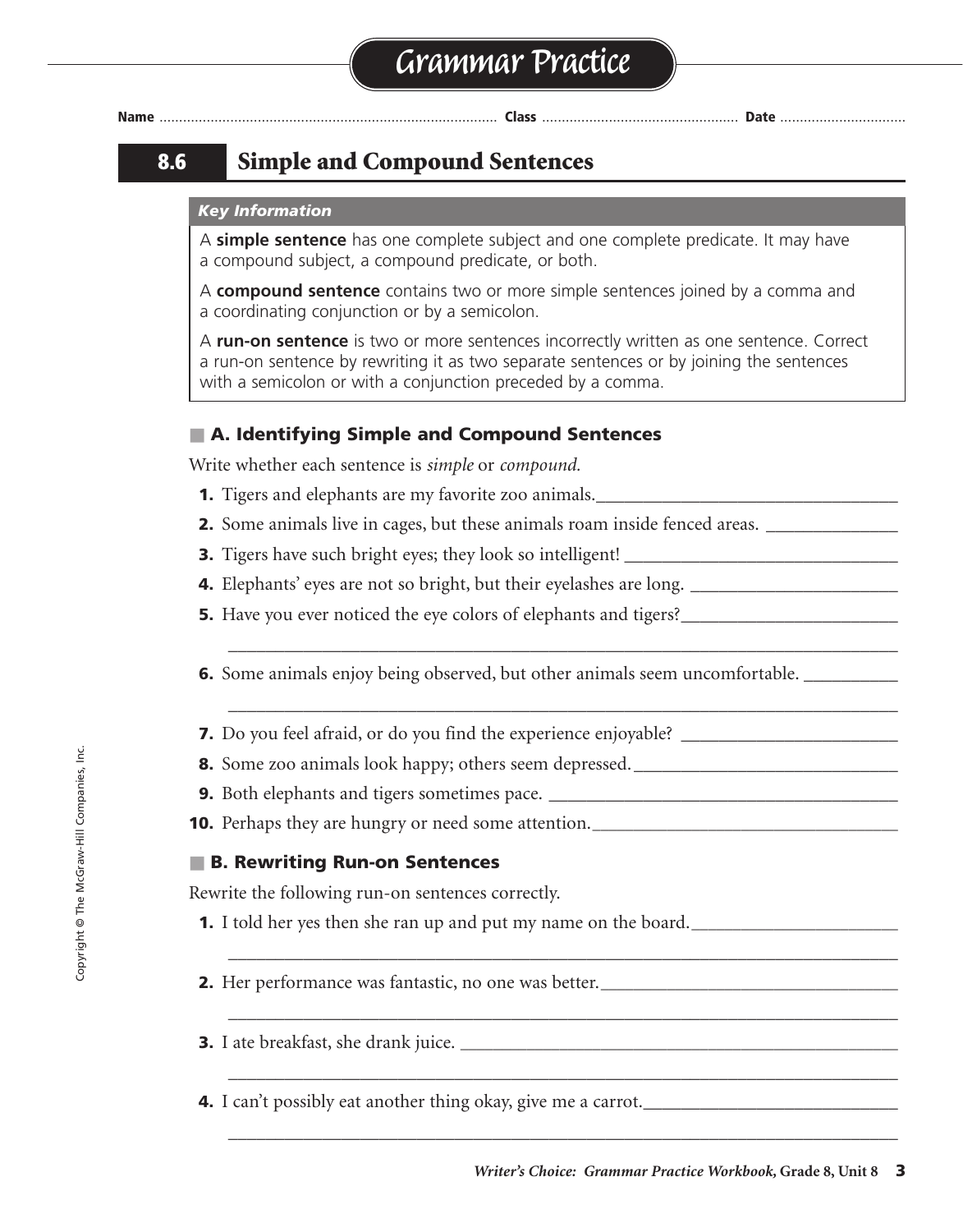**9.1–2, 5 Kinds of Nouns**

### *Key Information*

A **collective noun** names a group that is made up of individuals.

<u>concrete de la pro</u>

### ■ **A. Identifying Kinds of Nouns**

List the nouns in each sentence. Then write whether each noun is *proper, concrete, abstract,* or *compound.*

- **1.** Did Oki see Maria's new dog? \_\_\_\_\_\_\_\_\_\_\_\_\_\_\_\_\_\_\_\_\_\_\_\_\_\_\_\_\_\_\_\_\_\_\_\_\_\_\_\_\_\_\_\_\_\_\_ proper, concrete; proper, concrete; concrete
- **2.** I think it's a golden retriever, but I'm not sure. \_\_\_\_\_\_\_\_\_\_\_\_\_\_\_\_\_\_\_\_\_\_\_\_\_\_\_\_\_\_\_\_\_\_ concrete
- **3.** The truth is, she named him Goldy after her Aunt Golda! \_\_\_\_\_\_\_\_\_\_\_\_\_\_\_\_\_\_\_\_\_\_\_\_\_\_
- **4.** Every Tuesday, she takes him to obedience school.**\_\_\_\_\_\_\_\_\_\_\_\_\_\_\_\_\_\_\_\_\_\_\_\_\_\_\_\_\_\_\_\_\_\_\_\_** proper, abstract; concrete

### ■ **B. Making Compound Nouns Plural**

Follow the rules you learned in your textbook to write a sentence using the correct plural form of each of the following compound nouns. Make sure the verb you use agrees with the noun. Use additional paper if necessary.

- **1.** (*lawnmower*)*\_\_\_\_\_\_\_\_\_\_\_\_\_\_\_\_\_\_\_\_\_\_\_\_\_\_\_\_\_\_\_\_\_\_\_\_\_\_\_\_\_\_\_\_\_\_\_\_\_\_\_\_\_\_\_\_\_\_\_\_\_* lawnmowers
- **2.** (*son-in-law*) **\_\_\_\_\_\_\_\_\_\_\_\_\_\_\_\_\_\_\_\_\_\_\_\_\_\_\_\_\_\_\_\_\_\_\_\_\_\_\_\_\_\_\_\_\_\_\_\_\_\_\_\_\_\_\_\_\_\_\_\_\_\_\_\_\_\_\_\_\_\_** sons-in-law

### ■ **C. Using Collective Nouns**

Fill in the blanks with an appropriate collective noun.

- **1.** The entire \_\_\_\_\_\_\_\_\_\_\_\_\_\_\_\_\_\_\_ was at recess.
- **2.** The performers took a bow when the *\_\_\_\_\_\_\_\_\_\_\_\_\_\_\_\_\_\_* applauded.

| <b>Rey Information</b>                                          |                                               |                                                                                                                             |                                             |  |
|-----------------------------------------------------------------|-----------------------------------------------|-----------------------------------------------------------------------------------------------------------------------------|---------------------------------------------|--|
| A noun is a word that names a person,<br>place, thing, or idea. |                                               | Abstract nouns name ideas, qualities, or<br>feelings.                                                                       |                                             |  |
|                                                                 | A proper noun names a specific person,        | honor                                                                                                                       | sadness                                     |  |
| place, thing, or idea.                                          |                                               |                                                                                                                             | <b>Compound nouns</b> are made up of two or |  |
| <b>Beatles</b>                                                  | Montreal                                      |                                                                                                                             | more words. To create the plural form of    |  |
| A common noun names any person, place,<br>thing, or idea.       |                                               | hyphenated compound nouns and com-<br>pound nouns of more than one word, add<br>-s or -es to the most important part of the |                                             |  |
| children                                                        | honesty                                       | compound.                                                                                                                   |                                             |  |
| or touch.                                                       | <b>Concrete nouns</b> name things you can see | Commander in Chief<br>Commanders in Chief                                                                                   |                                             |  |
| desk                                                            | chair                                         | made un of individuals                                                                                                      | A collective noun names a group that is     |  |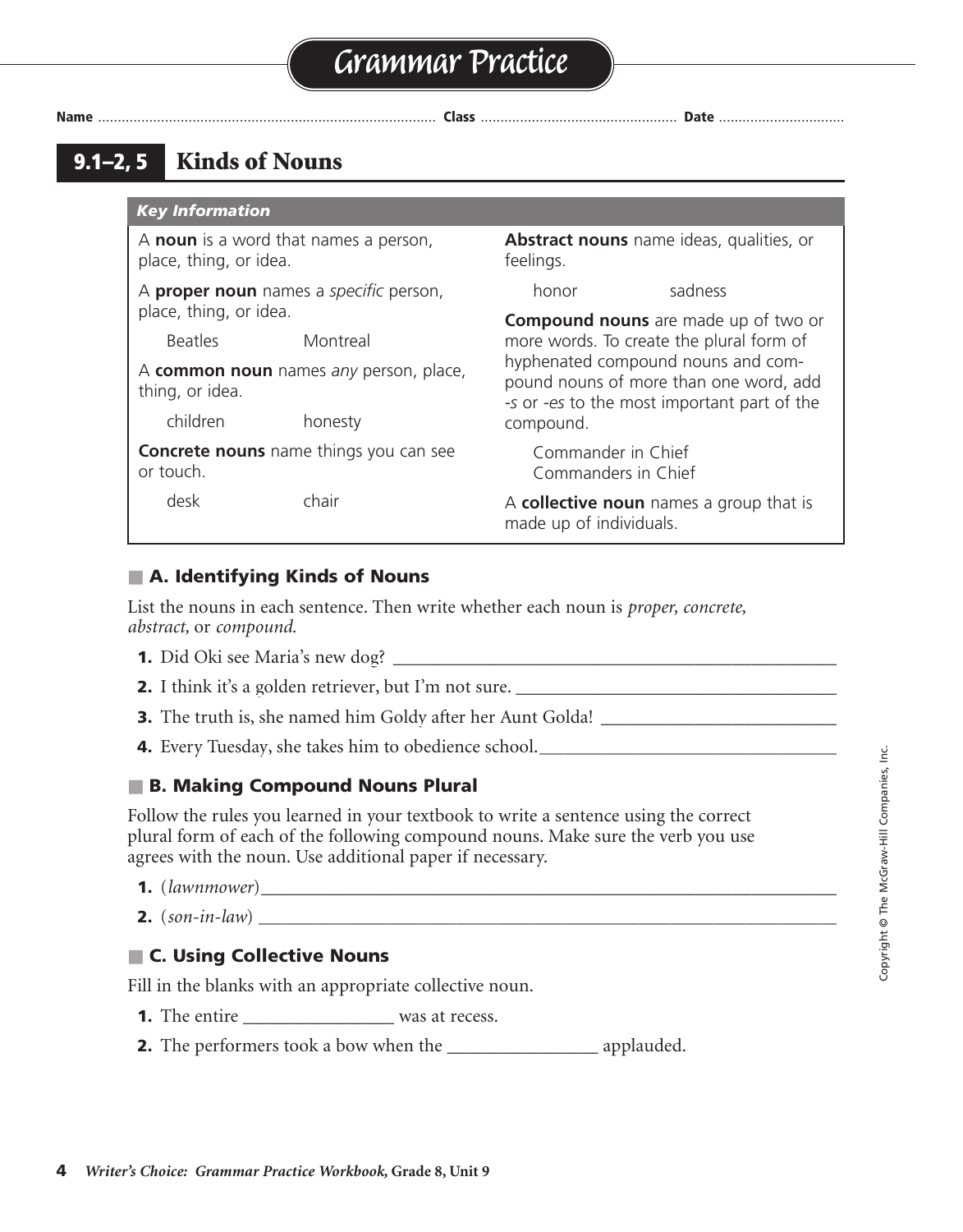# **9.3–4 Distinguishing Plurals, Possessives, and Contractions**

#### *Key Information*

**Possessive nouns** name who or what owns something. They can be singular or plural, common nouns or proper nouns. To form the possessive of singular nouns and plural nouns not ending in *-s,* add an apostrophe and *-s ('s)*. To form the possessive of plural nouns ending in *-s,* add only an apostrophe.

the boy's coat

the boys' coats Bill's coat

the Joneses' car

**Contractions** are made by combining two words into one and putting an apostrophe in place of one or more letters.

is not—isn't

# ■ **A. Identifying Plurals, Possessives, and Contractions**

Write whether each underlined noun in the following sentences is a *plural,* a *plural possessive,* a *singular possessive,* or a *contraction.*

- **1.** The children's books section of the store was packed with shoppers. \_\_\_\_\_\_\_\_\_\_\_\_\_\_\_\_\_ plural possessive
- **2.** I noticed that the catalog's front page was ripped out. \_\_\_\_\_\_\_\_\_\_\_\_\_\_\_\_\_\_\_\_\_\_\_\_\_\_\_\_ singular possessive
- **3.** The bride's never supposed to be late to the wedding. \_\_\_\_\_\_\_\_\_\_\_\_\_\_\_\_\_\_\_\_\_\_\_\_\_\_\_\_ contraction

**4.** All five of the countries' representatives spoke at once. \_\_\_\_\_\_\_\_\_\_\_\_\_\_\_\_\_\_\_\_\_\_\_\_\_\_\_\_ plural possessive

- **5.** That book's the best one I've read this year.\_\_\_\_\_\_\_\_\_\_\_\_\_\_\_\_\_\_\_\_\_\_\_\_\_\_\_\_\_\_\_\_\_\_\_\_\_ contraction
- **6.** That singer's sure to be a star someday. \_\_\_\_\_\_\_\_\_\_\_\_\_\_\_\_\_\_\_\_\_\_\_\_\_\_\_\_\_\_\_\_\_\_\_\_\_\_\_\_ contraction
- **7.** The flowers' fragrances were overwhelming. \_\_\_\_\_\_\_\_\_\_\_\_\_\_\_\_\_\_\_\_\_\_\_\_\_\_\_\_\_\_\_\_\_\_\_\_ plural possessive
- **8.** He wore several sweaters made of different styles and yarns.**\_\_\_\_\_\_\_\_\_\_\_\_\_\_\_\_\_\_\_\_\_\_\_\_\_\_\_** plural

# ■ **B. Using Plurals, Possessives, and Contractions**

Write three sentences for each of the following words. In the first sentence use the plural form of the word. In the second use the plural possessive form. In the third sentence use the word as part of a contraction.

\_\_\_\_\_\_\_\_\_\_\_\_\_\_\_\_\_\_\_\_\_\_\_\_\_\_\_\_\_\_\_\_\_\_\_\_\_\_\_\_\_\_\_\_\_\_\_\_\_\_\_\_\_\_\_\_\_\_\_\_\_\_\_\_\_\_\_\_\_\_\_ \_\_\_\_\_\_\_\_\_\_\_\_\_\_\_\_\_\_\_\_\_\_\_\_\_\_\_\_\_\_\_\_\_\_\_\_\_\_\_\_\_\_\_\_\_\_\_\_\_\_\_\_\_\_\_\_\_\_\_\_\_\_\_\_\_\_\_\_\_\_\_

\_\_\_\_\_\_\_\_\_\_\_\_\_\_\_\_\_\_\_\_\_\_\_\_\_\_\_\_\_\_\_\_\_\_\_\_\_\_\_\_\_\_\_\_\_\_\_\_\_\_\_\_\_\_\_\_\_\_\_\_\_\_\_\_\_\_\_\_\_\_\_ \_\_\_\_\_\_\_\_\_\_\_\_\_\_\_\_\_\_\_\_\_\_\_\_\_\_\_\_\_\_\_\_\_\_\_\_\_\_\_\_\_\_\_\_\_\_\_\_\_\_\_\_\_\_\_\_\_\_\_\_\_\_\_\_\_\_\_\_\_\_\_

**1.** (*child*) **\_\_\_\_\_\_\_\_\_\_\_\_\_\_\_\_\_\_\_\_\_\_\_\_\_\_\_\_\_\_\_\_\_\_\_\_\_\_\_\_\_\_\_\_\_\_\_\_\_\_\_\_\_\_\_\_\_\_\_\_\_\_\_\_\_\_\_\_\_\_\_\_\_\_\_** children

**2.** (Frank) **\_\_\_\_\_\_\_\_\_\_\_\_\_\_\_\_\_\_\_\_\_\_\_\_\_\_\_\_\_\_\_\_\_\_\_\_\_\_\_\_\_\_\_\_\_\_\_\_\_\_\_\_\_\_\_\_\_\_\_\_\_\_\_\_\_\_\_\_\_\_\_\_\_\_** Franks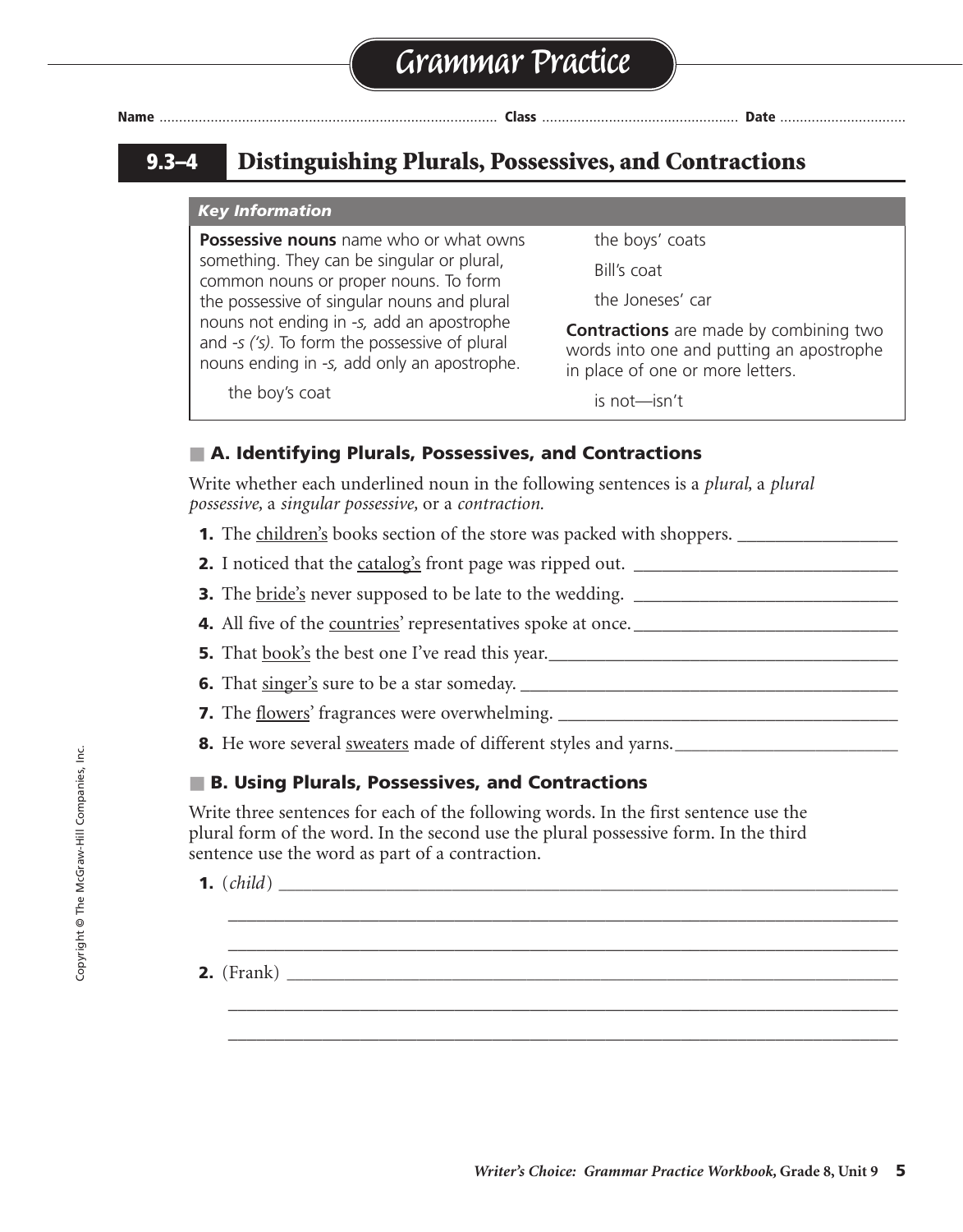# **Grammar Practice**

**Name** ...................................................................................... **Class** .................................................. **Date** ................................

# **9.6 Appositives**

#### *Key Information*

An **appositive** is a noun that is placed next to another noun to identify it or add information about it.

My only grandmother, **Erma Clayborn,** was a farmer.

An **appositive phrase** is a group of words that includes an appositive and other words that describe it.

The man, **a skilled athlete,** easily lifted the heavy box.

# ■ **A. Punctuating Appositives**

Underline each appositive in the following sentences. Remember to add commas if needed.

- **1.** George Washington our first president had wooden false teeth.
- **2.** He and his wife Martha lived at Mount Vernon in Virginia.
- **3.** Martha a widow had children from her first marriage.
- **4.** Washington's home Mount Vernon is open to the public.
- **5.** Martha Washington's husband George was a farmer as well as a politician and soldier.

# ■ **B. Writing Appositives**

Rewrite the following sentences, and add appositives or appositive phrases to each. Be sure to punctuate your sentences correctly.

\_\_\_\_\_\_\_\_\_\_\_\_\_\_\_\_\_\_\_\_\_\_\_\_\_\_\_\_\_\_\_\_\_\_\_\_\_\_\_\_\_\_\_\_\_\_\_\_\_\_\_\_\_\_\_\_\_\_\_\_\_\_\_\_\_\_\_\_\_\_\_

\_\_\_\_\_\_\_\_\_\_\_\_\_\_\_\_\_\_\_\_\_\_\_\_\_\_\_\_\_\_\_\_\_\_\_\_\_\_\_\_\_\_\_\_\_\_\_\_\_\_\_\_\_\_\_\_\_\_\_\_\_\_\_\_\_\_\_\_\_\_\_

\_\_\_\_\_\_\_\_\_\_\_\_\_\_\_\_\_\_\_\_\_\_\_\_\_\_\_\_\_\_\_\_\_\_\_\_\_\_\_\_\_\_\_\_\_\_\_\_\_\_\_\_\_\_\_\_\_\_\_\_\_\_\_\_\_\_\_\_\_\_\_

\_\_\_\_\_\_\_\_\_\_\_\_\_\_\_\_\_\_\_\_\_\_\_\_\_\_\_\_\_\_\_\_\_\_\_\_\_\_\_\_\_\_\_\_\_\_\_\_\_\_\_\_\_\_\_\_\_\_\_\_\_\_\_\_\_\_\_\_\_\_\_

\_\_\_\_\_\_\_\_\_\_\_\_\_\_\_\_\_\_\_\_\_\_\_\_\_\_\_\_\_\_\_\_\_\_\_\_\_\_\_\_\_\_\_\_\_\_\_\_\_\_\_\_\_\_\_\_\_\_\_\_\_\_\_\_\_\_\_\_\_\_\_

\_\_\_\_\_\_\_\_\_\_\_\_\_\_\_\_\_\_\_\_\_\_\_\_\_\_\_\_\_\_\_\_\_\_\_\_\_\_\_\_\_\_\_\_\_\_\_\_\_\_\_\_\_\_\_\_\_\_\_\_\_\_\_\_\_\_\_\_\_\_\_

- **1.** Mrs. Fuller ran her best time ever in the 400-meter race. \_\_\_\_\_\_\_\_\_\_\_\_\_\_\_\_\_\_
- **2.** Our dog whimpered all night when we first brought him home.
- **3.** His father was also a very tall man. \_\_\_\_\_\_\_\_\_\_\_\_\_\_\_\_\_\_\_\_\_\_\_\_\_\_\_\_\_\_\_\_\_\_\_\_\_\_\_\_\_\_\_
- **4.** My cousin will stay for two weeks when she visits. \_\_\_\_\_\_\_\_\_\_\_\_\_\_\_\_\_\_\_\_\_\_\_\_\_\_\_\_\_\_\_
- **5.** Her teacher handed back the papers on time. \_\_\_\_\_\_\_\_\_\_\_\_\_\_\_\_\_\_\_\_\_\_\_\_\_\_\_\_\_\_\_\_\_\_\_
- **6.** She asked for her favorite hot drink. **\_\_\_\_\_\_\_\_\_\_\_\_\_\_\_\_\_\_\_\_\_\_\_\_\_\_\_\_\_\_\_\_\_\_\_\_\_\_\_\_\_\_\_\_\_\_\_\_**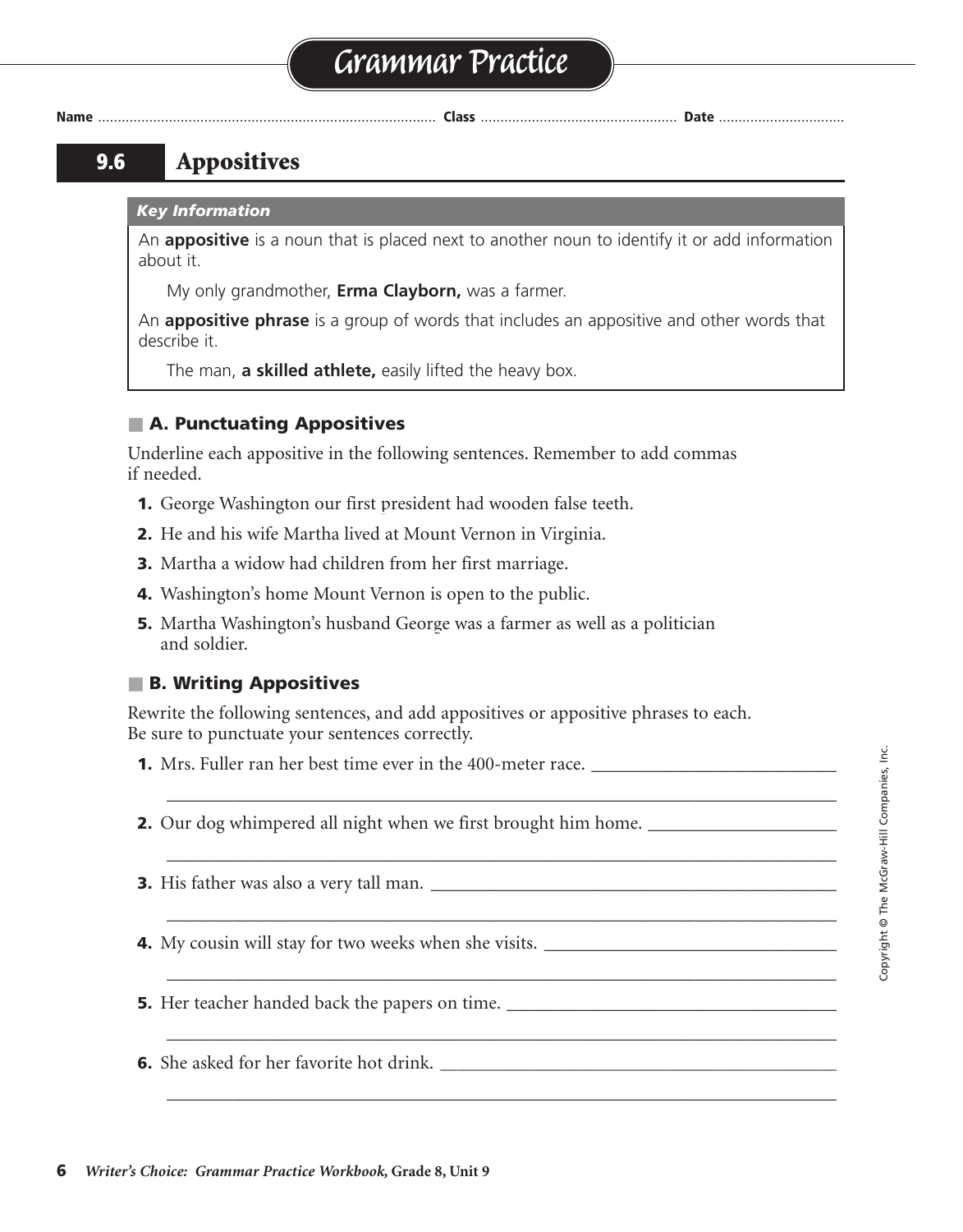

# **10.2 Transitive and Intransitive Verbs**

#### *Key Information*

A **direct object** receives the action of a verb. It answers the question *whom?* or *what?* after an **action verb.**

When an action verb transfers action to a direct object, it is **transitive.**

The crowd **cheers** the runners.

When an action verb does not have a direct object, it is **intransitive.**

The crowd **cheers** enthusiastically.

# ■ **A. Identifying Transitive and Intransitive Verbs**

The following excerpt is from *Growing Up* by the American author Russell Baker. Indicate whether each of the underlined action verbs in the excerpt is transitive or intransitive by writing *T* or *I* in the space above the word. If the verb is transitive, underline the direct object twice.

For the first time, light <u>shone</u> on a possibility. Writing couldn't <u>lead</u> to a job after high school, and it was hardly honest work, but Mr. Fleagle had opened a door for me. After that I <u>ranked</u> Mr. Fleagle among the finest teachers in the school. My mother beamed with delight when I showed her Mr. Fleagle's A-Plus and described my triumph.

# ■ **B. Using Transitive and Intransitive Verbs**

Write four sentences about someone you admire. Identify each action verb you use as transitive *(T)* or intransitive *(I).*

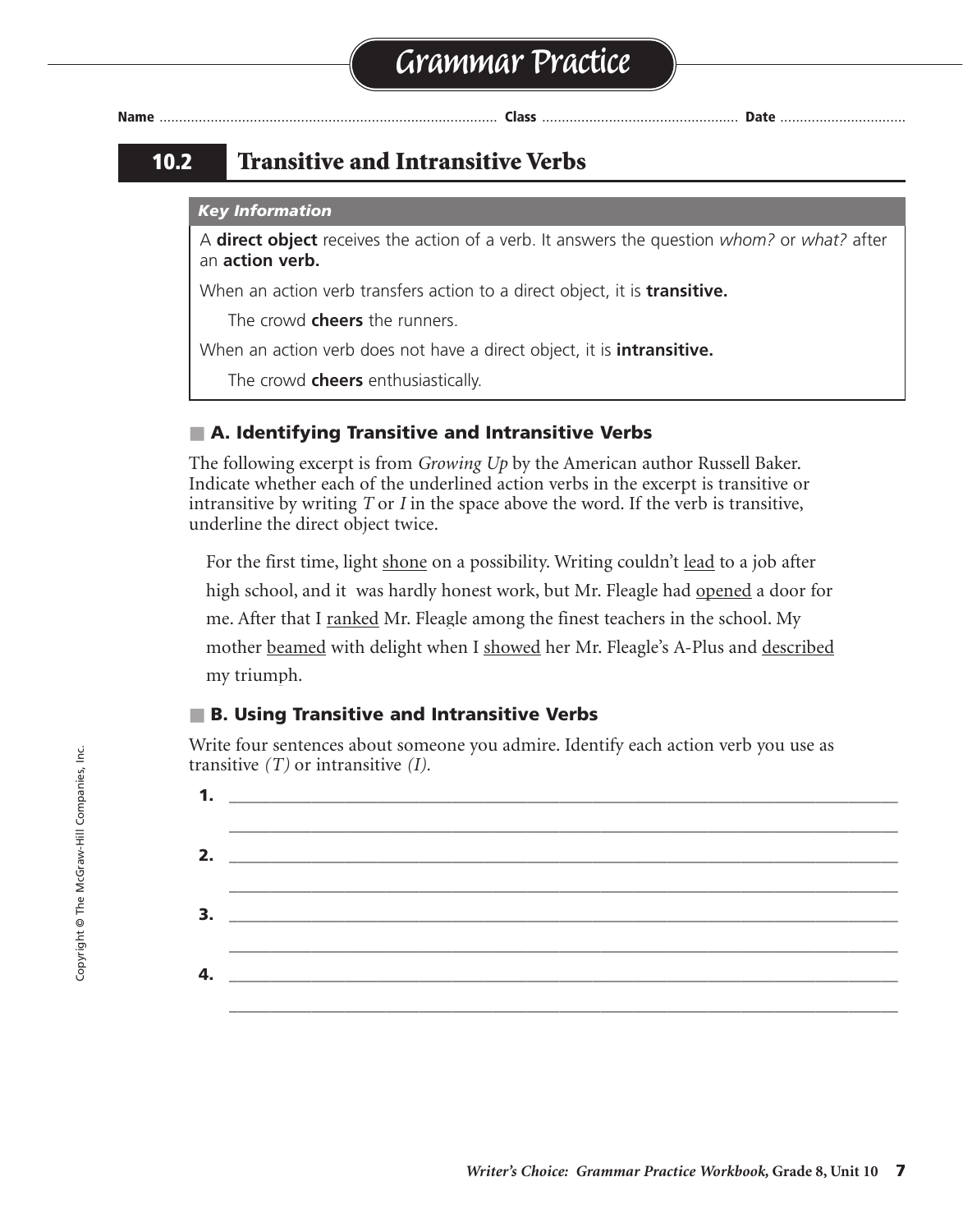# **10.3 Verbs with Indirect Objects**

#### *Key Information*

**Direct objects** are words that answer *whom?* or *what?* after an action verb.

I wrote a **letter.**

**Indirect objects** tell *to whom* or *for whom* an action is done. An indirect object appears only in a sentence that has a direct object.

I sent **mother** the letter.

# ■ **A. Identifying Direct and Indirect Objects**

Underline each direct object once, and underline each indirect object twice.

- **1.** I sang Tanya a song about happiness.
- **2.** She drank juice for breakfast every day.
- **3.** The glee club offers students an opportunity to sing.
- **4.** The dogs licked José in the face.
- **5.** Nick tossed Alicia a big, juicy apple.
- **6.** Each of the players knew the rules.
- **7.** The children loved the clown.
- **8.** Parents asked teachers many questions.
- **9.** The little girl ate a lollipop.
- **10.** The little boy gave his mother a drawing.

# ■ **B. Writing Sentences with Indirect Objects**

Rewrite each sentence, underlining the direct object and adding an indirect object.

\_\_\_\_\_\_\_\_\_\_\_\_\_\_\_\_\_\_\_\_\_\_\_\_\_\_\_\_\_\_\_\_\_\_\_\_\_\_\_\_\_\_\_\_\_\_\_\_\_\_\_\_\_\_\_\_\_\_\_\_\_\_\_\_\_\_\_\_\_\_\_

\_\_\_\_\_\_\_\_\_\_\_\_\_\_\_\_\_\_\_\_\_\_\_\_\_\_\_\_\_\_\_\_\_\_\_\_\_\_\_\_\_\_\_\_\_\_\_\_\_\_\_\_\_\_\_\_\_\_\_\_\_\_\_\_\_\_\_\_\_\_\_

\_\_\_\_\_\_\_\_\_\_\_\_\_\_\_\_\_\_\_\_\_\_\_\_\_\_\_\_\_\_\_\_\_\_\_\_\_\_\_\_\_\_\_\_\_\_\_\_\_\_\_\_\_\_\_\_\_\_\_\_\_\_\_\_\_\_\_\_\_\_\_

\_\_\_\_\_\_\_\_\_\_\_\_\_\_\_\_\_\_\_\_\_\_\_\_\_\_\_\_\_\_\_\_\_\_\_\_\_\_\_\_\_\_\_\_\_\_\_\_\_\_\_\_\_\_\_\_\_\_\_\_\_\_\_\_\_\_\_\_\_\_\_

- **1.** She sang a song. \_\_\_\_\_\_\_\_\_\_\_\_\_\_\_\_\_\_\_\_\_\_\_\_\_\_\_\_\_\_\_\_\_\_\_\_\_\_\_\_\_\_\_\_\_\_\_\_\_\_\_\_\_\_\_\_\_\_
- **2.** The children made some candy.\_\_\_\_\_\_\_\_\_\_\_\_\_\_\_\_\_\_\_\_\_\_\_\_\_\_\_\_\_\_\_\_\_\_\_\_\_\_\_\_\_\_\_\_\_\_

**3.** This magazine offers fashion tips. \_\_\_\_\_\_\_\_\_\_\_\_\_\_\_\_\_\_\_\_\_\_\_\_\_\_\_\_\_\_\_\_\_\_\_\_\_\_\_\_\_\_\_\_

**4.** The teacher gave the tests.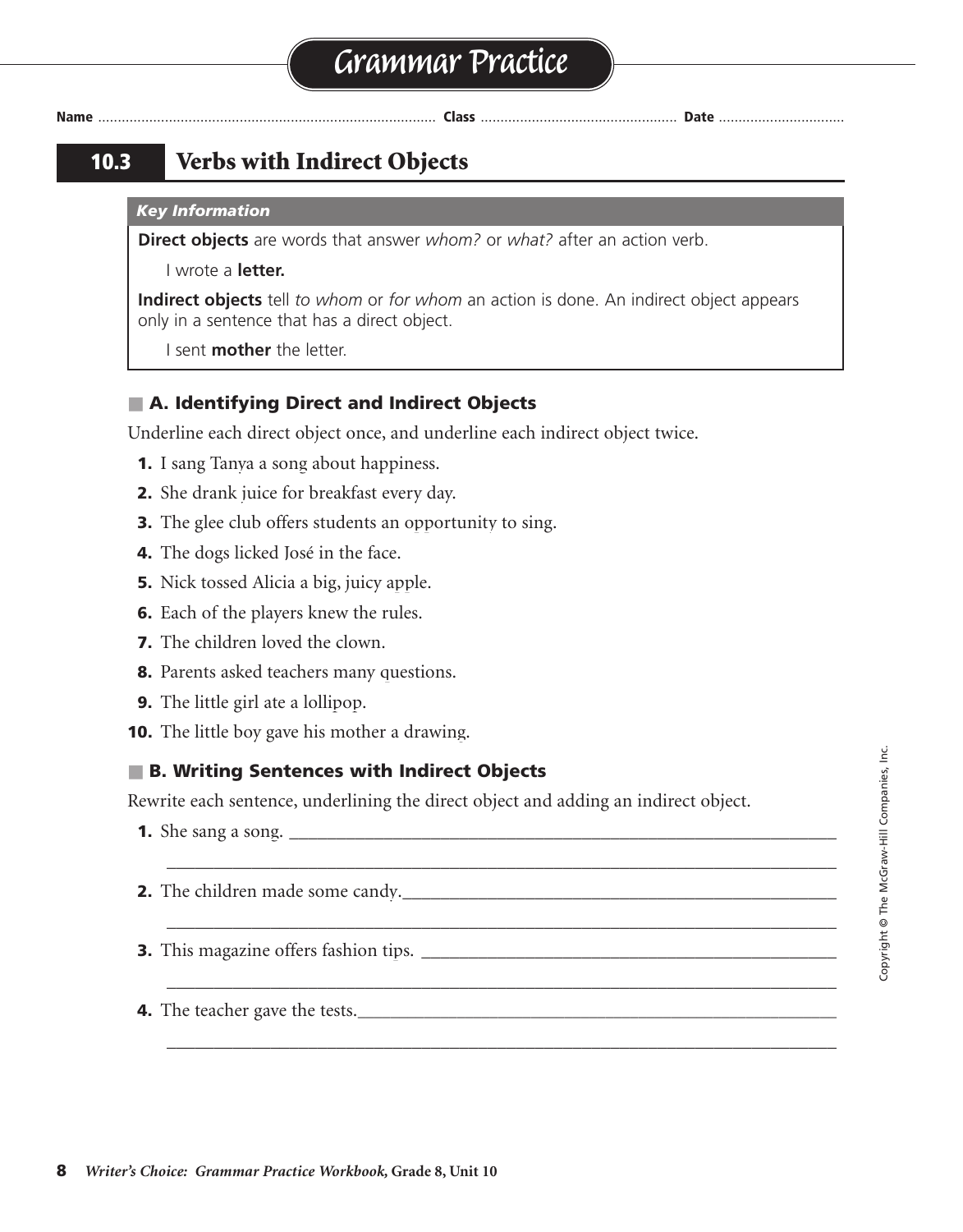# **10.4 Linking Verbs and Predicate Words**

#### *Key Information*

A **linking verb** connects the subject of a sentence with a noun or an adjective in the predicate.

The dog **was** friendly.

A **predicate adjective** is an adjective that follows a linking verb. It describes the subject by telling what it is like.

The sky is **cloudy.**

A **predicate noun** is a noun that follows a linking verb. It tells what the subject is.

Some common linking verbs are forms of the verbs *be, become, smell, look, feel, sound, grow, taste,* and *appear.*

### ■ **A. Identifying Linking Verbs and Predicate Nouns and Adjectives**

Underline the verb in each sentence, and label it *action* or *linking.* If the verb is a linking verb, write whether it is followed by a *predicate noun* or a *predicate adjective.*

- **1.** Grandmother always grows lavender.\_\_\_\_\_\_\_\_\_\_\_\_\_\_\_\_\_\_\_\_\_\_\_\_\_\_\_\_\_\_\_\_\_\_\_\_\_\_\_\_\_\_ action
- **2.** Today I feel wonderful!\_\_\_\_\_\_\_\_\_\_\_\_\_\_\_\_\_\_\_\_\_\_\_\_\_\_\_\_\_\_\_\_\_\_\_\_\_\_\_\_\_\_\_\_\_\_\_\_\_\_\_\_\_ linking, predicate adjective
- **3.** Mrs. Johnson is our coach.\_\_\_\_\_\_\_\_\_\_\_\_\_\_\_\_\_\_\_\_\_\_\_\_\_\_\_\_\_\_\_\_\_\_\_\_\_\_\_\_\_\_\_\_\_\_\_\_\_\_ linking, predicate noun
- **4.** Craig is always organized.\_\_\_\_\_\_\_\_\_\_\_\_\_\_\_\_\_\_\_\_\_\_\_\_\_\_\_\_\_\_\_\_\_\_\_\_\_\_\_\_\_\_\_\_\_\_\_\_\_\_\_ linking, predicate adjective
- **5.** Sandy clearly was the leader. \_\_\_\_\_\_\_\_\_\_\_\_\_\_\_\_\_\_\_\_\_\_\_\_\_\_\_\_\_\_\_\_\_\_\_\_\_\_\_\_\_\_\_\_\_\_\_\_ linking, predicate noun
- **6.** Professor Hayford conducted experiments. \_\_\_\_\_\_\_\_\_\_\_\_\_\_\_\_\_\_\_\_\_\_\_\_\_\_\_\_\_\_\_\_\_\_\_\_\_ action

#### ■ B. Using Linking Verbs and Predicate Nouns and Adjectives

Write a sentence for the given topic, using a form of one of the following linking verbs in each sentence: *smell, sound, feel, taste, grow.* Use at least one predicate noun or predicate adjective in each sentence.

\_\_\_\_\_\_\_\_\_\_\_\_\_\_\_\_\_\_\_\_\_\_\_\_\_\_\_\_\_\_\_\_\_\_\_\_\_\_\_\_\_\_\_\_\_\_\_\_\_\_\_\_\_\_\_\_\_\_\_\_\_\_\_\_\_\_\_\_\_\_\_

\_\_\_\_\_\_\_\_\_\_\_\_\_\_\_\_\_\_\_\_\_\_\_\_\_\_\_\_\_\_\_\_\_\_\_\_\_\_\_\_\_\_\_\_\_\_\_\_\_\_\_\_\_\_\_\_\_\_\_\_\_\_\_\_\_\_\_\_\_\_\_

\_\_\_\_\_\_\_\_\_\_\_\_\_\_\_\_\_\_\_\_\_\_\_\_\_\_\_\_\_\_\_\_\_\_\_\_\_\_\_\_\_\_\_\_\_\_\_\_\_\_\_\_\_\_\_\_\_\_\_\_\_\_\_\_\_\_\_\_\_\_\_

\_\_\_\_\_\_\_\_\_\_\_\_\_\_\_\_\_\_\_\_\_\_\_\_\_\_\_\_\_\_\_\_\_\_\_\_\_\_\_\_\_\_\_\_\_\_\_\_\_\_\_\_\_\_\_\_\_\_\_\_\_\_\_\_\_\_\_\_\_\_\_

| <b>1.</b> (difficulty or ease of writing) |  |
|-------------------------------------------|--|
|-------------------------------------------|--|

- **2.** (breakfast food)**\_\_\_\_\_\_\_\_\_\_\_\_\_\_\_\_\_\_\_\_\_\_\_\_\_\_\_\_\_\_\_\_\_\_\_\_\_\_\_\_\_\_\_\_\_\_\_\_\_\_\_\_\_\_\_\_\_\_\_\_\_\_\_\_\_\_\_**
- **3.** (flower garden)
- **4.** (sunshine)**\_\_\_\_\_\_\_\_\_\_\_\_\_\_\_\_\_\_\_\_\_\_\_\_\_\_\_\_\_\_\_\_\_\_\_\_\_\_\_\_\_\_\_\_\_\_\_\_\_\_\_\_\_\_\_\_\_\_\_\_\_\_\_\_\_\_\_\_\_\_\_\_**

She is a **teacher.**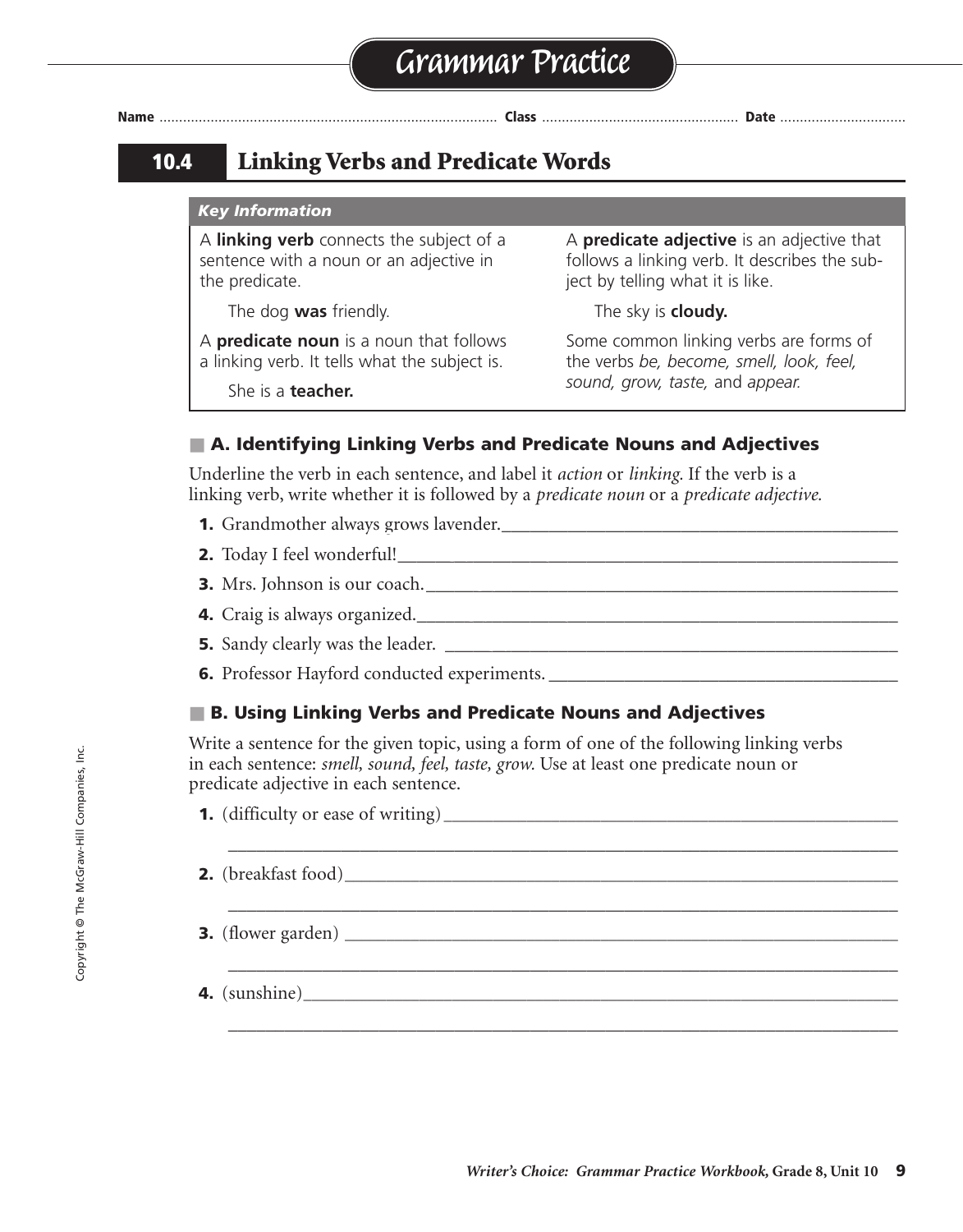# **10.5 Present and Past Tenses**

#### *Key Information*

The **present tense** of a verb names an action that happens regularly. It can also express a general truth.

The mail **arrives** at 1:00 P.M.

The **past tense** of a verb names an action that already happened.

Yesterday the mail **arrived** late.

### ■ **A. Distinguishing Between Verbs in Past and Present Tense**

Read the following paragraph, and decide whether each numbered, underlined verb is written in the present tense or in the past tense. Write your answers in the space provided below the reading selection.

Fish, flowers, and landscapes (**1.**) are the subjects of paintings by Joseph Raffael, a California painter. Raffael (**2.**) experimented with color and light in many of his works. (**3.**) Examine his paintings. They (**4.**) have very bright colors. In the painting *Joseph and Reuben,* which he (**5.**) painted in 1984, Raffael (**6.**) used a strong contrast between darkness and light. This technique (**7.**) is different from that in his other paintings. It (**8.**) gives the painting the look of a snapshot.

| $\sqrt{ }$ |  |
|------------|--|

#### ■ **B. Writing Verbs in Present and Past Tenses**

Write two sentences each for the verbs *jump* and *walk.* Follow the guidelines in parentheses.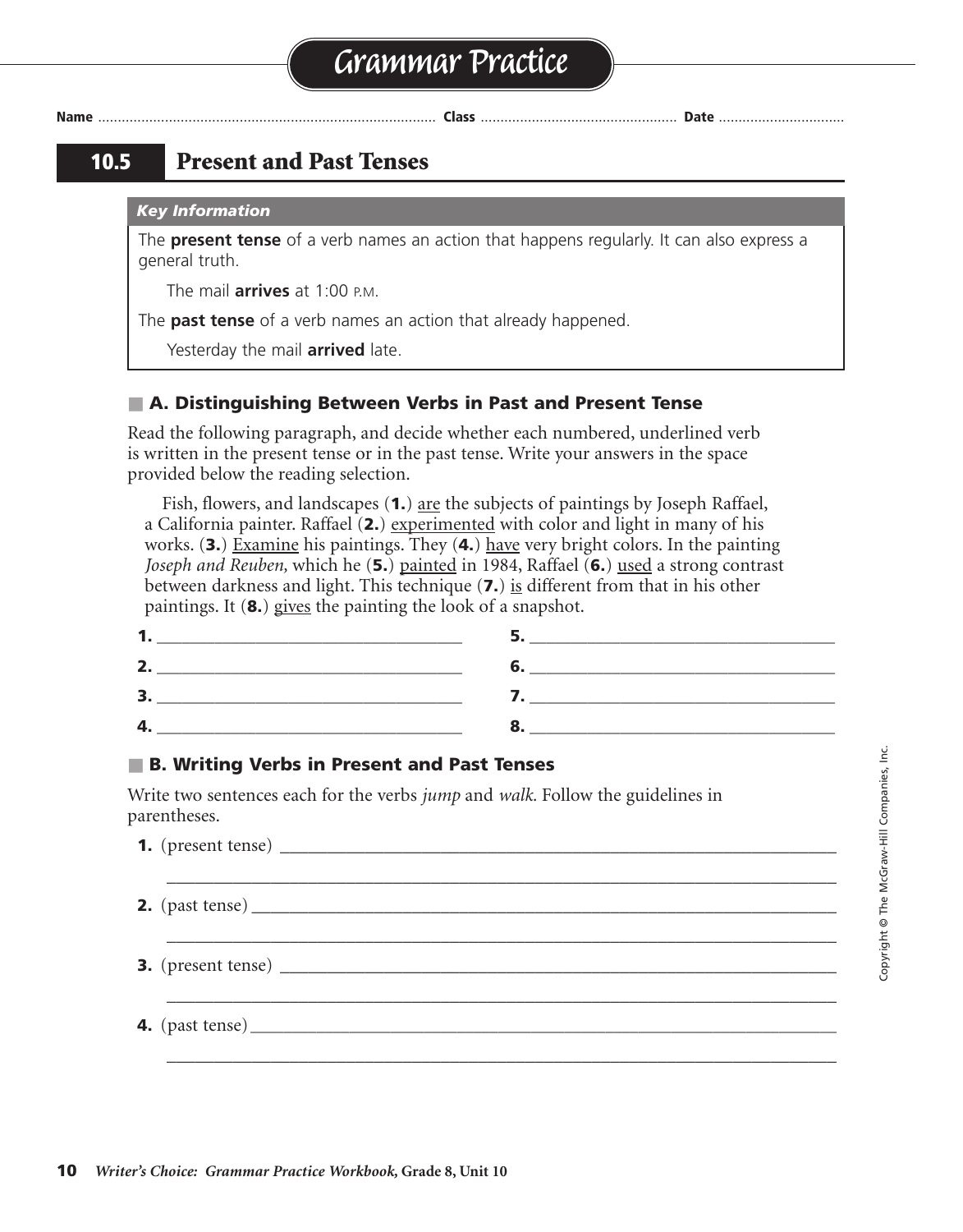# **10.6 Main Verbs and Helping Verbs**

#### *Key Information*

A **helping verb** helps the main verb tell about an action or make a statement. Common helping verbs are *be, have,* and *do.*

A **verb phrase** consists of one or more helping verbs followed by a main verb.

They **are running** together in the race.

### ■ **A. Using Helping Verbs Correctly**

Circle the correct helping verb in parentheses.

- **1.** Wilma (had/have) hoped that we'd go with her.
- **2.** Some people (are/have) arrived already.
- **3.** Kids (are/were) lined up around the block yesterday.
- **4.** The pitcher (is/has) finally arrived to start the game.
- **5.** The ushers (had/were) already seating the crowd.

### ■ **B. Practice with Helping and Main Verbs**

In sentences that are questions, the helping and main verbs of a verb phrase are not placed next to one another. Rewrite the following sentences, changing them into questions if they are statements and into statements if they are questions.

\_\_\_\_\_\_\_\_\_\_\_\_\_\_\_\_\_\_\_\_\_\_\_\_\_\_\_\_\_\_\_\_\_\_\_\_\_\_\_\_\_\_\_\_\_\_\_\_\_\_\_\_\_\_\_\_\_\_\_\_\_\_\_\_\_\_\_\_\_\_\_

\_\_\_\_\_\_\_\_\_\_\_\_\_\_\_\_\_\_\_\_\_\_\_\_\_\_\_\_\_\_\_\_\_\_\_\_\_\_\_\_\_\_\_\_\_\_\_\_\_\_\_\_\_\_\_\_\_\_\_\_\_\_\_\_\_\_\_\_\_\_\_

\_\_\_\_\_\_\_\_\_\_\_\_\_\_\_\_\_\_\_\_\_\_\_\_\_\_\_\_\_\_\_\_\_\_\_\_\_\_\_\_\_\_\_\_\_\_\_\_\_\_\_\_\_\_\_\_\_\_\_\_\_\_\_\_\_\_\_\_\_\_\_

\_\_\_\_\_\_\_\_\_\_\_\_\_\_\_\_\_\_\_\_\_\_\_\_\_\_\_\_\_\_\_\_\_\_\_\_\_\_\_\_\_\_\_\_\_\_\_\_\_\_\_\_\_\_\_\_\_\_\_\_\_\_\_\_\_\_\_\_\_\_\_

\_\_\_\_\_\_\_\_\_\_\_\_\_\_\_\_\_\_\_\_\_\_\_\_\_\_\_\_\_\_\_\_\_\_\_\_\_\_\_\_\_\_\_\_\_\_\_\_\_\_\_\_\_\_\_\_\_\_\_\_\_\_\_\_\_\_\_\_\_\_\_

**1.** She has developed all the film I sent her.

**2.** André has sat at the same desk all year.

- **3.** Had she joined them before they left for school? **\_\_\_\_\_\_\_\_\_\_\_\_\_\_\_\_\_\_\_\_\_\_\_\_\_\_\_\_\_\_\_\_\_\_\_\_\_**
- **4.** Mrs. Watkins is handing back the papers.
- **5.** Were you watching the football game?**\_\_\_\_\_\_\_\_\_\_\_\_\_\_\_\_\_\_\_\_\_\_\_\_\_\_\_\_\_\_\_\_\_\_\_\_\_\_\_\_\_\_\_\_\_\_\_**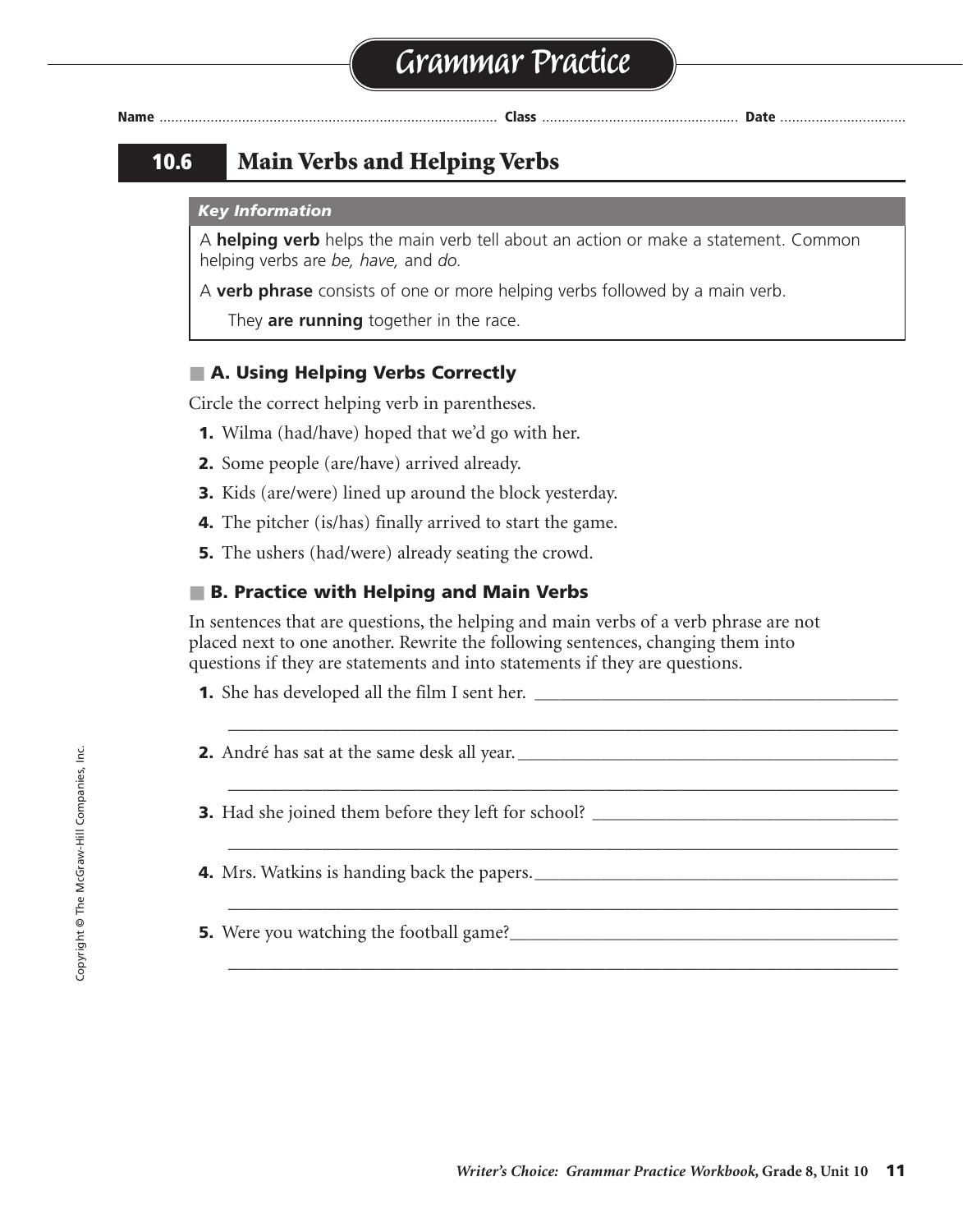# **Grammar Practice**

**Name** ...................................................................................... **Class** .................................................. **Date** ................................

# **10.7 Progressive Forms**

#### *Key Information*

The **present progressive form** of a verb names an action or condition that is continuing in the present.

He **is going.** [singular] We **are going.** [plural]

The **past progressive form** of a verb names an action or condition that continued for some time in the past.

She **was exploring.** [singular] We **were listening.** [plural]

# ■ **A. Using Present and Past Progressive Verb Forms**

In sentences 1–3, write the present progressive form of each underlined verb phrase. In sentences 4–6, write the past progressive form of each underlined verb phrase.

- **1.** They were singing outside our door. \_\_\_\_\_\_\_\_\_\_\_\_\_\_\_\_\_\_\_\_\_\_\_\_\_\_\_\_\_\_\_\_\_\_\_\_\_\_\_\_\_\_ are singing
- **2.** I was laughing very hard! \_\_\_\_\_\_\_\_\_\_\_\_\_\_\_\_\_\_\_\_\_\_\_\_\_\_\_\_\_\_\_\_\_\_\_\_\_\_\_\_\_\_\_\_\_\_\_\_\_\_\_ am laughing
- **3.** They were jumping over the puddle together. \_\_\_\_\_\_\_\_\_\_\_\_\_\_\_\_\_\_\_\_\_\_\_\_\_\_\_\_\_\_\_\_\_\_\_ are jumping
- **4.** They are studying the breakup of the Soviet Union. \_\_\_\_\_\_\_\_\_\_\_\_\_\_\_\_\_\_\_\_\_\_\_\_\_\_\_\_\_\_ were studying
- **5.** William is racing me to the corner. \_\_\_\_\_\_\_\_\_\_\_\_\_\_\_\_\_\_\_\_\_\_\_\_\_\_\_\_\_\_\_\_\_\_\_\_\_\_\_\_\_\_\_ was racing
- **6.** Sylvia is questioning me about politics. **\_\_\_\_\_\_\_\_\_\_\_\_\_\_\_\_\_\_\_\_\_\_\_\_\_\_\_\_\_\_\_\_\_\_\_\_\_\_\_\_\_\_\_\_\_** was questioning

# ■ **B. Writing Present and Past Progressive Verb Forms**

Write three sentences using the present progressive form of a verb. Use one of these helping verbs with the main verb in each sentence: *am, are, is.* Write two sentences using the past progressive form of a verb. Use the helping verbs *was* and *were.*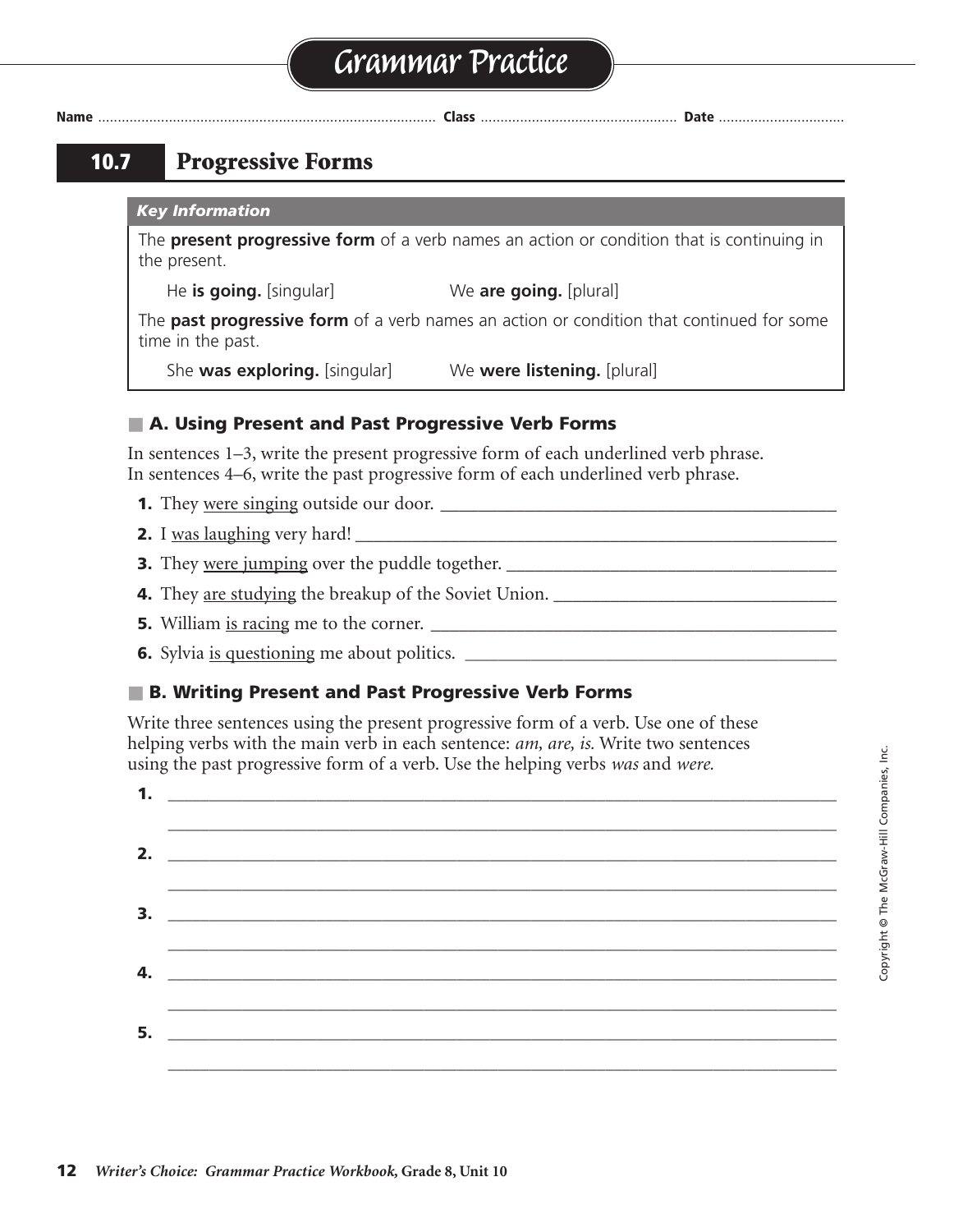# **10.8 Perfect Tenses**

#### *Key Information*

The **present perfect tense** of a verb names an action that happened at an indefinite time in the past. It also tells about a past action that happened in the past and may still be happening.

The dogs **have barked** for hours.

The dogs **have been barking** all day.

The **past perfect tense** of a verb names an action that happened before another action or event in the past.

He **had** just **sat** down when the music began.

# ■ **A. Using the Present Perfect Tense**

Change each verb to the present perfect tense.

- **1.** We watch \_\_\_\_\_\_\_\_\_\_\_\_\_\_\_\_\_\_\_\_\_\_\_\_\_\_\_\_\_\_\_\_\_\_\_\_\_\_\_\_\_\_\_\_\_\_\_\_\_\_\_\_\_\_\_\_\_\_\_\_\_\_\_ have watched
- **2.** They smell \_\_\_\_\_\_\_\_\_\_\_\_\_\_\_\_\_\_\_\_\_\_\_\_\_\_\_\_\_\_\_\_\_\_\_\_\_\_\_\_\_\_\_\_\_\_\_\_\_\_\_\_\_\_\_\_\_\_\_\_\_\_ have smelled
- **3.** He wonders\_\_\_\_\_\_\_\_\_\_\_\_\_\_\_\_\_\_\_\_\_\_\_\_\_\_\_\_\_\_\_\_\_\_\_\_\_\_\_\_\_\_\_\_\_\_\_\_\_\_\_\_\_\_\_\_\_\_\_\_\_\_ has wondered
- **4.** You touch
- **5.** She swallows \_\_\_\_\_\_\_\_\_\_\_\_\_\_\_\_\_\_\_\_\_\_\_\_\_\_\_\_\_\_\_\_\_\_\_\_\_\_\_\_\_\_\_\_\_\_\_\_\_\_\_\_\_\_\_\_\_\_\_\_\_ has swallowed
- **6.** I want**\_\_\_\_\_\_\_\_\_\_\_\_\_\_\_\_\_\_\_\_\_\_\_\_\_\_\_\_\_\_\_\_\_\_\_\_\_\_\_\_\_\_\_\_\_\_\_\_\_\_\_\_\_\_\_\_\_\_\_\_\_\_\_\_\_\_\_\_\_\_\_\_\_\_\_\_** have wanted

### ■ **B. Using the Past Perfect Tense**

Write five sentences using the past perfect tense of each of the following verbs: *tape, mow, dance, wrap, rip.*

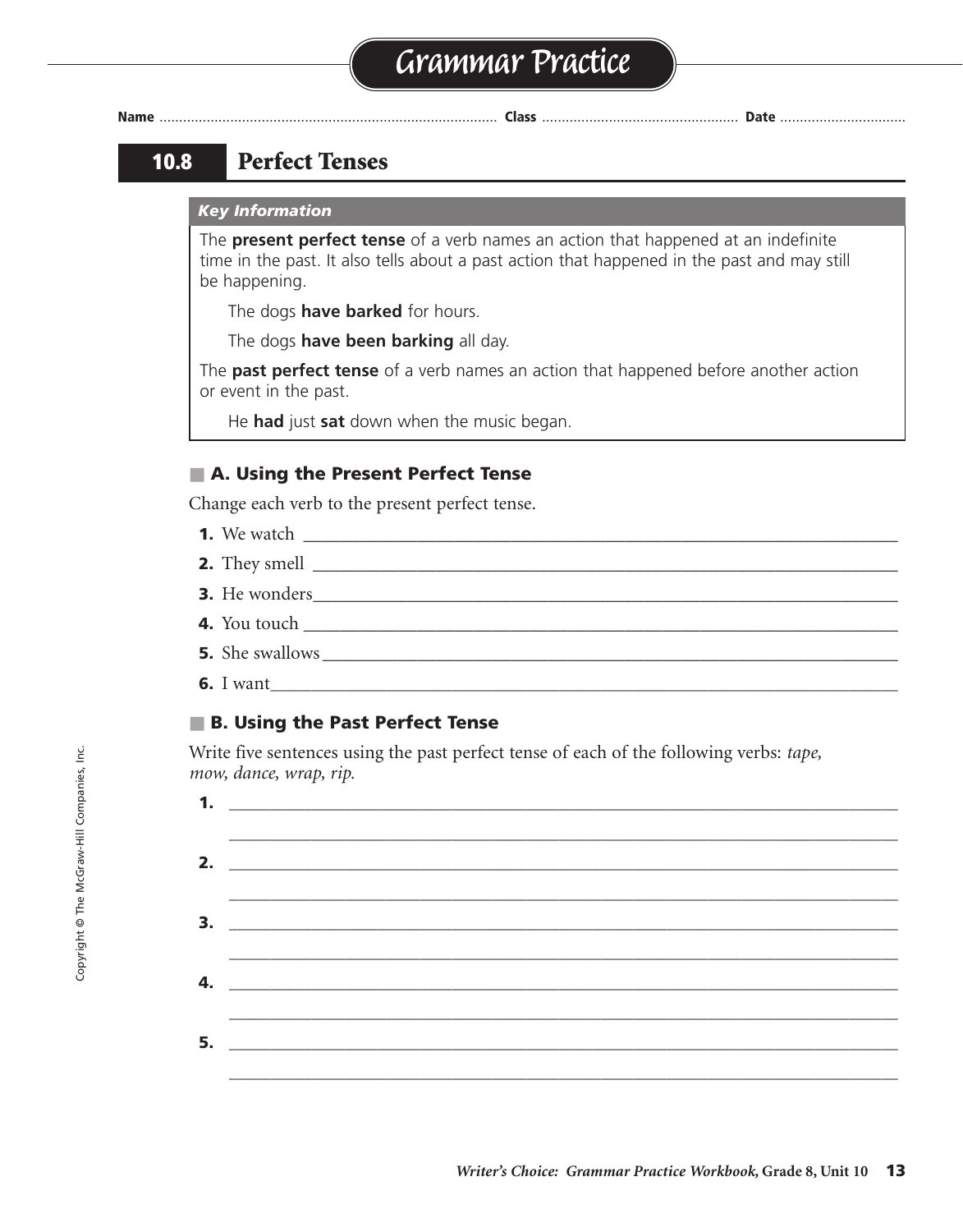# **10.9 Expressing Future Time**

#### *Key Information*

**Future tense** tells that something will happen in the future. The future tense of a verb is formed by adding the helping verb *will* before the main verb.

Joe **will play** the piano.

**Time words** can also be used with the present tense and present progressive form to show that an action will happen in the future. Examples of time words are *soon, next month,* and *tomorrow.*

**Tomorrow** we leave for vacation. **Later** we are eating dinner.

The **future perfect tense** names an action that will happen before another future event begins. The future perfect tense is formed by adding *will have* before the verb's past participle.

As of Friday, I **will have worked** nonstop for a week.

### ■ **A. Expressing Future Time**

Rewrite each sentence on a separate sheet of paper, using the correct form of the verb in parentheses to express future time. Use either the future, the future perfect, the present, or the present progressive form. Then identify the tense of the verb you used.

- **1.** Tomorrow morning, please (wake) me at nine o'clock.
- **2.** Soon I (be) fifteen years old!
- **3.** Dora (attend) the meeting.
- **4.** By this time next month, I (complete) the project.

### ■ **B. Writing in Future Time**

Use each verb in a sentence of your own. Follow the guidelines given in parentheses.

\_\_\_\_\_\_\_\_\_\_\_\_\_\_\_\_\_\_\_\_\_\_\_\_\_\_\_\_\_\_\_\_\_\_\_\_\_\_\_\_\_\_\_\_\_\_\_\_\_\_\_\_\_\_\_\_\_\_\_\_\_\_\_\_\_\_\_\_\_\_\_

\_\_\_\_\_\_\_\_\_\_\_\_\_\_\_\_\_\_\_\_\_\_\_\_\_\_\_\_\_\_\_\_\_\_\_\_\_\_\_\_\_\_\_\_\_\_\_\_\_\_\_\_\_\_\_\_\_\_\_\_\_\_\_\_\_\_\_\_\_\_\_

\_\_\_\_\_\_\_\_\_\_\_\_\_\_\_\_\_\_\_\_\_\_\_\_\_\_\_\_\_\_\_\_\_\_\_\_\_\_\_\_\_\_\_\_\_\_\_\_\_\_\_\_\_\_\_\_\_\_\_\_\_\_\_\_\_\_\_\_\_\_\_

\_\_\_\_\_\_\_\_\_\_\_\_\_\_\_\_\_\_\_\_\_\_\_\_\_\_\_\_\_\_\_\_\_\_\_\_\_\_\_\_\_\_\_\_\_\_\_\_\_\_\_\_\_\_\_\_\_\_\_\_\_\_\_\_\_\_\_\_\_\_\_

- **1.** (enter; future perfect tense) \_\_\_\_\_\_\_\_\_\_\_\_\_\_\_\_\_\_\_\_\_\_\_\_\_\_\_\_\_\_\_\_\_\_\_\_\_\_\_\_\_\_\_\_\_\_\_\_\_ Sentences will vary; verbs are given.
- **2.** (practice; future tense)
- **3.** (present; future tense with time word)
- **4.** (sniff; present progressive form with time word) **\_\_\_\_\_\_\_\_\_\_\_\_\_\_\_\_\_\_\_\_\_\_\_\_\_\_\_\_\_\_\_\_\_\_\_\_\_**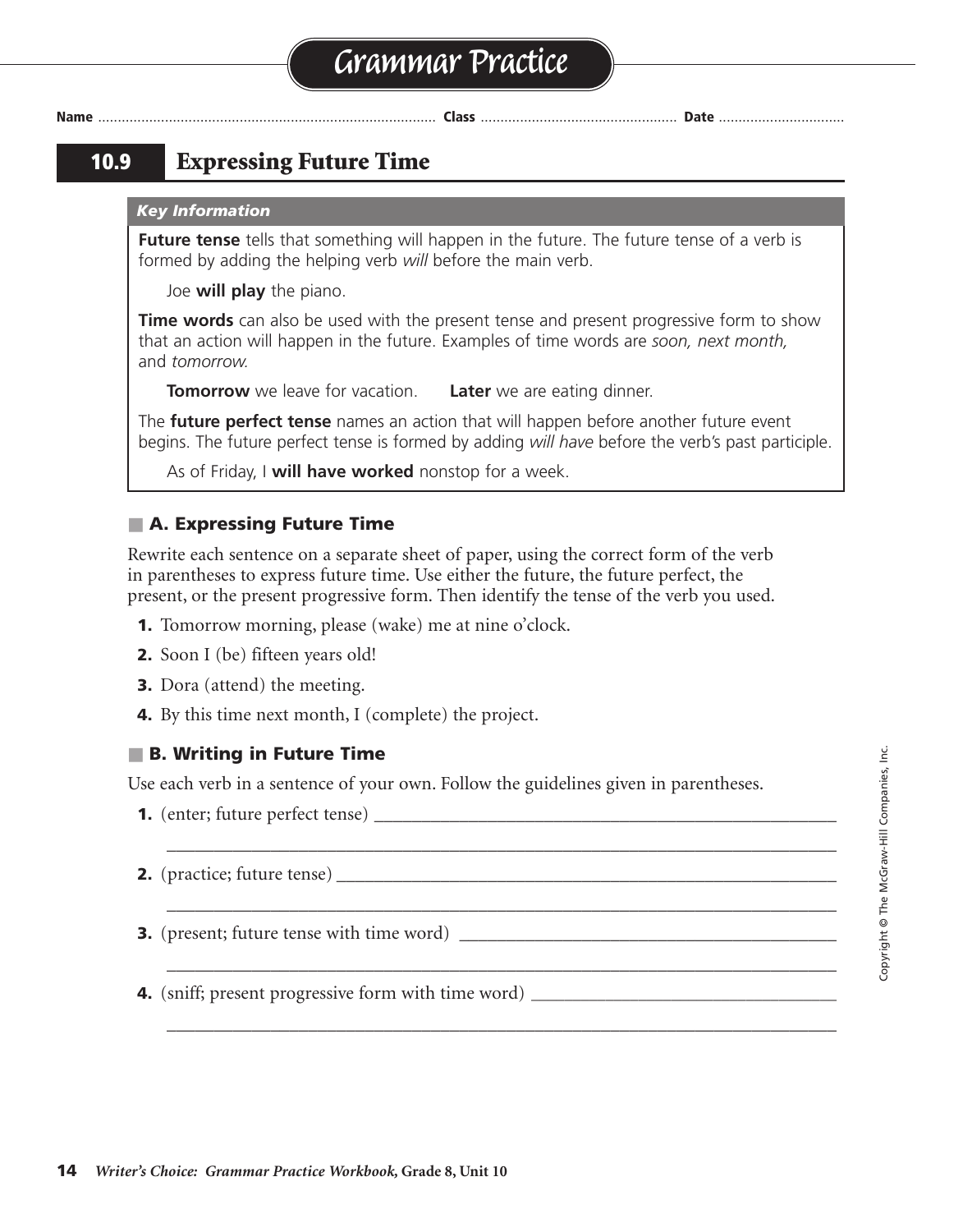\_\_\_\_\_\_\_\_\_\_\_\_\_\_\_\_\_\_\_\_\_\_\_\_\_\_\_\_\_\_\_\_\_\_\_\_\_\_\_\_\_\_\_\_\_\_\_\_\_\_\_\_\_\_\_\_\_\_\_\_\_\_\_\_\_\_\_\_\_\_\_

\_\_\_\_\_\_\_\_\_\_\_\_\_\_\_\_\_\_\_\_\_\_\_\_\_\_\_\_\_\_\_\_\_\_\_\_\_\_\_\_\_\_\_\_\_\_\_\_\_\_\_\_\_\_\_\_\_\_\_\_\_\_\_\_\_\_\_\_\_\_\_

\_\_\_\_\_\_\_\_\_\_\_\_\_\_\_\_\_\_\_\_\_\_\_\_\_\_\_\_\_\_\_\_\_\_\_\_\_\_\_\_\_\_\_\_\_\_\_\_\_\_\_\_\_\_\_\_\_\_\_\_\_\_\_\_\_\_\_\_\_\_\_

\_\_\_\_\_\_\_\_\_\_\_\_\_\_\_\_\_\_\_\_\_\_\_\_\_\_\_\_\_\_\_\_\_\_\_\_\_\_\_\_\_\_\_\_\_\_\_\_\_\_\_\_\_\_\_\_\_\_\_\_\_\_\_\_\_\_\_\_\_\_\_

\_\_\_\_\_\_\_\_\_\_\_\_\_\_\_\_\_\_\_\_\_\_\_\_\_\_\_\_\_\_\_\_\_\_\_\_\_\_\_\_\_\_\_\_\_\_\_\_\_\_\_\_\_\_\_\_\_\_\_\_\_\_\_\_\_\_\_\_\_\_\_

\_\_\_\_\_\_\_\_\_\_\_\_\_\_\_\_\_\_\_\_\_\_\_\_\_\_\_\_\_\_\_\_\_\_\_\_\_\_\_\_\_\_\_\_\_\_\_\_\_\_\_\_\_\_\_\_\_\_\_\_\_\_\_\_\_\_\_\_\_\_\_

\_\_\_\_\_\_\_\_\_\_\_\_\_\_\_\_\_\_\_\_\_\_\_\_\_\_\_\_\_\_\_\_\_\_\_\_\_\_\_\_\_\_\_\_\_\_\_\_\_\_\_\_\_\_\_\_\_\_\_\_\_\_\_\_\_\_\_\_\_\_\_

\_\_\_\_\_\_\_\_\_\_\_\_\_\_\_\_\_\_\_\_\_\_\_\_\_\_\_\_\_\_\_\_\_\_\_\_\_\_\_\_\_\_\_\_\_\_\_\_\_\_\_\_\_\_\_\_\_\_\_\_\_\_\_\_\_\_\_\_\_\_\_

\_\_\_\_\_\_\_\_\_\_\_\_\_\_\_\_\_\_\_\_\_\_\_\_\_\_\_\_\_\_\_\_\_\_\_\_\_\_\_\_\_\_\_\_\_\_\_\_\_\_\_\_\_\_\_\_\_\_\_\_\_\_\_\_\_\_\_\_\_\_\_

\_\_\_\_\_\_\_\_\_\_\_\_\_\_\_\_\_\_\_\_\_\_\_\_\_\_\_\_\_\_\_\_\_\_\_\_\_\_\_\_\_\_\_\_\_\_\_\_\_\_\_\_\_\_\_\_\_\_\_\_\_\_\_\_\_\_\_\_\_\_\_

**Name** ...................................................................................... **Class** .................................................. **Date** ................................

# **10.10 Active and Passive Voice**

#### *Key Information*

In the **active voice** the subject performs the action of the verb.

My uncle **milked** the cow.

- In the **passive voice** the subject receives the action of the verb.
	- The cow **was milked** by my uncle.

### ■ **A. Changing Active Voice to Passive Voice**

Rewrite each sentence to express passive voice.

- **1.** Eliza won first place in the marathon. \_\_\_\_\_\_\_\_\_\_\_\_\_\_\_\_\_\_\_\_\_\_\_\_\_\_\_\_\_\_\_\_\_\_\_\_\_\_\_\_\_
- **2.** Several friends admired my new bike. \_\_\_\_\_\_\_\_\_\_\_\_\_\_\_\_\_\_\_\_\_\_\_\_\_\_\_\_\_\_\_\_\_\_\_\_\_\_\_\_\_
- **3.** I broke the window last week.
- **4.** My friend patted me briskly on the shoulder. \_\_\_\_\_\_\_\_\_\_\_\_\_\_\_\_\_\_\_\_\_\_\_\_\_\_\_\_\_\_\_
- **5.** The singer created excitement wherever he went. **\_\_\_\_\_\_\_\_\_\_\_\_\_\_\_\_\_\_\_\_\_\_\_\_\_\_\_\_\_\_\_\_\_\_\_\_**

#### ■ **B. Changing Passive Voice to Active Voice**

Rewrite each sentence to express active voice.

- **1.** The contest was won by a girl from another school. \_\_\_\_\_\_\_\_\_\_\_\_\_\_\_\_\_\_\_\_\_\_\_\_\_\_\_\_\_\_\_
- **2.** Clara was driven to school by her mother.
- **3.** Good deeds are performed by the Brownies.
- **4.** The bread was baked by John, Michael, and Erin. \_\_\_\_\_\_\_\_\_\_\_\_\_\_\_\_\_\_\_\_\_\_\_\_\_\_\_\_\_\_\_\_\_\_
- **5.** Eyes are examined by optometrists. **\_\_\_\_\_\_\_\_\_\_\_\_\_\_\_\_\_\_\_\_\_\_\_\_\_\_\_\_\_\_\_\_\_\_\_\_\_\_\_\_\_\_\_\_\_\_\_\_\_**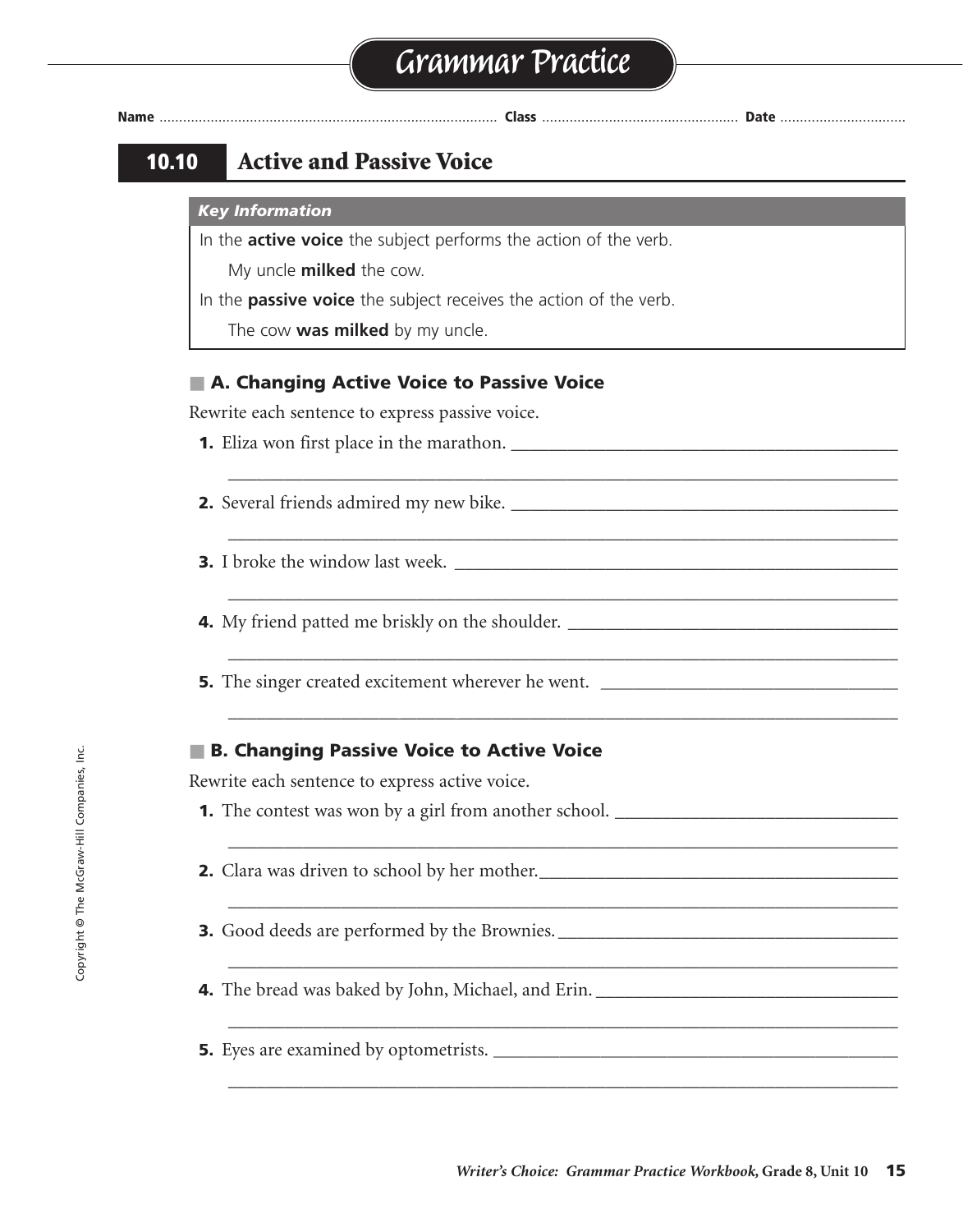# **Grammar Practice**

**Name** ...................................................................................... **Class** .................................................. **Date** ................................

# **10.11–12 Irregular Verbs**

#### *Key Information*

**Irregular verbs** are verbs whose past forms and past participles are not formed by adding *-ed.*

As your textbook shows, some irregular verbs follow a pattern. Many irregular verbs, however, do not follow a pattern. You must memorize these forms or learn them through frequent use.

# ■ **A. Showing Past and Past Participle Forms**

In the space provided write the past form and the past participle form of each verb.

| <b>Base Form</b>   | <b>Past Form</b>                                                                                                     | <b>Past Participle</b>                                                                                                |
|--------------------|----------------------------------------------------------------------------------------------------------------------|-----------------------------------------------------------------------------------------------------------------------|
| $1.$ sing          |                                                                                                                      |                                                                                                                       |
| 2. bring           |                                                                                                                      |                                                                                                                       |
| 3. sleep           |                                                                                                                      |                                                                                                                       |
| 4. tear            | <u> 1989 - Johann Barbara, martin amerikan basar dan berasal dalam basa dalam basar dalam basar dalam basar dala</u> |                                                                                                                       |
| 5. bite            | <u> 1980 - Johann Barbara, martxa alemaniar amerikan basar da a</u>                                                  |                                                                                                                       |
| 6. catch           |                                                                                                                      |                                                                                                                       |
| <b>7.</b> let      |                                                                                                                      |                                                                                                                       |
| 8. write           |                                                                                                                      |                                                                                                                       |
| 9. swim            |                                                                                                                      |                                                                                                                       |
| <b>10.</b> $g_0$   |                                                                                                                      | <u> 1980 - Johann Barbara, martin amerikan basar dan berasal dalam basar dalam basar dalam basar dalam basar dala</u> |
| $11.$ is           |                                                                                                                      |                                                                                                                       |
| 12. d <sub>o</sub> |                                                                                                                      |                                                                                                                       |
|                    | <b>B. Using the Past Participle of Irregular Verbs</b>                                                               |                                                                                                                       |
|                    | Rewrite the sentences, using the tense described in parentheses.                                                     |                                                                                                                       |
|                    |                                                                                                                      |                                                                                                                       |
|                    |                                                                                                                      |                                                                                                                       |
|                    |                                                                                                                      | 2. Felicia chose to drive to the countryside. (past perfect)_____________________                                     |
|                    |                                                                                                                      |                                                                                                                       |
|                    |                                                                                                                      | 3. We rode bicycles all day long. (present perfect)_____________________________                                      |
|                    |                                                                                                                      |                                                                                                                       |
|                    |                                                                                                                      | 4. Geraldine was swinging in the garden. (past perfect) ________________________                                      |
|                    |                                                                                                                      |                                                                                                                       |
|                    |                                                                                                                      |                                                                                                                       |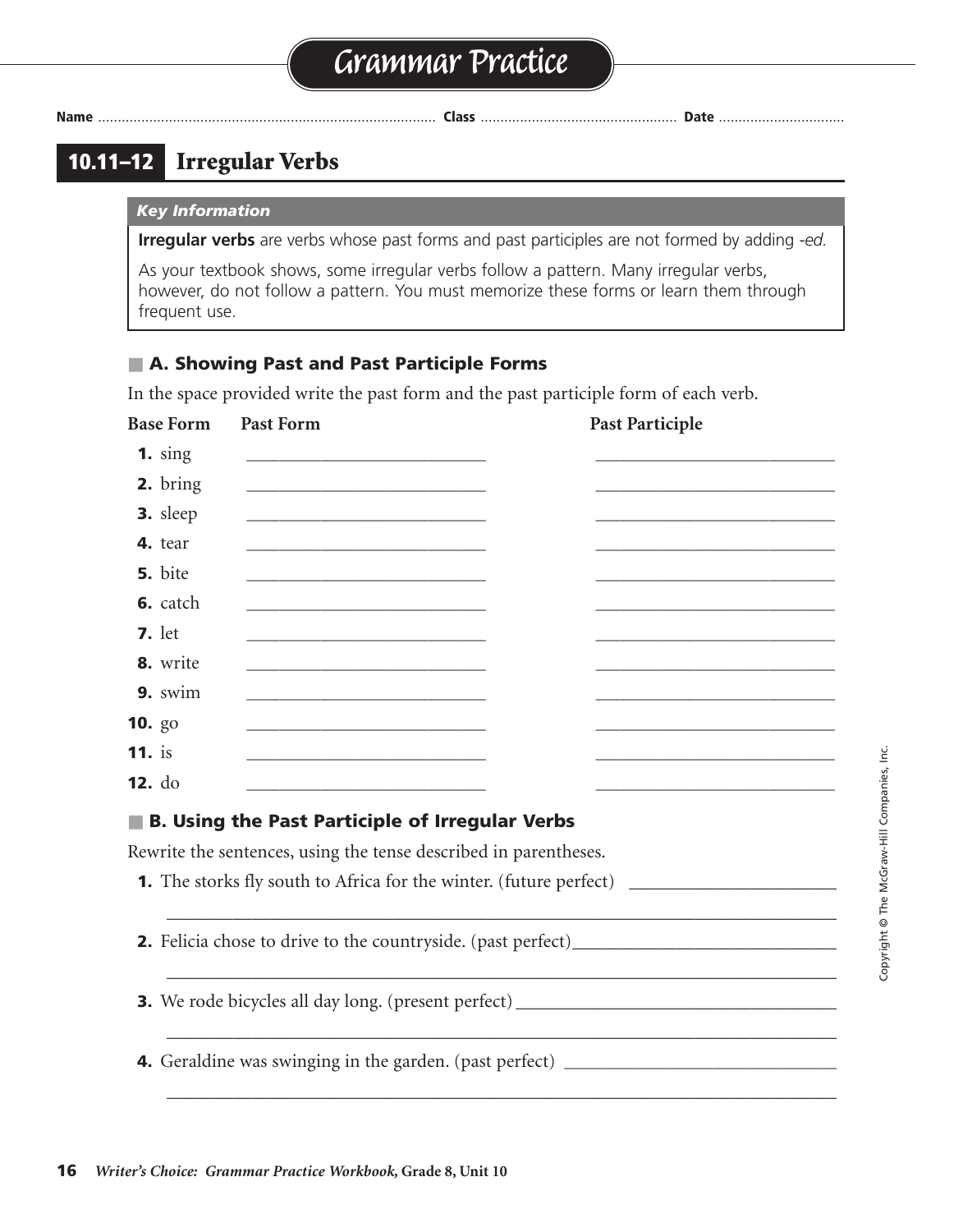

# **11.1 Personal Pronouns**

#### *Key Information*

A **pronoun** is a word that takes the place of one or more nouns and the words that describe those nouns.

**Personal pronouns** refer to people or things.

A **subject pronoun** is used as the subject of a sentence.

**She** is reading the paper.

An **object pronoun** is used as the object of a verb or a preposition.

The dog likes **her.** [direct object]

The dog barks at **her.** [object of preposition]

# ■ **A. Identifying Subject and Object Pronouns**

Underline each pronoun, and indicate whether it is a subject pronoun or an object pronoun by writing *S* or *O* in the space provided.

- **1.** She is immediately recognizable. \_\_\_\_\_
- **2.** The police officer smiled at me. \_\_\_\_\_
- **3.** She looked at them and waved.
- **4.** I liked it, too. \_\_\_\_\_
- **5.** It was a wonderful opportunity for her. \_\_\_\_\_\_
- **6.** At the end of the play, he received the greatest applause. \_\_\_\_\_\_
- **7.** She presented a gift to us.
- **8.** They agreed to meet at the restaurant.

### ■ **B. Using Personal Pronouns**

Rewrite each sentence, replacing the underlined words or phrases with pronouns.

- **1.** Antonio ate the fruit for dessert. \_\_\_\_\_\_\_\_\_\_\_\_\_\_\_\_\_\_\_\_\_\_\_\_\_\_\_\_\_\_\_\_\_\_\_\_\_\_\_\_\_\_\_\_\_ He ate it for dessert.
- **2.** Mom sent away for the magazine subscriptions.
- **3.** Ginny sent Geraldine a postcard from Morocco.\_\_\_\_\_\_\_\_\_\_\_\_\_\_\_\_\_\_\_\_\_\_\_\_\_\_\_\_\_\_\_\_\_ She sent her a postcard from Morocco.
- **4.** Piet hopes his parents will let Piet go to the movies. **\_\_\_\_\_\_\_\_\_\_\_\_\_\_\_\_\_\_\_\_\_\_\_\_\_\_\_\_\_\_\_\_\_\_** He hopes they will let him go to the movies.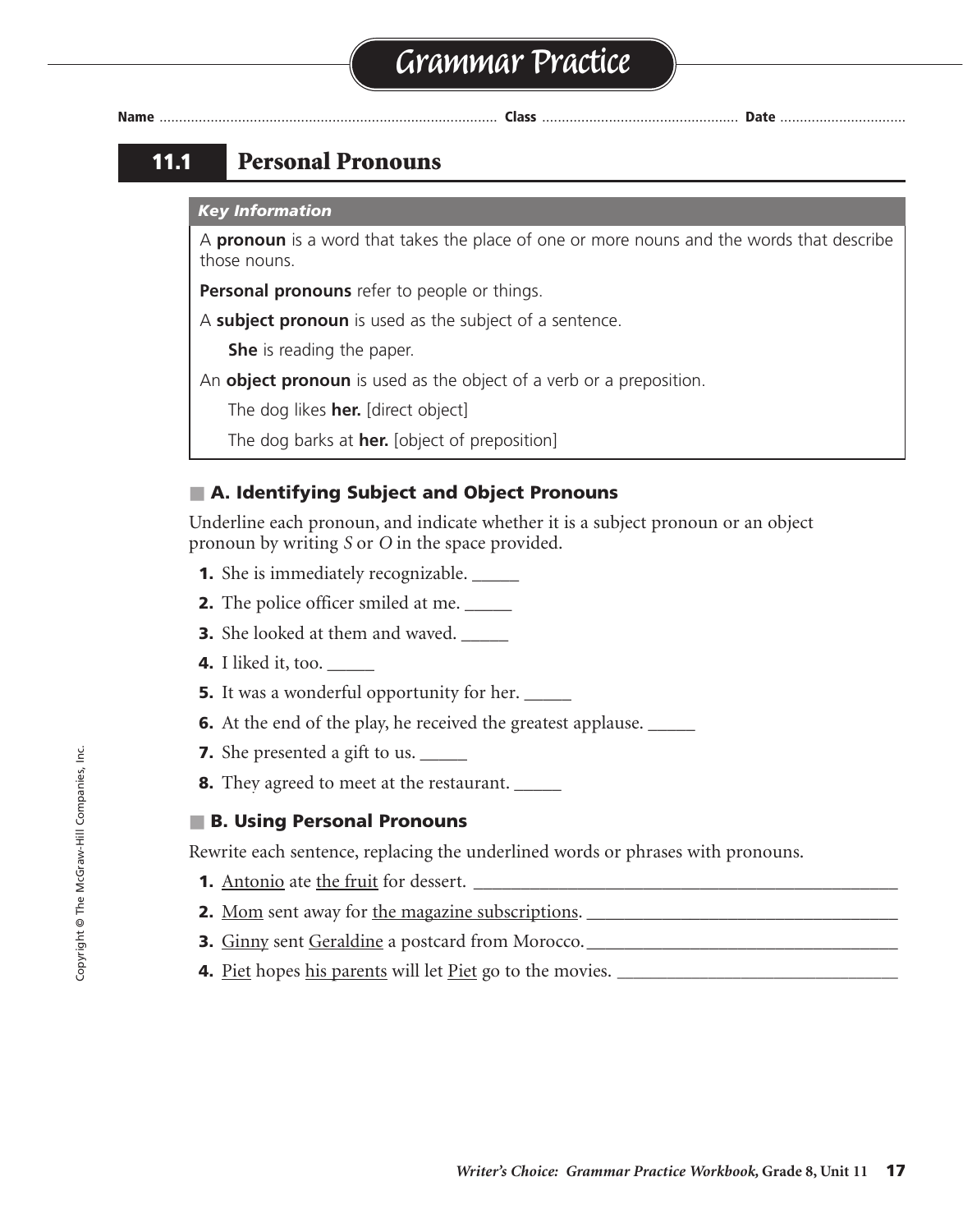# **11.2 Pronouns and Antecedents**

#### *Key Information*

An **antecedent** is the noun or group of words that a pronoun refers to. Be sure a pronoun agrees with its antecedent in number and gender. The gender of a noun or pronoun may be masculine, feminine, or neuter.

### ■ **A. Using Pronouns and Antecedents Correctly**

List each pronoun and its antecedent.

**1.** The family visited the Lincoln Memorial in Washington, D.C.; they walked up the steps to get a closer look at it.

\_\_\_\_\_\_\_\_\_\_\_\_\_\_\_\_\_\_\_\_\_\_\_\_\_\_\_\_\_\_\_\_\_\_\_\_\_\_\_\_\_\_\_\_\_\_\_\_\_\_\_\_\_\_\_\_\_\_\_\_\_\_\_\_\_\_\_\_\_\_\_

\_\_\_\_\_\_\_\_\_\_\_\_\_\_\_\_\_\_\_\_\_\_\_\_\_\_\_\_\_\_\_\_\_\_\_\_\_\_\_\_\_\_\_\_\_\_\_\_\_\_\_\_\_\_\_\_\_\_\_\_\_\_\_\_\_\_\_\_\_\_\_

\_\_\_\_\_\_\_\_\_\_\_\_\_\_\_\_\_\_\_\_\_\_\_\_\_\_\_\_\_\_\_\_\_\_\_\_\_\_\_\_\_\_\_\_\_\_\_\_\_\_\_\_\_\_\_\_\_\_\_\_\_\_\_\_\_\_\_\_\_\_\_

\_\_\_\_\_\_\_\_\_\_\_\_\_\_\_\_\_\_\_\_\_\_\_\_\_\_\_\_\_\_\_\_\_\_\_\_\_\_\_\_\_\_\_\_\_\_\_\_\_\_\_\_\_\_\_\_\_\_\_\_\_\_\_\_\_\_\_\_\_\_\_

\_\_\_\_\_\_\_\_\_\_\_\_\_\_\_\_\_\_\_\_\_\_\_\_\_\_\_\_\_\_\_\_\_\_\_\_\_\_\_\_\_\_\_\_\_\_\_\_\_\_\_\_\_\_\_\_\_\_\_\_\_\_\_\_\_\_\_\_\_\_\_

\_\_\_\_\_\_\_\_\_\_\_\_\_\_\_\_\_\_\_\_\_\_\_\_\_\_\_\_\_\_\_\_\_\_\_\_\_\_\_\_\_\_\_\_\_\_\_\_\_\_\_\_\_\_\_\_\_\_\_\_\_\_\_\_\_\_\_\_\_\_\_

\_\_\_\_\_\_\_\_\_\_\_\_\_\_\_\_\_\_\_\_\_\_\_\_\_\_\_\_\_\_\_\_\_\_\_\_\_\_\_\_\_\_\_\_\_\_\_\_\_\_\_\_\_\_\_\_\_\_\_\_\_\_\_\_\_\_\_\_\_\_\_

\_\_\_\_\_\_\_\_\_\_\_\_\_\_\_\_\_\_\_\_\_\_\_\_\_\_\_\_\_\_\_\_\_\_\_\_\_\_\_\_\_\_\_\_\_\_\_\_\_\_\_\_\_\_\_\_\_\_\_\_\_\_\_\_\_\_\_\_\_\_\_

\_\_\_\_\_\_\_\_\_\_\_\_\_\_\_\_\_\_\_\_\_\_\_\_\_\_\_\_\_\_\_\_\_\_\_\_\_\_\_\_\_\_\_\_\_\_\_\_\_\_\_\_\_\_\_\_\_\_\_\_\_\_\_\_\_\_\_\_\_\_\_

\_\_\_\_\_\_\_\_\_\_\_\_\_\_\_\_\_\_\_\_\_\_\_\_\_\_\_\_\_\_\_\_\_\_\_\_\_\_\_\_\_\_\_\_\_\_\_\_\_\_\_\_\_\_\_\_\_\_\_\_\_\_\_\_\_\_\_\_\_\_\_

**2.** The dog barked wildly as the people approached. He didn't like them.

**3.** Has Janice heard that song before? It is popular now.

- **4.** Elizabeth lives next door. She moved here recently.
- **5.** My teeth need cleaning. They haven't been cleaned for a year!
- **6.** That bird flew right past Jean Claude. It had bright blue feathers.

### ■ **B. Writing Pronouns**

Write a second sentence containing at least one pronoun to follow each sentence below. Make sure the pronouns you use agree with their antecedents in the previous sentences in number and gender.

- **1.** Mari and Zahir had been friends for years. \_\_\_\_\_\_\_\_\_\_\_\_\_\_\_\_\_\_\_\_\_\_\_\_\_\_\_\_\_\_\_\_\_\_\_\_\_
- **2.** The doctor told me to drink fluids and get lots of rest.
- **3.** Our mail carrier is always on time.
- **4.** The people on the bus looked sleepy.**\_\_\_\_\_\_\_\_\_\_\_\_\_\_\_\_\_\_\_\_\_\_\_\_\_\_\_\_\_\_\_\_\_\_\_\_\_\_\_\_\_\_\_\_\_\_\_\_**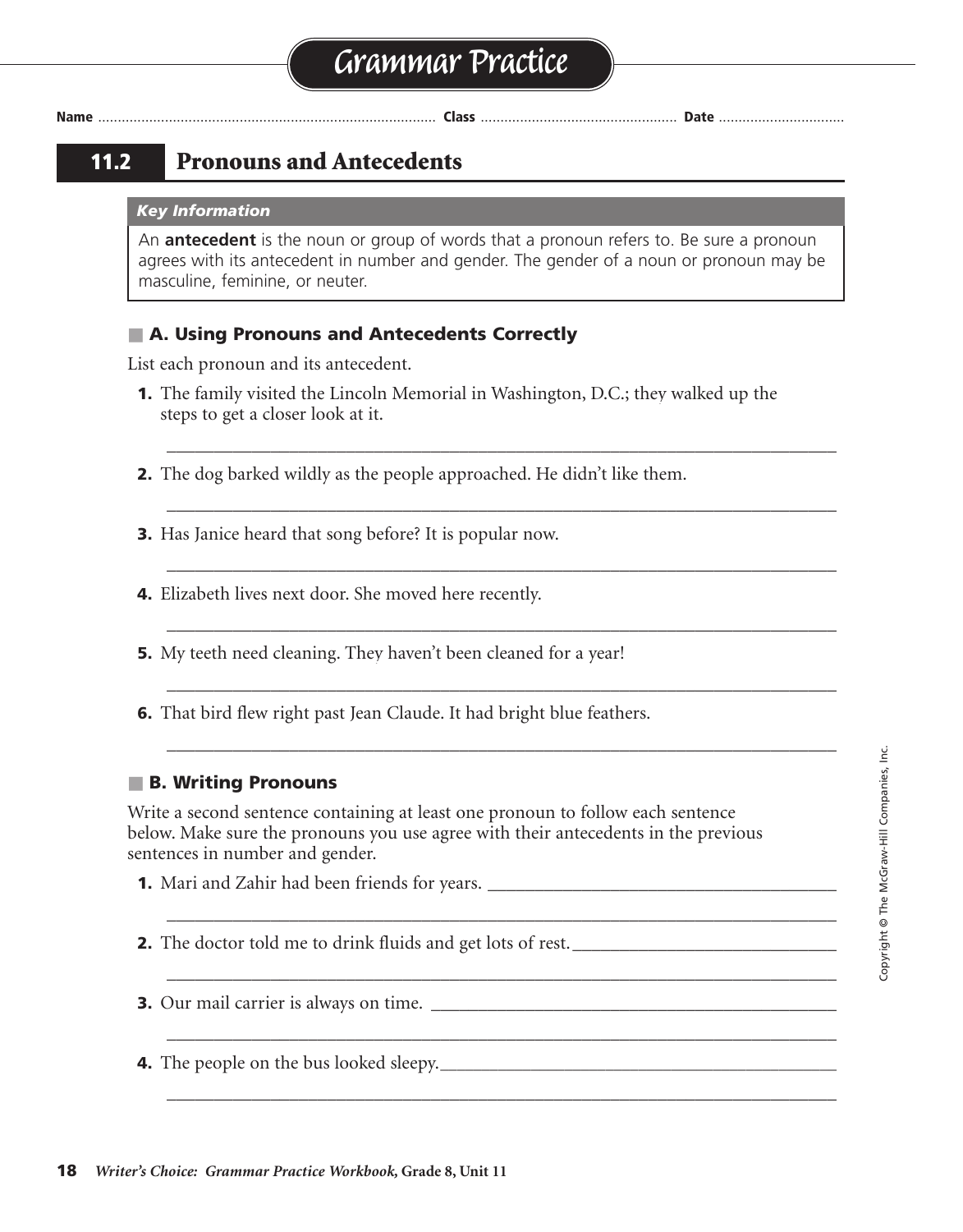# **11.4–5 Possessive and Indefinite Pronouns**

#### *Key Information*

A **possessive pronoun** shows who or what has something. It may take the place of a possessive noun. A possessive pronoun does not take an apostrophe.

Sam held Sara's cat. He held **her** cat. The cat was **hers.**

An **indefinite pronoun** is a pronoun that does not refer to a particular person, place, or thing.

**Anyone** can attend.

Most indefinite pronouns are either singular or plural. An indefinite pronoun such as *all, any, most, none,* and *some* can be singular or plural, depending on the phrase that follows it. Indefinite pronouns used as subjects must agree in number with the verb. If a possessive pronoun has an indefinite pronoun as its antecedent, the two pronouns must agree in number.

\_\_\_\_\_\_\_\_\_\_\_\_\_\_\_\_\_\_\_\_\_\_\_\_\_\_\_\_\_\_\_\_\_\_\_\_\_\_\_\_\_\_\_\_\_\_\_\_\_\_\_\_\_\_\_\_\_\_\_\_\_\_\_\_\_\_\_\_\_\_\_

\_\_\_\_\_\_\_\_\_\_\_\_\_\_\_\_\_\_\_\_\_\_\_\_\_\_\_\_\_\_\_\_\_\_\_\_\_\_\_\_\_\_\_\_\_\_\_\_\_\_\_\_\_\_\_\_\_\_\_\_\_\_\_\_\_\_\_\_\_\_\_

\_\_\_\_\_\_\_\_\_\_\_\_\_\_\_\_\_\_\_\_\_\_\_\_\_\_\_\_\_\_\_\_\_\_\_\_\_\_\_\_\_\_\_\_\_\_\_\_\_\_\_\_\_\_\_\_\_\_\_\_\_\_\_\_\_\_\_\_\_\_\_

\_\_\_\_\_\_\_\_\_\_\_\_\_\_\_\_\_\_\_\_\_\_\_\_\_\_\_\_\_\_\_\_\_\_\_\_\_\_\_\_\_\_\_\_\_\_\_\_\_\_\_\_\_\_\_\_\_\_\_\_\_\_\_\_\_\_\_\_\_\_\_

\_\_\_\_\_\_\_\_\_\_\_\_\_\_\_\_\_\_\_\_\_\_\_\_\_\_\_\_\_\_\_\_\_\_\_\_\_\_\_\_\_\_\_\_\_\_\_\_\_\_\_\_\_\_\_\_\_\_\_\_\_\_\_\_\_\_\_\_\_\_\_

### ■ A. Using Possessive Pronouns

Rewrite each sentence, replacing each underlined word or group of words with the correct possessive pronoun.

- **1.** Madeline told her mother, "Madeline's work is finished."
- **2.** Tanya and Maria said, "The coats are Tanya's and Maria's."
- **3.** We told Seth and Hank, "Seth's and Hank's team won!"
- **4.** "That idea is William's!" exclaimed William.
- **5.** "Can you see André's face?" André asked slyly.

#### ■ **B. Using Indefinite Pronouns**

Underline the correct word in parentheses.

- **1.** Everyone (wants, want) a part of the book to read aloud.
- **2.** Neither (wants, want) to sit still for the painting.
- **3.** (Is, Are) there many who will participate?
- **4.** Several (raise, raises) their hands.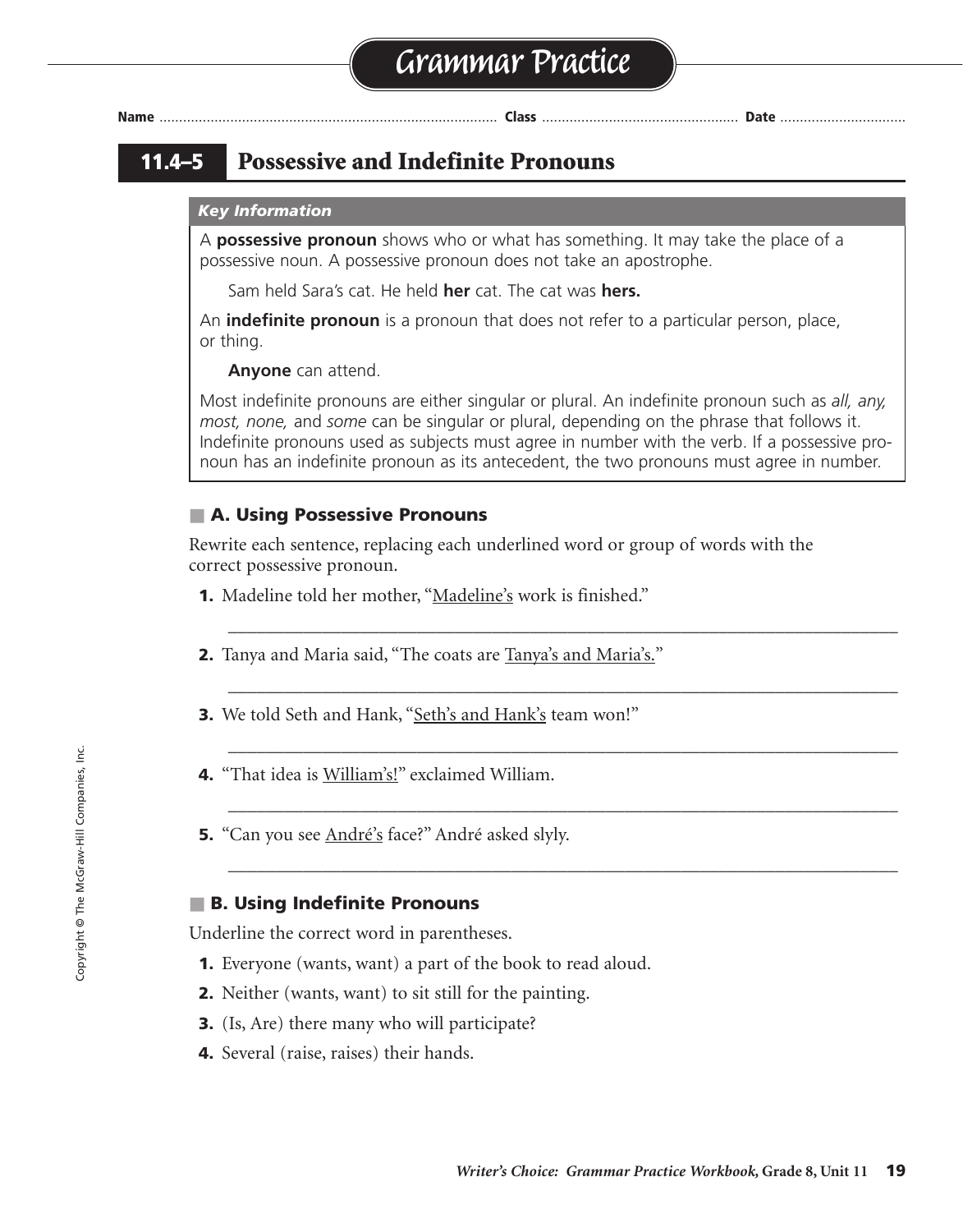**11.6 Reflexive and Intensive Pronouns**

#### *Key Information*

A **reflexive pronoun** refers to a noun or another pronoun and indicates that the same person or thing is involved. Reflexive pronouns are formed by adding *-self* or *-selves* to certain personal and possessive pronouns.

He blamed **himself** for the accident.

An **intensive pronoun** is a pronoun that adds emphasis to a noun or pronoun already named.

The president **himself** couldn't have stated it better.

Reflexive and intensive pronouns should never be used as the subject of a sentence.

# ■ **A. Identifying Reflexive and Intensive Pronouns**

Underline each reflexive or intensive pronoun. Then write the pronoun or noun to which the reflexive or intensive pronoun refers.

**1.** She told herself not to be frightened by the scratching sounds. \_\_\_\_\_\_\_\_\_\_\_\_\_\_\_\_\_\_

**2.** He awoke when he heard himself snoring. \_\_\_\_\_\_\_\_\_\_\_\_\_\_\_\_\_\_\_\_\_\_\_\_\_\_\_\_\_\_\_\_\_\_\_\_\_ He

**3.** The race itself lasted only about fifteen minutes.\_\_\_\_\_\_\_\_\_\_\_\_\_\_\_\_\_\_\_\_\_\_\_\_\_\_\_\_\_\_\_\_\_ race

**4.** Sandy, Jack, and Ursula assured themselves they would finish on time. \_\_\_\_\_\_\_\_\_\_\_\_\_\_\_\_

**5.** The dog scratched itself vigorously behind the left ear. **\_\_\_\_\_\_\_\_\_\_\_\_\_\_\_\_\_\_\_\_\_\_\_\_\_\_\_\_\_\_\_\_** dog

# ■ **B. Writing with Reflexive or Intensive Pronouns**

Rewrite the following sentences, inserting reflexive or intensive pronouns where appropriate. Then write whether the pronoun you inserted is *reflexive* or *intensive.*

\_\_\_\_\_\_\_\_\_\_\_\_\_\_\_\_\_\_\_\_\_\_\_\_\_\_\_\_\_\_\_\_\_\_\_\_\_\_\_\_\_\_\_\_\_\_\_\_\_\_\_\_\_\_\_\_\_\_\_\_\_\_\_\_\_\_\_\_\_\_\_

\_\_\_\_\_\_\_\_\_\_\_\_\_\_\_\_\_\_\_\_\_\_\_\_\_\_\_\_\_\_\_\_\_\_\_\_\_\_\_\_\_\_\_\_\_\_\_\_\_\_\_\_\_\_\_\_\_\_\_\_\_\_\_\_\_\_\_\_\_\_\_

\_\_\_\_\_\_\_\_\_\_\_\_\_\_\_\_\_\_\_\_\_\_\_\_\_\_\_\_\_\_\_\_\_\_\_\_\_\_\_\_\_\_\_\_\_\_\_\_\_\_\_\_\_\_\_\_\_\_\_\_\_\_\_\_\_\_\_\_\_\_\_

\_\_\_\_\_\_\_\_\_\_\_\_\_\_\_\_\_\_\_\_\_\_\_\_\_\_\_\_\_\_\_\_\_\_\_\_\_\_\_\_\_\_\_\_\_\_\_\_\_\_\_\_\_\_\_\_\_\_\_\_\_\_\_\_\_\_\_\_\_\_\_

\_\_\_\_\_\_\_\_\_\_\_\_\_\_\_\_\_\_\_\_\_\_\_\_\_\_\_\_\_\_\_\_\_\_\_\_\_\_\_\_\_\_\_\_\_\_\_\_\_\_\_\_\_\_\_\_\_\_\_\_\_\_\_\_\_\_\_\_\_\_\_

**1.** I wondered what the title of the story meant. **\_\_\_\_\_\_\_\_\_\_\_\_\_\_\_\_\_\_\_\_\_\_\_\_\_\_\_\_\_\_\_\_\_\_\_\_\_\_\_\_**

**2.** Diandra gave a donation to the homeless shelter.

**3.** Cassandra bought a new pair of shoes. *\_\_\_\_\_\_\_\_\_\_\_\_\_\_\_\_\_\_\_\_\_\_\_\_\_\_\_\_\_\_\_\_\_\_\_* 

**4.** All of the students pushed to read more books.

**5.** They wanted to win the reading contest.**\_\_\_\_\_\_\_\_\_\_\_\_\_\_\_\_\_\_\_\_\_\_\_\_\_\_\_\_\_\_\_\_\_\_\_\_\_\_\_\_\_\_\_\_\_**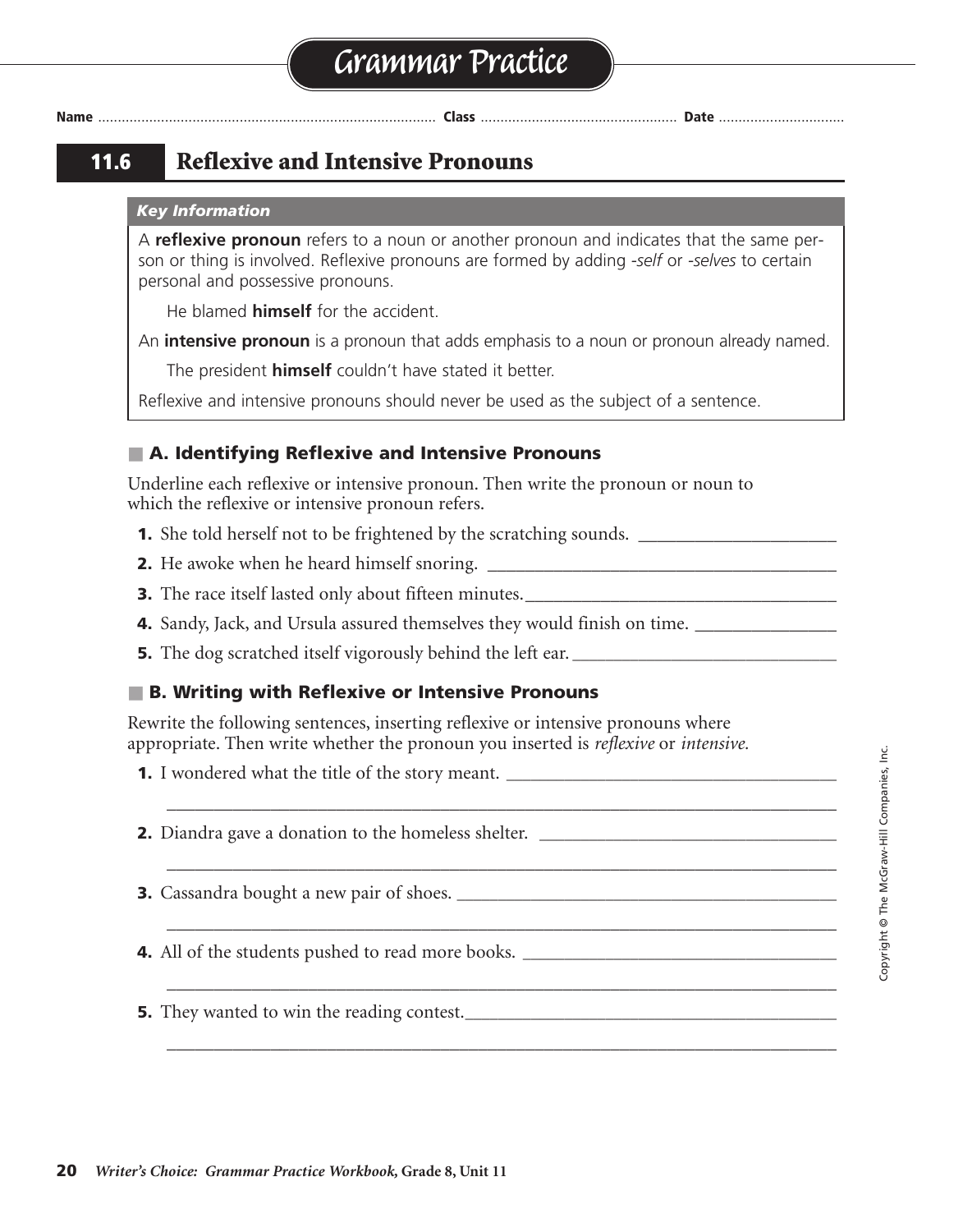| <b>Name</b> |  |
|-------------|--|
|             |  |

# **11.7 Interrogative and Demonstrative Pronouns**

#### *Key Information*

An **interrogative pronoun** is a pronoun used to introduce a question.

**Who** invited me to the party? **What** do you mean?

Do not confuse *whose* with *who's.*

**Whose** jacket is this? **Who's** coming with you?

A **demonstrative pronoun** is a pronoun that points out something. *This, these, that,* and *those* are demonstrative pronouns.

**That** is my coat on the chair. **Those** are my research findings.

*This* and *these* refer to something nearby; *that* and *those* refer to something at a distance.

# ■ **A. Identifying Interrogative and Demonstrative Pronouns**

Underline each interrogative or demonstrative pronoun. Indicate whether it is an *interrogative* or *demonstrative* pronoun by writing *I* or *D* in the space provided.

- **1.** Which of the movies did you rent? \_\_\_\_\_
- **2.** Whom are you going to meet? \_\_\_\_\_
- **3.** These keep my hands very warm when I'm outside. \_\_\_\_\_\_
- **4.** That was not my purpose!
- **5.** Who's going to volunteer at the soup kitchen? \_\_\_\_\_
- **6.** Whose are these? \_\_\_\_\_\_

### ■ **B. Using Interrogative and Demonstrative Pronouns**

Underline the correct word in parentheses.

- **1.** (Whose/Who's) mother is waiting in the lobby?
- **2.** (This/These) are what we were supposed to read.
- **3.** To (who/whom) did you address the envelope?
- **4.** Does (this/these) ring a bell?
- **5.** (That/Those) are my mittens.
- **6.** (Who's/Whose) heart was broken?
- **7.** (Which/What) of the two desserts did you choose?
- **8.** (Who/Whom) did the doctor treat?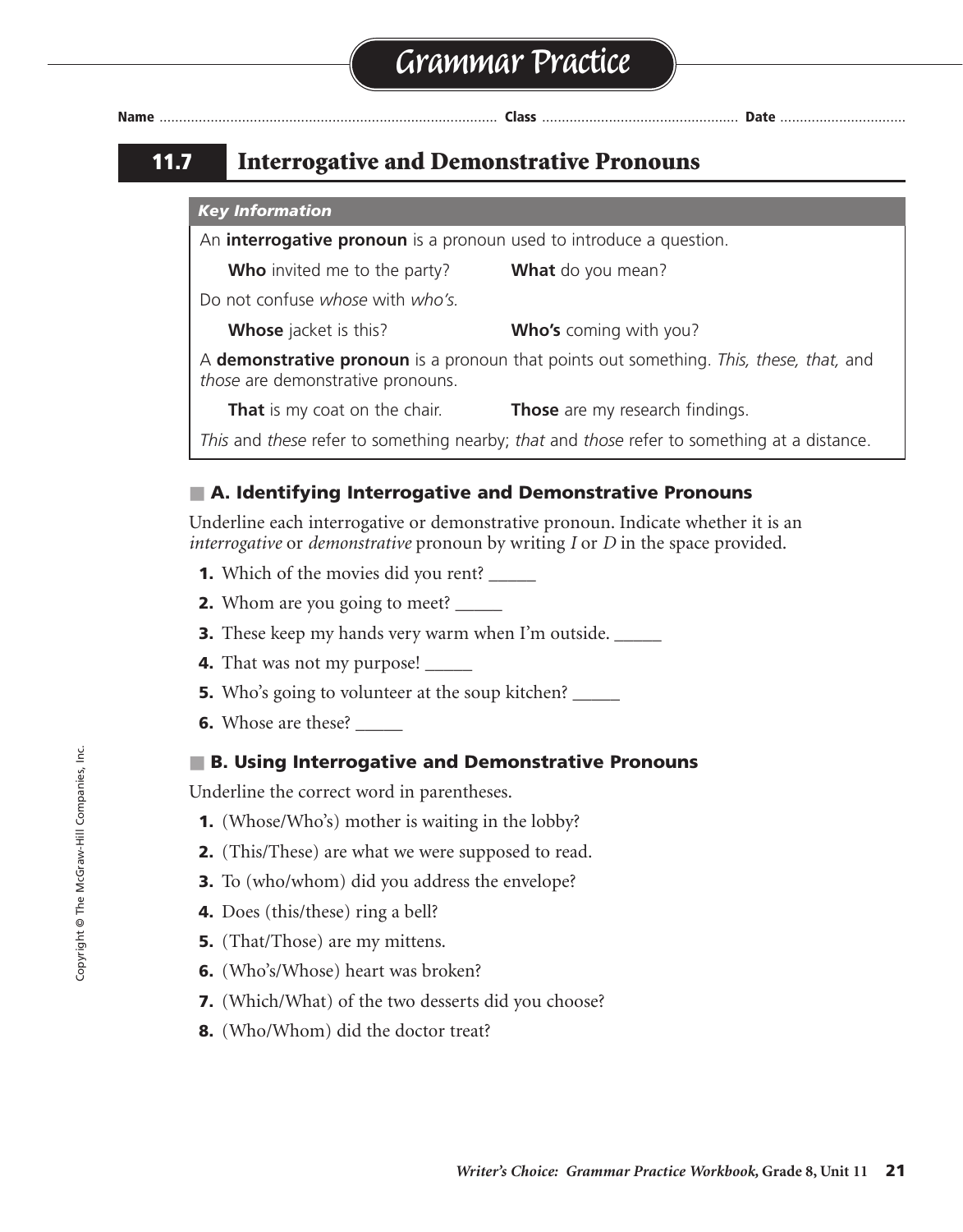# **Grammar Practice**

**Name** ...................................................................................... **Class** .................................................. **Date** ................................

# **12.1–2 Adjectives, Articles, and Proper Adjectives**

#### *Key Information*

An **adjective** is a word that modifies, or describes, a noun or pronoun.

**Juicy** pears are my favorites.

A **predicate adjective** follows a linking verb and modifies the subject of the sentence.

The sky is **blue.**

The words *a, an,* and *the* make up a special group of adjectives called **articles.** *The* is a **definite article** because it identifies specific people, places, things, or ideas. *A* and *an* are **indefinite articles** because they refer to one of a group of general people, places, things, or ideas.

**The** apple tasted good. **An** apple each day is good for you.

A **proper adjective** is formed from a proper noun.

I like **Oregon** apples the best.

# ■ **A. Identifying Types of Adjectives and Articles**

In the following sentences write whether the underlined word is an *adjective, proper adjective, definite article,* or *indefinite article.* Then write the noun modified by the adjective.

- **1.** The red-haired boy waved from the wagon. \_\_\_\_\_\_\_\_\_\_\_\_\_\_\_\_\_\_\_\_\_\_\_\_\_\_\_\_\_\_\_\_\_\_\_\_ definite article, red-haired boy
- **2.** He said his grandmother was Italian.\_\_\_\_\_\_\_\_\_\_\_\_\_\_\_\_\_\_\_\_\_\_\_\_\_\_\_\_\_\_\_\_\_\_\_\_\_\_\_\_\_\_ proper adjective, grandmother
- **3.** I thought I saw a snowflake fall this morning.\_\_\_\_\_\_\_\_\_\_\_\_\_\_\_\_\_\_\_\_\_\_\_\_\_\_\_\_\_\_\_\_\_\_\_ indefinite article, snowflake
- **4.** The fierce lion leaped to the front of his cage. \_\_\_\_\_\_\_\_\_\_\_\_\_\_\_\_\_\_\_\_\_\_\_\_\_\_\_\_\_\_\_\_\_\_\_ adjective, lion
- **5.** I waited for an hour at the corner. **\_\_\_\_\_\_\_\_\_\_\_\_\_\_\_\_\_\_\_\_\_\_\_\_\_\_\_\_\_\_\_\_\_\_\_\_\_\_\_\_\_\_\_\_\_\_\_\_\_\_** indefinite article, hour

# ■ **B. Writing with Adjectives**

Expand the following phrases by rewriting them in complete sentences. Add at least one article and one adjective or proper adjective to each, and rearrange the words as you wish.

- **1.** Nobody knows \_\_\_\_\_\_\_\_\_\_\_\_\_\_\_\_\_\_\_\_\_\_\_\_\_\_\_\_\_\_\_\_\_\_\_\_\_\_\_\_\_\_\_\_\_\_\_\_\_\_\_\_\_\_\_\_\_\_\_
- **2.** The movie was
- **3.** Whatever Michael said
- **4.** Summer in Mexico **\_\_\_\_\_\_\_\_\_\_\_\_\_\_\_\_\_\_\_\_\_\_\_\_\_\_\_\_\_\_\_\_\_\_\_\_\_\_\_\_\_\_\_\_\_\_\_\_\_\_\_\_\_\_\_\_\_\_\_\_\_\_\_\_**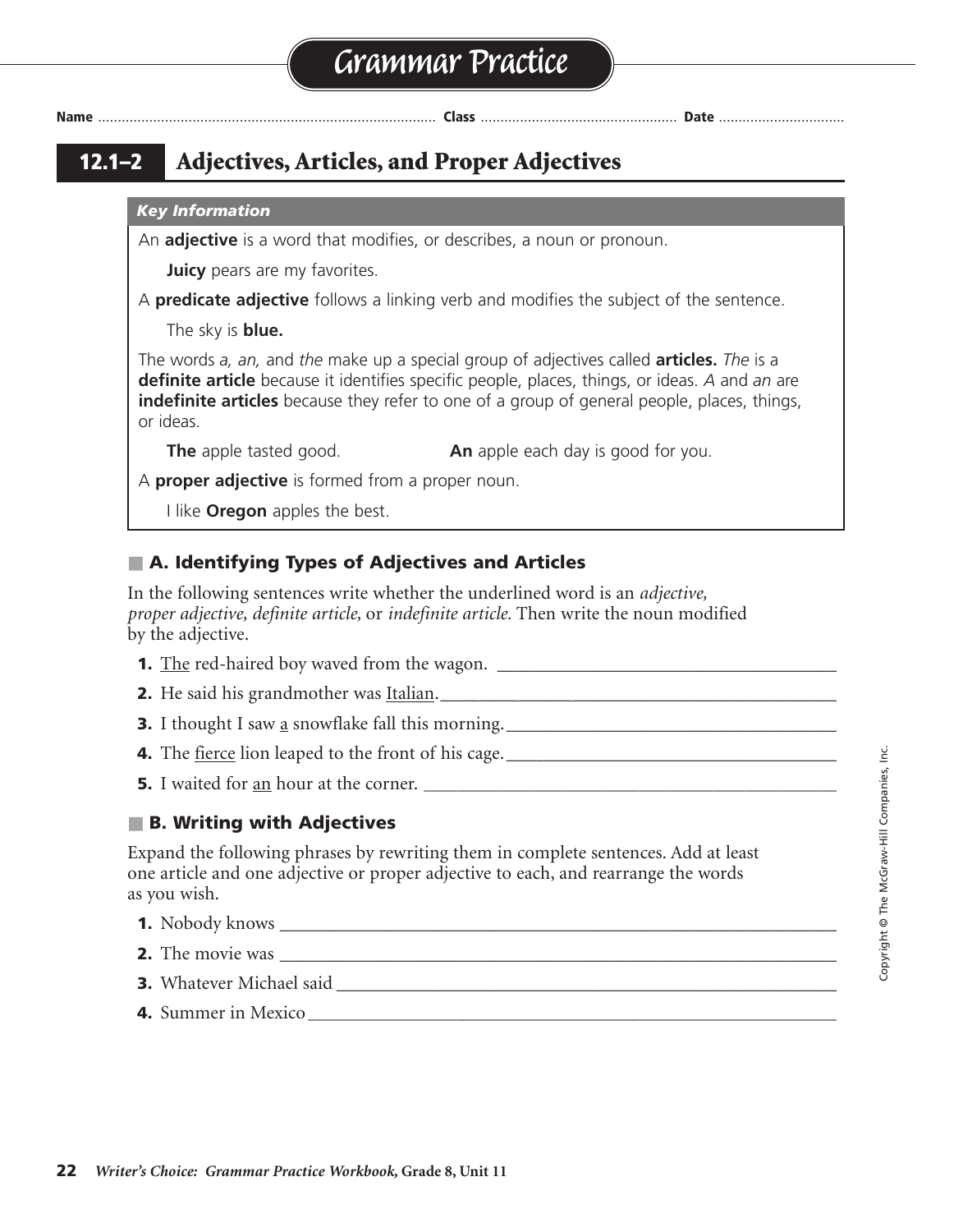| Nam<br>I |  |  |  | ۰ |
|----------|--|--|--|---|
|----------|--|--|--|---|

**Name** ...................................................................................... **Class** .................................................. **Date** ................................

# **12.3–4 Comparative, Superlative, and Demonstrative Adjectives**

#### *Key Information*

The **comparative form** of an adjective compares two things.

She is **taller** than he is.

The **superlative form** of an adjective compares more than two things.

She is the **tallest** girl in class.

Add *more* or *most* before most adjectives of two or more syllables to form comparative and superlative adjectives. Do not use *more* or *most* before adjectives that already end with *-er*  or *-est.* This is called a double comparison.

His report is the **most interesting.**

Some adjectives have **irregular comparative** and **superlative forms.**

The storm is **worse** now than it was earlier. It is the **worst** storm I've ever seen.

**Demonstrative adjectives** point out something and describe nouns by answering the question *which one?* or *which ones? This, that, these,* and *those* can be used as demonstrative adjectives or demonstrative pronouns.

# ■ A. Using Comparative and Superlative Adjectives

Use the correct comparative or superlative form of the adjective in parentheses. Write your answers in the space provided.

- **1.** His poem was the (musical) one in the class.
- **2.** She told the (good) stories I had ever heard. \_\_\_\_\_\_\_\_\_\_\_\_\_\_\_\_\_\_\_\_\_\_\_\_\_\_\_\_\_\_\_\_\_\_\_\_ best
- **3.** Eva is the (loyal) friend I have ever had. \_\_\_\_\_\_\_\_\_\_\_\_\_\_\_\_\_\_\_\_\_\_\_\_\_\_\_\_\_\_\_\_\_\_\_\_\_\_\_ most loyal
- **4.** Michael's ideas were the (brilliant) I had heard. \_\_\_\_\_\_\_\_\_\_\_\_\_\_\_\_\_\_\_\_\_\_\_\_\_\_\_\_\_\_\_\_\_ most brilliant
- **5.** The story became (hilarious) each time she told it. **\_\_\_\_\_\_\_\_\_\_\_\_\_\_\_\_\_\_\_\_\_\_\_\_\_\_\_\_\_\_\_\_\_\_\_** more hilarious

# ■ **B. Using Demonstratives**

Circle the correct demonstrative in parentheses for each sentence.

- **1.** She had heard (that, those) promises before.
- **2.** (That, These) socks are too droopy!
- **3.** (This, Those) casserole tastes delicious.
- **4.** I saw (them, those) people at the play.
- **5.** (These, Those) people standing beside me are my parents.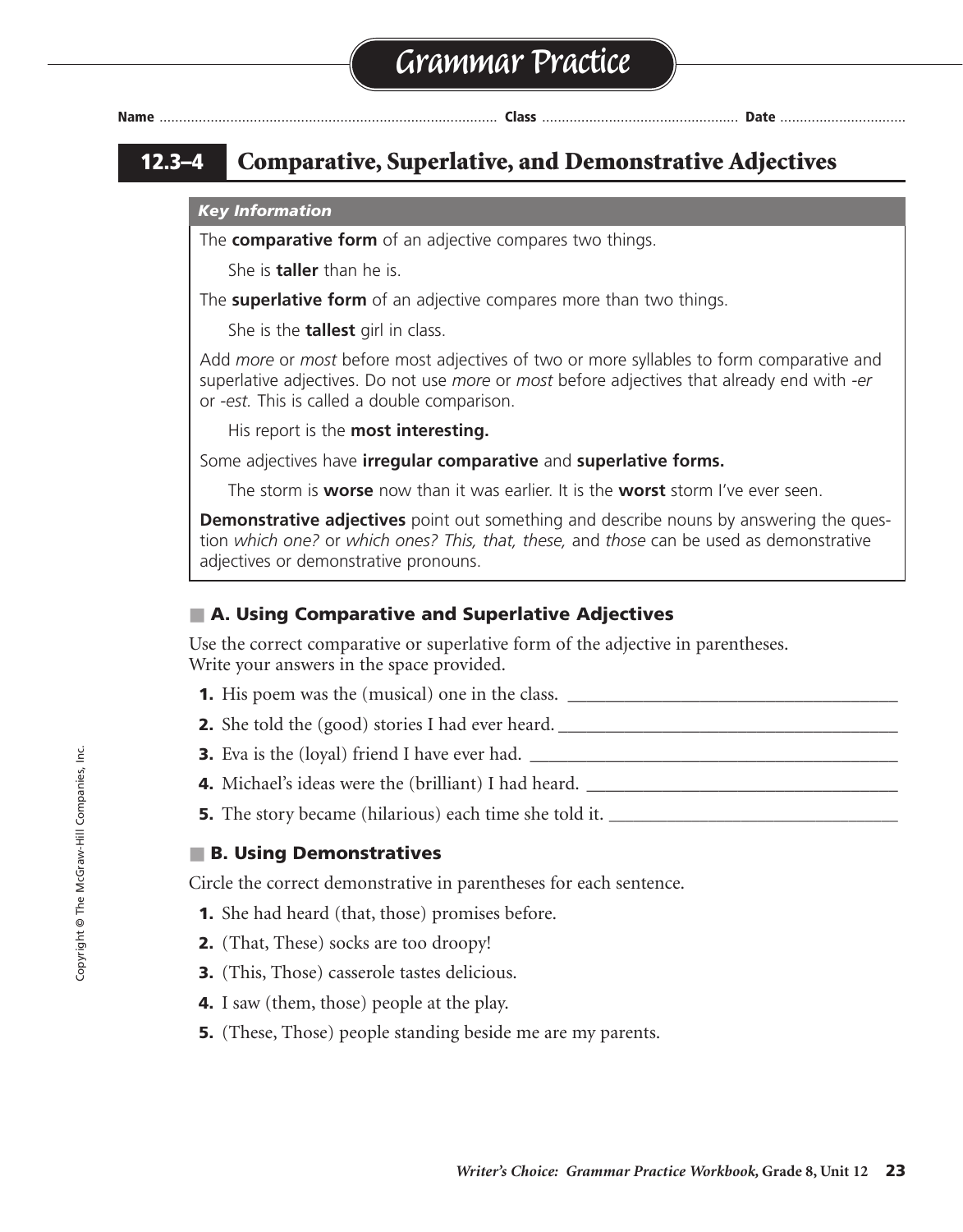# **Grammar Practice**

**Name** ...................................................................................... **Class** .................................................. **Date** ................................

# **12.5 Adverbs**

#### *Key Information*

An **adverb is** a word that modifies, or describes, a verb, an adjective, or another adverb.

The choir sang too **loudly.** [modifies verb]

The painting was **quite** old. [modifies adjective]

His paintings were exhibited **very** rarely. [modifies adverb]

An adverb modifying an adjective or another adverb usually comes before the word it modifies. When it modifies a verb, it can be in various places in the sentence. Many adverbs are formed by adding *-ly* to adjectives, but not all adverbs end in *-ly.*

\_\_\_\_\_\_\_\_\_\_\_\_\_\_\_\_\_\_\_\_\_\_\_\_\_\_\_\_\_\_\_\_\_\_\_\_\_\_\_\_\_\_\_\_\_\_\_\_\_\_\_\_\_\_\_\_\_\_\_\_\_\_\_\_\_\_\_\_\_\_\_

\_\_\_\_\_\_\_\_\_\_\_\_\_\_\_\_\_\_\_\_\_\_\_\_\_\_\_\_\_\_\_\_\_\_\_\_\_\_\_\_\_\_\_\_\_\_\_\_\_\_\_\_\_\_\_\_\_\_\_\_\_\_\_\_\_\_\_\_\_\_\_

\_\_\_\_\_\_\_\_\_\_\_\_\_\_\_\_\_\_\_\_\_\_\_\_\_\_\_\_\_\_\_\_\_\_\_\_\_\_\_\_\_\_\_\_\_\_\_\_\_\_\_\_\_\_\_\_\_\_\_\_\_\_\_\_\_\_\_\_\_\_\_

\_\_\_\_\_\_\_\_\_\_\_\_\_\_\_\_\_\_\_\_\_\_\_\_\_\_\_\_\_\_\_\_\_\_\_\_\_\_\_\_\_\_\_\_\_\_\_\_\_\_\_\_\_\_\_\_\_\_\_\_\_\_\_\_\_\_\_\_\_\_\_

\_\_\_\_\_\_\_\_\_\_\_\_\_\_\_\_\_\_\_\_\_\_\_\_\_\_\_\_\_\_\_\_\_\_\_\_\_\_\_\_\_\_\_\_\_\_\_\_\_\_\_\_\_\_\_\_\_\_\_\_\_\_\_\_\_\_\_\_\_\_\_

Flowers were blooming **everywhere.** It will arrive **soon.**

# ■ **A. Identifying Adverbs**

Write the adverb in each sentence, followed by the word it describes.

- **1.** She was certainly an effective speaker. \_\_\_\_\_\_\_\_\_\_\_\_\_\_\_\_\_\_\_\_\_\_\_\_\_\_\_\_\_\_\_\_\_\_\_\_\_\_\_\_\_ certainly, was
- **2.** I ran quickly home and told Mother what had happened. \_\_\_\_\_\_\_\_\_\_\_\_\_\_\_\_\_\_\_\_\_\_\_\_\_ quickly, ran
- **3.** An incredibly tall person blocked my view. \_\_\_\_\_\_\_\_\_\_\_\_\_\_\_\_\_\_\_\_\_\_\_\_\_\_\_\_\_\_\_\_\_\_\_\_\_ incredibly, tall
- **4.** She carefully chose her words before speaking. \_\_\_\_\_\_\_\_\_\_\_\_\_\_\_\_\_\_\_\_\_\_\_\_\_\_\_\_\_\_\_\_\_\_ carefully, chose
- **5.** Very friendly people are common at our school. \_\_\_\_\_\_\_\_\_\_\_\_\_\_\_\_\_\_\_\_\_\_\_\_\_\_\_\_\_\_\_\_\_ Very, friendly
- **6.** She was extremely upset about the delay. **\_\_\_\_\_\_\_\_\_\_\_\_\_\_\_\_\_\_\_\_\_\_\_\_\_\_\_\_\_\_\_\_\_\_\_\_\_\_\_\_\_\_\_\_** extremely, upset

# ■ **B. Writing Adverbs**

Rewrite the following sentences, adding at least one adverb to each.

- **1.** The team ran to the door of the gym.
- **2.** She spoke, and everyone listened to her ideas. \_\_\_\_\_\_\_\_\_\_\_\_\_\_\_\_\_\_\_\_\_\_\_\_\_\_\_\_\_
- **3.** They sat down to dinner and refused dessert.
- **4.** The dog ambled on its leash, ignoring the path.
- **5.** Our class awaited the results of the test. \_\_\_\_\_\_\_\_\_\_\_\_\_\_\_\_\_\_\_\_\_\_\_\_\_\_\_\_\_\_\_\_\_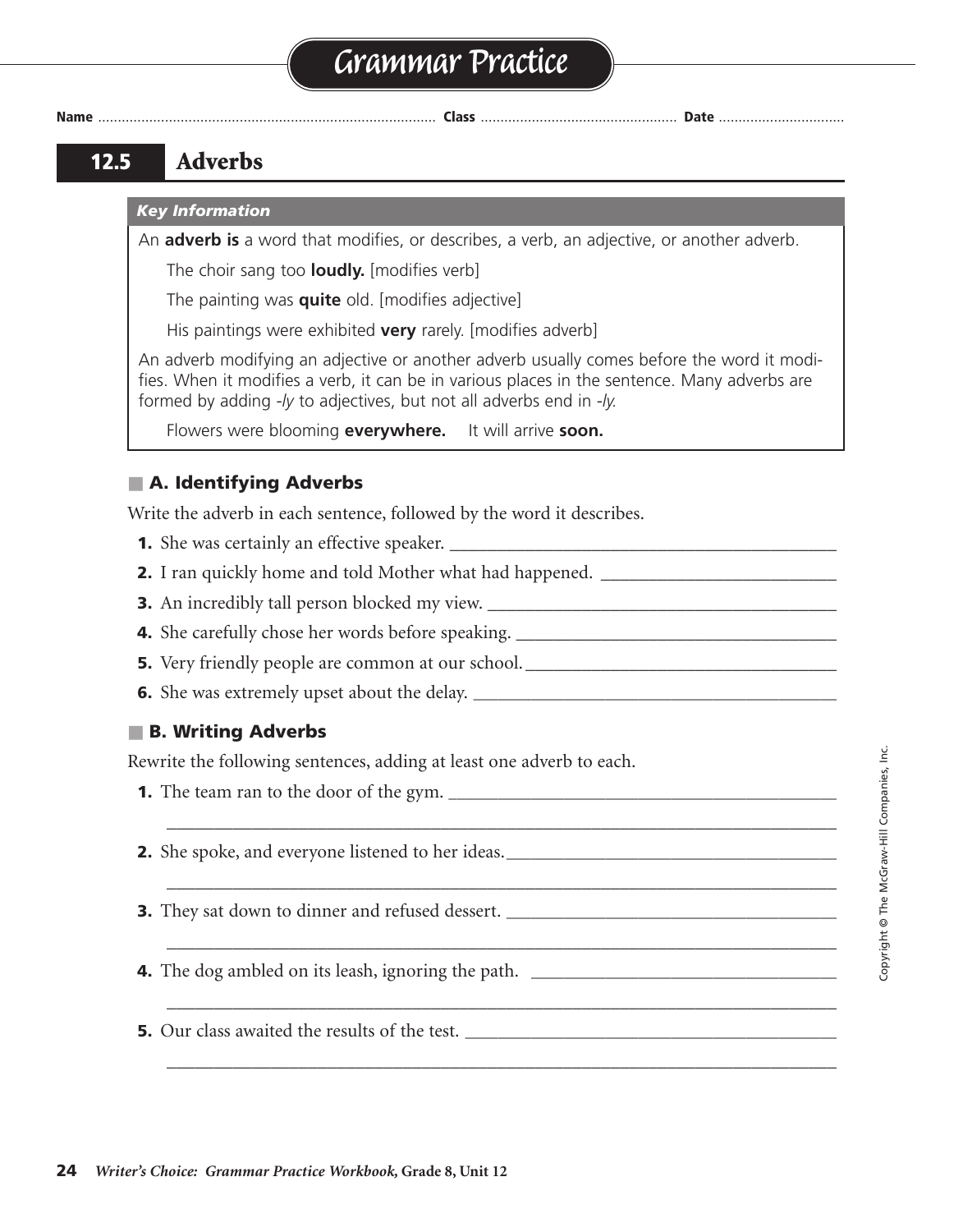# **Grammar Practice**



**Name** ...................................................................................... **Class** .................................................. **Date** ................................

# **12.6 Comparative and Superlative Adverbs**

### *Key Information*

The **comparative form** of an adverb compares two actions.

I responded **better** to her speech the second time I heard it.

The **superlative form** of an adverb compares more than two actions.

I responded **best** after hearing it several times.

Long adverbs require the use of *more* or *most.*

They answered **more obligingly** today than yesterday. Packages delivered by air arrived **most speedily.**

Shorter adverbs need *-er* or *-est* as endings.

Her plane soared the **highest** of all.

# ■ **A. Using Comparative and Superlative Forms**

In each sentence use the correct comparative or superlative form of the adverb in parentheses. Write your answers in the space provided.

- **1.** We arrived (early) than the rest of the crowd. \_\_\_\_\_\_\_\_\_\_\_\_\_\_\_\_\_\_\_\_\_\_\_\_\_\_\_\_\_\_\_\_\_\_\_ earlier
- **2.** I understood the equation (clearly) than I had before. \_\_\_\_\_\_\_\_\_\_\_\_\_\_\_\_\_\_\_\_\_\_\_\_\_\_\_
- **3.** You drew the lines (straight) than I did. \_\_\_\_\_\_\_\_\_\_\_\_\_\_\_\_\_\_\_\_\_\_\_\_\_\_\_\_\_\_\_\_\_\_\_\_\_\_\_ straighter
- **4.** Billie hurdles (fast) than anyone else on the track team. \_\_\_\_\_\_\_\_\_\_\_\_\_\_\_\_\_\_\_\_\_\_\_\_\_\_\_ faster
- **5.** She talked even (rapidly) than the TV announcer. **\_\_\_\_\_\_\_\_\_\_\_\_\_\_\_\_\_\_\_\_\_\_\_\_\_\_\_\_\_\_\_\_\_\_\_\_** more rapidly

# ■ **B. Writing Comparative and Superlative Forms**

Write sentences using the comparative and superlative forms for each of these adverbs: *badly, quietly, hungrily, slowly.*

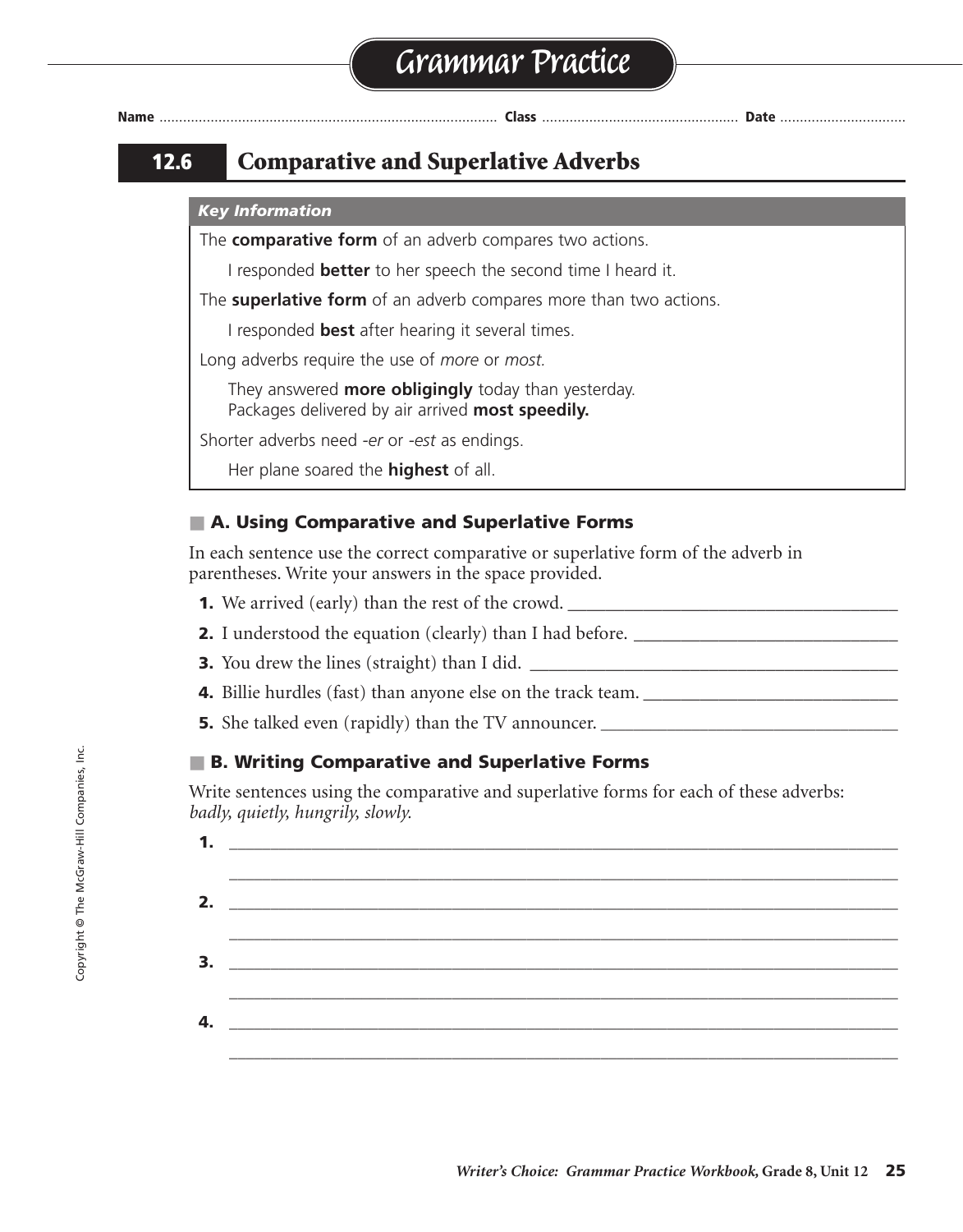**12.8 Avoiding Double Negatives**

#### *Key Information*

**Negative words** express the idea of "no." Some negative words are *never, nobody, no one,*  and *none.*

Avoid using a **double negative**—two negative words—in the same sentence.

You **don't** owe me **nothing.** [incorrect]

Correct a double negative by removing one of the negative words or replacing one with an affirmative word. **Affirmative words** express the idea of "yes." *Ever, anybody, someone,* and *anywhere* are examples of affirmative words.

You **don't** owe me **anything.** [correct]

# ■ **A. Using Negatives Correctly**

Choose the correct word or words in parentheses and write your answers in the space provided.

- **1.** I don't want (none, any) of those sprouts in my salad.
- **2.** She didn't feel like addressing (no, any) more envelopes.
- **3.** The bus wasn't (nowhere, anywhere) near the art museum.
- **4.** Hardly (anyone, no one) had arrived at 8:00 A.M. \_\_\_\_\_\_\_\_\_\_\_\_\_\_\_\_\_\_\_\_\_\_\_\_\_\_\_\_\_\_\_\_
- **5.** They (could, couldn't) hardly be held responsible.
- **6.** Wasn't (nobody, anybody) at home when you called?

### ■ **B. Writing with Negatives**

Make the words on the left into contractions. Then use each in a sentence with the affirmative word beside it on the right.

\_\_\_\_\_\_\_\_\_\_\_\_\_\_\_\_\_\_\_\_\_\_\_\_\_\_\_\_\_\_\_\_\_\_\_\_\_\_\_\_\_\_\_\_\_\_\_\_\_\_\_\_\_\_\_\_\_\_\_\_\_\_\_\_\_\_\_\_\_\_\_

\_\_\_\_\_\_\_\_\_\_\_\_\_\_\_\_\_\_\_\_\_\_\_\_\_\_\_\_\_\_\_\_\_\_\_\_\_\_\_\_\_\_\_\_\_\_\_\_\_\_\_\_\_\_\_\_\_\_\_\_\_\_\_\_\_\_\_\_\_\_\_

\_\_\_\_\_\_\_\_\_\_\_\_\_\_\_\_\_\_\_\_\_\_\_\_\_\_\_\_\_\_\_\_\_\_\_\_\_\_\_\_\_\_\_\_\_\_\_\_\_\_\_\_\_\_\_\_\_\_\_\_\_\_\_\_\_\_\_\_\_\_\_

\_\_\_\_\_\_\_\_\_\_\_\_\_\_\_\_\_\_\_\_\_\_\_\_\_\_\_\_\_\_\_\_\_\_\_\_\_\_\_\_\_\_\_\_\_\_\_\_\_\_\_\_\_\_\_\_\_\_\_\_\_\_\_\_\_\_\_\_\_\_\_

**1.** (*cannot,* ever) \_\_\_\_\_\_\_\_\_\_\_\_\_\_\_\_\_\_\_\_\_\_\_\_\_\_\_\_\_\_\_\_\_\_\_\_\_\_\_\_\_\_\_\_\_\_\_\_\_\_\_\_\_\_\_\_\_\_\_\_ can't ever

- **2.** (*will not,* always)\_\_\_\_\_\_\_\_\_\_\_\_\_\_\_\_\_\_\_\_\_\_\_\_\_\_\_\_\_\_\_\_\_\_\_\_\_\_\_\_\_\_\_\_\_\_\_\_\_\_\_\_\_\_\_\_\_\_ won't always
- **3.** (*were not,* anything) \_\_\_\_\_\_\_\_\_\_\_\_\_\_\_\_\_\_\_\_\_\_\_\_\_\_\_\_\_\_\_\_\_\_\_\_\_\_\_\_\_\_\_\_\_\_\_\_\_\_\_\_\_\_\_ weren't anything

**4.** (*is not,* anyone) **\_\_\_\_\_\_\_\_\_\_\_\_\_\_\_\_\_\_\_\_\_\_\_\_\_\_\_\_\_\_\_\_\_\_\_\_\_\_\_\_\_\_\_\_\_\_\_\_\_\_\_\_\_\_\_\_\_\_\_\_\_\_\_\_\_\_\_** isn't anyone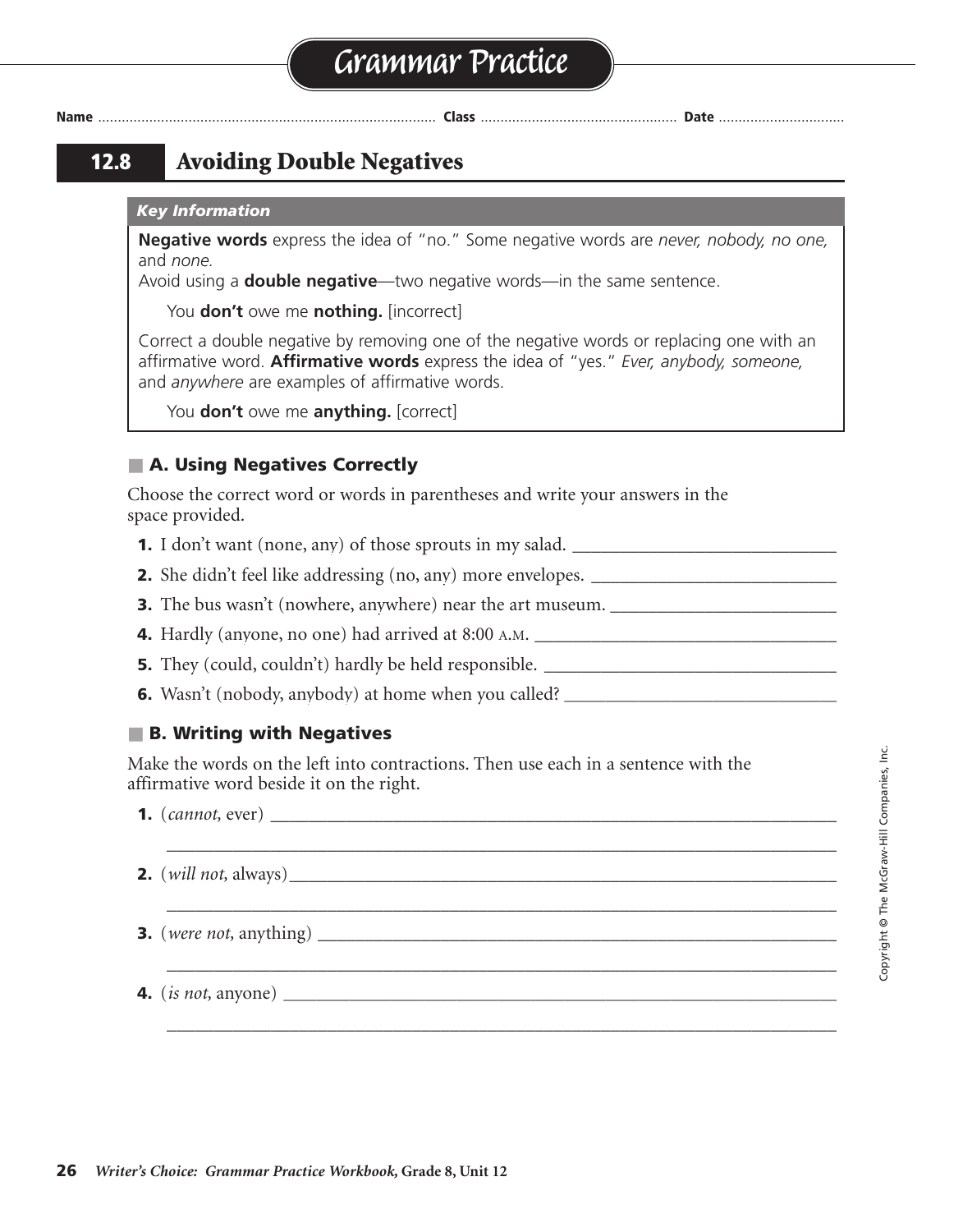

# **13.1 Prepositions and Prepositional Phrases**

#### *Key Information*

A **preposition** is a word that relates a noun or a pronoun to some other word in a sentence.

I heard a knock **at** the door.

A **prepositional phrase** is a group of words that begins with a preposition and ends with a noun or pronoun, which is called the **object of the preposition.**

I heard a knock **at the door.**

# ■ **A. Identifying Prepositional Phrases**

Underline the prepositional phrases in the sentences below, and circle the prepositions.

- **1.** Beyond the tree line, I spotted my kite.
- **2.** In addition to spelling, we checked grammar and punctuation.
- **3.** According to my records, the book is overdue.
- **4.** The cat was lying across from the hamster.

# ■ **B. Identifying the Objects of Prepositions**

Read the sentences in Part A again. Identify the object of the preposition in each prepositional phrase and write your answers in the space provided.

**2. \_\_\_\_\_\_\_\_\_\_\_\_\_\_\_\_\_\_\_\_\_\_\_\_\_\_\_\_\_\_\_\_\_\_\_\_\_ 4. \_\_\_\_\_\_\_\_\_\_\_\_\_\_\_\_\_\_\_\_\_\_\_\_\_\_\_\_\_\_\_\_\_\_\_\_\_** spelling

### ■ **C. Writing Prepositional Phrases**

Write sentences using each of the following prepositions. Underline the prepositional phrase in each sentence, and draw a second line under the object of the preposition.

\_\_\_\_\_\_\_\_\_\_\_\_\_\_\_\_\_\_\_\_\_\_\_\_\_\_\_\_\_\_\_\_\_\_\_\_\_\_\_\_\_\_\_\_\_\_\_\_\_\_\_\_\_\_\_\_\_\_\_\_\_\_\_\_\_\_\_\_\_\_\_

hamster

\_\_\_\_\_\_\_\_\_\_\_\_\_\_\_\_\_\_\_\_\_\_\_\_\_\_\_\_\_\_\_\_\_\_\_\_\_\_\_\_\_\_\_\_\_\_\_\_\_\_\_\_\_\_\_\_\_\_\_\_\_\_\_\_\_\_\_\_\_\_\_

\_\_\_\_\_\_\_\_\_\_\_\_\_\_\_\_\_\_\_\_\_\_\_\_\_\_\_\_\_\_\_\_\_\_\_\_\_\_\_\_\_\_\_\_\_\_\_\_\_\_\_\_\_\_\_\_\_\_\_\_\_\_\_\_\_\_\_\_\_\_\_

\_\_\_\_\_\_\_\_\_\_\_\_\_\_\_\_\_\_\_\_\_\_\_\_\_\_\_\_\_\_\_\_\_\_\_\_\_\_\_\_\_\_\_\_\_\_\_\_\_\_\_\_\_\_\_\_\_\_\_\_\_\_\_\_\_\_\_\_\_\_\_

**1.**  $(*near*)$ 

- **2.** (*toward*)
- **3.**  $(acording to)$

**4.** (*because of* ) *\_\_\_\_\_\_\_\_\_\_\_\_\_\_\_\_\_\_\_\_\_\_\_\_\_\_\_\_\_\_\_\_\_\_\_\_\_\_\_\_\_\_\_\_\_\_\_\_\_\_\_\_\_\_\_\_\_\_\_\_\_\_\_\_\_\_\_\_\_\_*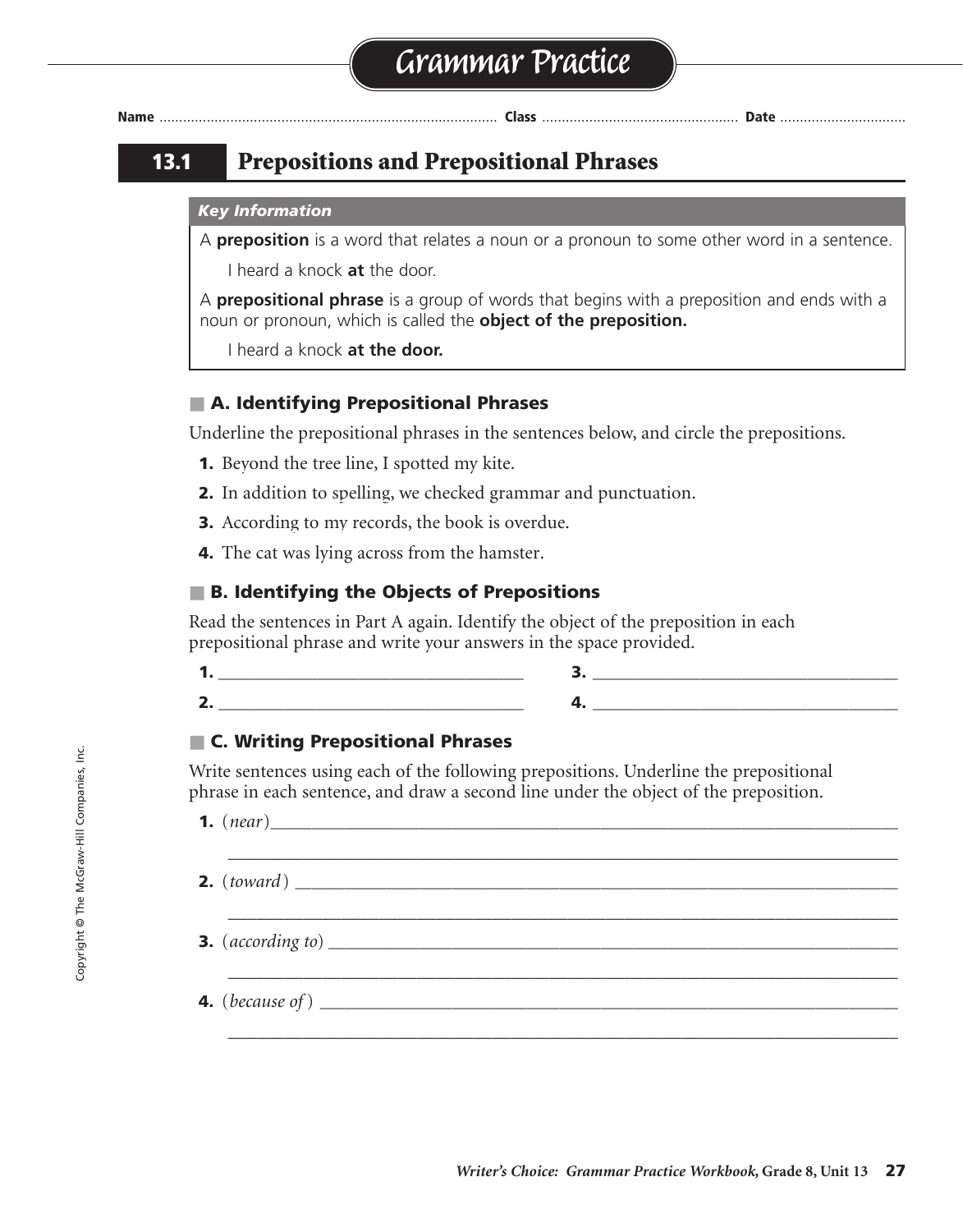# **13.2 Pronouns as Objects of Prepositions**

#### *Key Information*

When a pronoun is the object of a preposition, use an **object form**—not a subject form.

We were happy to be with **them.** They were happy to be with **us.**

# ■ **A. Using Pronouns as Objects of Prepositions**

In these sentences change the underlined word or words to the correct form of the object pronoun. Write the object pronouns in the space provided.

- **1.** They waved to Sandra and Elizabeth as they drove by. \_\_\_\_\_\_\_\_\_\_\_\_\_\_\_\_\_ her
- **2.** Everyone said to Carlos and me that we were sure to win. \_\_\_\_\_\_\_\_\_\_\_\_\_\_\_\_\_\_\_
- **3.** I asked Charlotte to go with Richard and me.
- **4.** My cousins traveled with Richard to Mexico City. \_\_\_\_\_\_\_\_\_\_\_\_\_\_\_\_\_\_\_\_\_\_\_\_\_\_\_
- **5.** They wanted to send a post card to you and Terri. \_\_\_\_\_\_\_\_\_\_\_\_\_\_\_\_\_ you
- **6.** The baby smiled at William all day long.
- **7.** Give the travel book to <u>Judith and her</u>.

 $\overline{\phantom{a}}$  , where  $\overline{\phantom{a}}$ 

**8.** Judith knows a great deal about Sandra, although they haven't met.

# ■ **B. Writing Pronouns as Objects of Prepositions**

Write five sentences with compound objects consisting of a noun of your choice combined with these prepositional phrases: *to whom, of whom, at me, by them, toward her.*

| $\overline{\mathbf{3.}}$ $\overline{\mathbf{1.}}$ |  |
|---------------------------------------------------|--|
|                                                   |  |
|                                                   |  |
|                                                   |  |
|                                                   |  |
|                                                   |  |
|                                                   |  |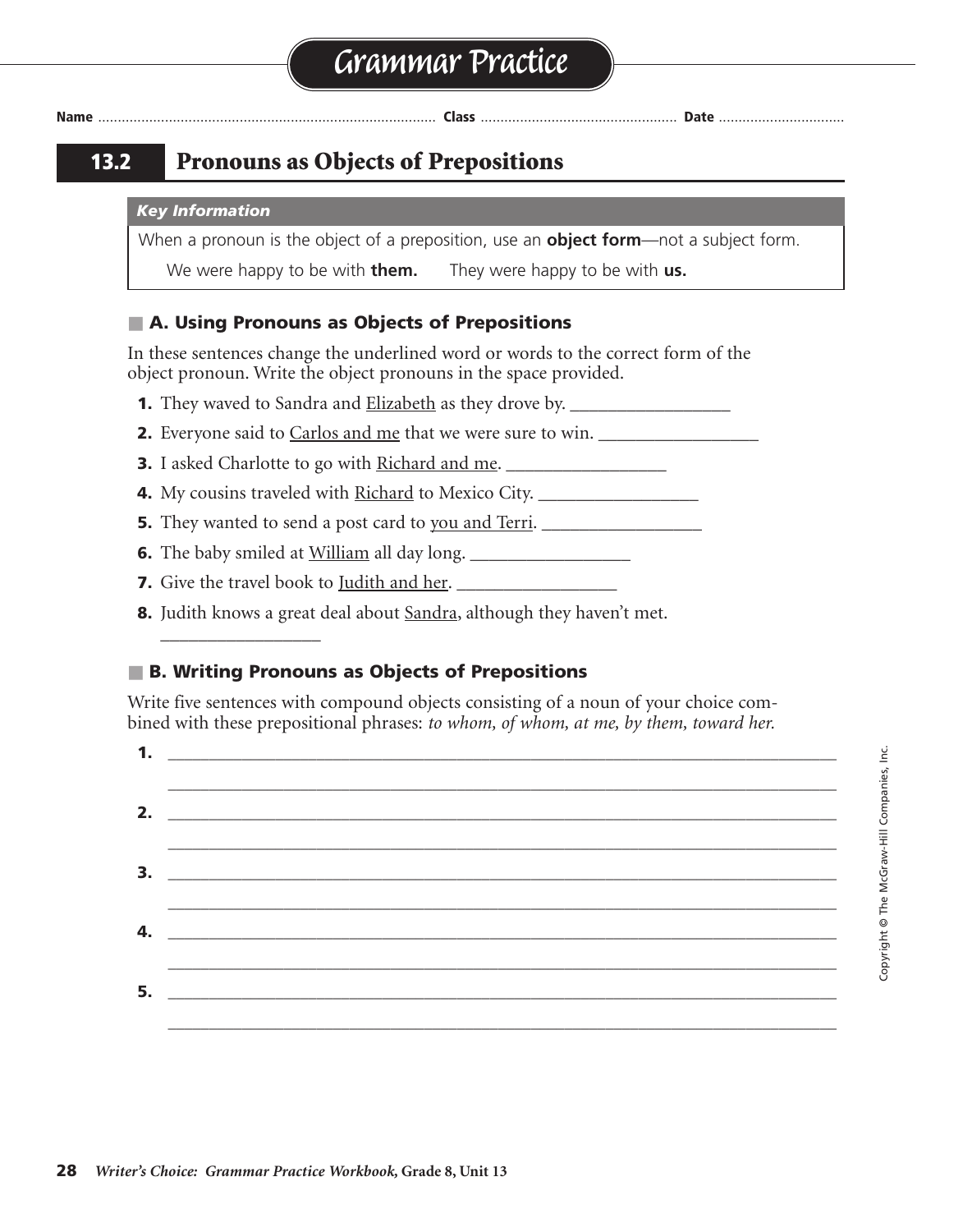# **13.3 Prepositional Phrases as Adjectives and Adverbs**

### *Key Information*

A prepositional phrase that modifies, or describes, a noun or a pronoun is an **adjective phrase.**

A pearl **of great value** hung from her neck.

A prepositional phrase that modifies, or describes, a verb, an adjective, or another adverb is an **adverb phrase.** Adverb phrases tell *when, where,* or *how.*

We looked **inside the box.** [describes a verb] The box looked interesting **to us.** [describes an adjective] Luckily **for me** the vocabulary test was easy. [describes an adverb]

# ■ **A. Identifying Adjective and Adverb Phrases**

Underline the prepositional phrase in each sentence. In the space provided write whether it is an adjective phrase or an adverb phrase.

- **1.** The puppy ran out the open door.
- **2.** The guests received small baskets of fruit. \_\_\_\_\_\_\_\_\_\_\_\_\_\_\_\_\_\_\_\_\_\_ adjective
- **3.** She arrived with her suitcases. \_\_\_\_\_\_\_\_\_\_\_\_\_\_\_\_\_\_\_\_\_\_ adverb

**4.** Throughout the night he tossed and turned. \_\_\_\_\_\_\_\_\_\_\_\_\_\_\_\_\_\_\_\_\_\_ adverb

- **5.** Within minutes the police arrived. \_\_\_\_\_\_\_\_\_\_\_\_\_\_\_\_\_\_\_\_\_\_ adverb
- **6.** Outside the kennel we couldn't hear a sound. \_\_\_\_\_\_\_\_\_\_\_\_\_\_\_\_\_\_\_\_\_\_\_\_\_\_\_\_\_\_\_
- **7.** A cat from the alley gobbled the cheese. \_\_\_\_\_\_\_\_\_\_\_\_\_\_\_\_\_\_\_\_\_\_ adjective

**8.** I saw some tourists without their luggage. \_\_\_\_\_\_\_\_\_\_\_\_\_\_\_\_\_\_\_\_\_\_ adjective

# ■ **B. Writing Adjective and Adverb Phrases**

Write four sentences, each containing an adjective or adverb phrase. Underline the adjective or adverb phrase in each sentence.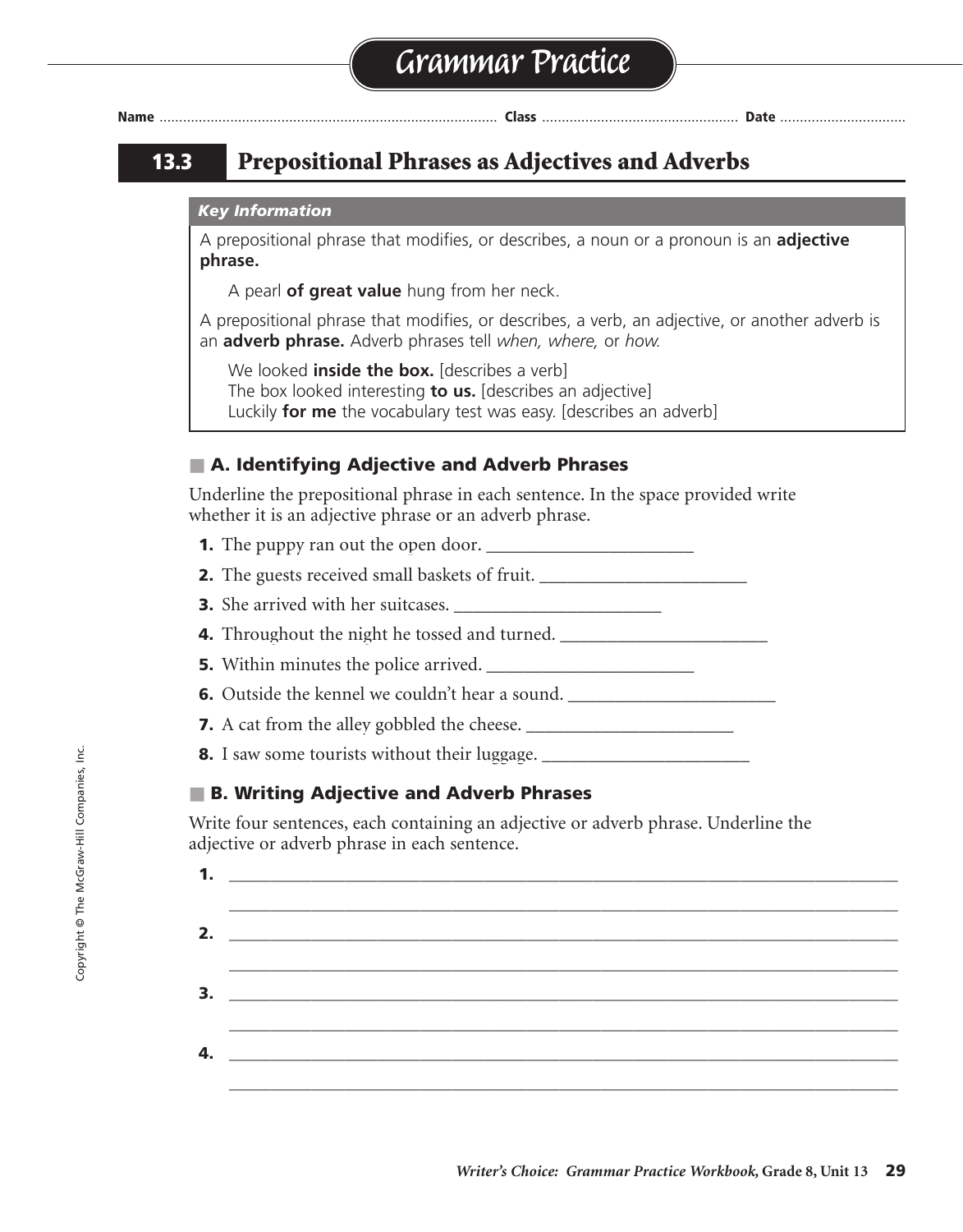**13.4–5 Conjunctions and Conjunctive Adverbs**

#### *Key Information*

A **coordinating conjunction** is a single word used to connect parts of a sentence. These words are coordinating conjunctions: *and, but, or, for, nor.* **Correlative conjunctions** are pairs of words used to connect words or phrases in a sentence. These words are correlative conjunctions: *both . . . and, either . . . or, neither . . . nor, not only . . . but also.*

A **conjunctive adverb** may be used instead of a correlative or coordinating conjunction to join the simple sentences in a compound sentence. Use a semicolon with a conjunctive adverb when it is used to join simple sentences in a compound sentence. Some conjunctive adverbs are *however, consequently, therefore,* and *likewise.*

### ■ **A. Using Coordinating and Correlative Conjunctions**

Each of the following sentences is missing a coordinating conjunction or a pair of correlative conjunctions. Fill in the blanks, using the correct conjunctions.

**1.** I would have gone, \_\_\_\_\_\_\_\_\_\_\_\_\_\_\_\_\_\_\_\_\_\_\_\_ I was sick.

**2.** \_\_\_\_\_\_\_\_\_\_\_\_\_\_\_\_\_\_ Anne \_\_\_\_\_\_\_\_\_\_\_\_\_\_\_\_\_\_ Michael won first place. Both and

**3.** I admitted that \_\_\_\_\_\_\_\_\_\_\_\_\_\_\_\_\_\_ Sandy \_\_\_\_\_\_\_\_\_\_\_\_\_\_\_\_\_\_ I had both and been there.

**4.** You can read \_\_\_\_\_\_\_\_\_\_\_\_\_\_\_\_\_\_\_\_\_\_ nap, whichever you prefer.

- **5.** \_\_\_\_\_\_\_\_\_\_\_\_\_\_\_\_\_\_ \_\_\_\_\_\_\_\_\_\_\_\_\_\_\_\_\_\_ Sam \_\_\_\_\_\_\_\_\_\_\_\_\_\_\_\_\_\_ Not only but
- \_\_\_\_\_\_\_\_\_\_\_\_\_\_\_\_\_\_ Okida will be there.
- **6.** Li-ming promised to bring \_\_\_\_\_\_\_\_\_\_\_\_\_\_\_\_\_\_\_\_\_bread \_\_\_\_\_\_\_\_\_\_\_\_\_\_\_\_\_\_\_\_\_\_\_ buns.

**7.** Which would you prefer, peaches \_\_\_\_\_\_\_\_\_\_\_\_\_\_\_\_\_\_\_\_\_\_\_ crackers?

**8.** We shouted, \_\_\_\_\_\_\_\_\_\_\_\_\_\_\_\_\_\_ apparently you didn't hear us. but

### ■ **B. Using Conjunctive Adverbs**

Select one of the following conjunctive adverbs to use correctly in the sentences below: *therefore, also, consequently, besides, however, moreover, still, likewise.*

- **1.** She ordered ice cream; I ordered it, \_\_\_\_\_\_\_\_\_\_\_\_\_\_\_\_\_\_\_.
- **2.** They would arrive by nine; \_\_\_\_\_\_\_\_\_\_\_\_\_\_\_\_\_\_\_\_, they would bring a surprise.

**3.** I said no; \_\_\_\_\_\_\_\_\_\_\_\_\_\_\_\_, it's too late to go anyway.

- **4.** He missed the exam; \_\_\_\_\_\_\_\_\_\_\_\_\_\_\_\_\_\_\_\_, he had to take a makeup test.
- **5.** The bread dough is too sticky; it must, \_\_\_\_\_\_\_\_\_\_\_\_\_\_\_\_\_\_, be kneaded.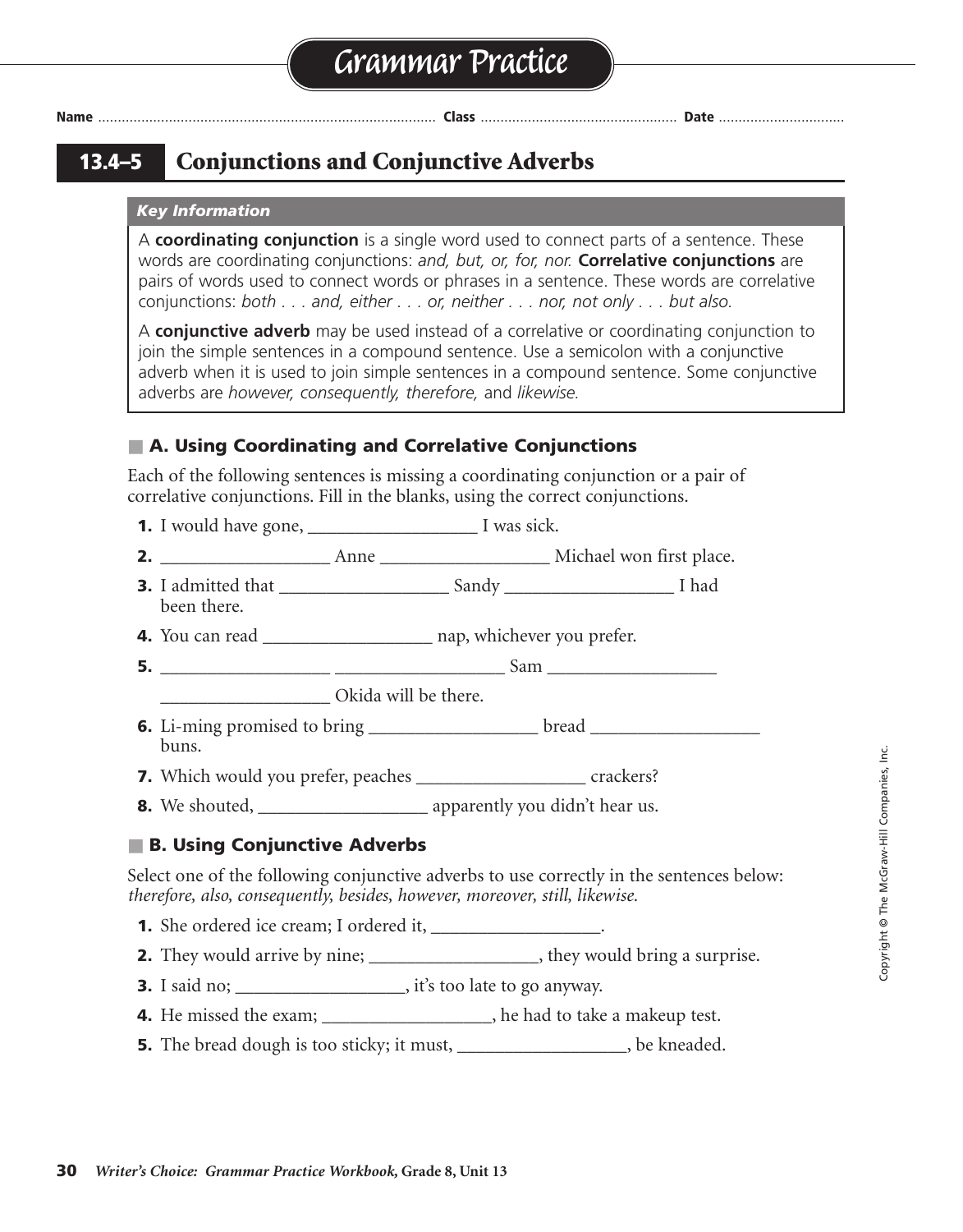# **13.7 Finding All the Parts of Speech**

### *Key Information*

The **part of speech** of a word depends on the job the word performs in the sentence. An **interjection** expresses strong feelings. A **proper noun** names a specific person, place, or thing. A **common noun** names a person, a place, or a thing. A **pronoun** takes the place of a noun. An **action verb** names an action. A **linking verb** links two other words. An **adverb** describes a verb, an adjective, or another adverb. An **adjective** describes a noun or a pronoun. A **conjunction** joins two simple sentences or other parts of sentences. A **preposition** relates a noun or a pronoun to some other word in a sentence.

**\_\_\_\_\_\_\_\_\_\_\_\_\_\_\_\_\_\_\_\_\_\_\_\_\_\_\_\_\_\_\_\_\_\_\_\_\_\_\_\_\_\_\_\_\_\_\_\_\_\_\_\_\_\_\_\_\_\_\_\_\_\_\_\_\_\_\_\_\_\_\_\_\_\_\_\_\_\_\_\_\_**

**\_\_\_\_\_\_\_\_\_\_\_\_\_\_\_\_\_\_\_\_\_\_\_\_\_\_\_\_\_\_\_\_\_\_\_\_\_\_\_\_\_\_\_\_\_\_\_\_\_\_\_\_\_\_\_\_\_\_\_\_\_\_\_\_\_\_\_\_\_\_\_\_\_\_\_\_\_\_\_\_\_**

**\_\_\_\_\_\_\_\_\_\_\_\_\_\_\_\_\_\_\_\_\_\_\_\_\_\_\_\_\_\_\_\_\_\_\_\_\_\_\_\_\_\_\_\_\_\_\_\_\_\_\_\_\_\_\_\_\_\_\_\_\_\_\_\_\_\_\_\_\_\_\_\_\_\_\_\_\_\_\_\_\_**

**\_\_\_\_\_\_\_\_\_\_\_\_\_\_\_\_\_\_\_\_\_\_\_\_\_\_\_\_\_\_\_\_\_\_\_\_\_\_\_\_\_\_\_\_\_\_\_\_\_\_\_\_\_\_\_\_\_\_\_\_\_\_\_\_\_\_\_\_\_\_\_\_\_\_\_\_\_\_\_\_\_**

**\_\_\_\_\_\_\_\_\_\_\_\_\_\_\_\_\_\_\_\_\_\_\_\_\_\_\_\_\_\_\_\_\_\_\_\_\_\_\_\_\_\_\_\_\_\_\_\_\_\_\_\_\_\_\_\_\_\_\_\_\_\_\_\_\_\_\_\_\_\_\_\_\_\_\_\_\_\_\_\_\_**

# ■ **A. Identifying Parts of Speech**

Identify the part of speech for each underlined word.

- **1.** I saw him standing <u>beside</u> my sister.
- **2.** Alicia insisted that we join them for lunch. **\_\_\_\_\_\_\_\_\_\_\_\_\_\_\_\_\_\_\_\_\_\_\_\_\_\_\_\_\_\_\_\_\_\_\_\_\_\_\_\_\_\_**
- **3.** Oh! I need to tell you something. **\_\_\_\_\_\_\_\_\_\_\_\_\_\_\_\_\_\_\_\_\_\_\_\_\_\_\_\_\_\_\_\_\_\_\_\_\_\_\_\_\_\_\_\_\_\_\_\_\_\_\_**
- **4.** She was an amazingly accurate speller. **\_\_\_\_\_\_\_\_\_\_\_\_\_\_\_\_\_\_\_\_\_\_\_\_\_\_\_\_\_\_\_\_\_\_\_\_\_\_\_\_\_\_\_\_\_\_**
- **5.** Together, they watched the crimson sunset. **\_\_\_\_\_\_\_\_\_\_\_\_\_\_\_\_\_\_\_\_\_\_\_\_\_\_\_\_\_\_\_\_\_\_\_\_\_\_\_\_\_\_**

# ■ **B. Using the Parts of Speech**

Write a sentence at least six words long. List each word in the space provided and identify its part of speech in the sentence.

#### Sentence:

# **Parts of Speech:**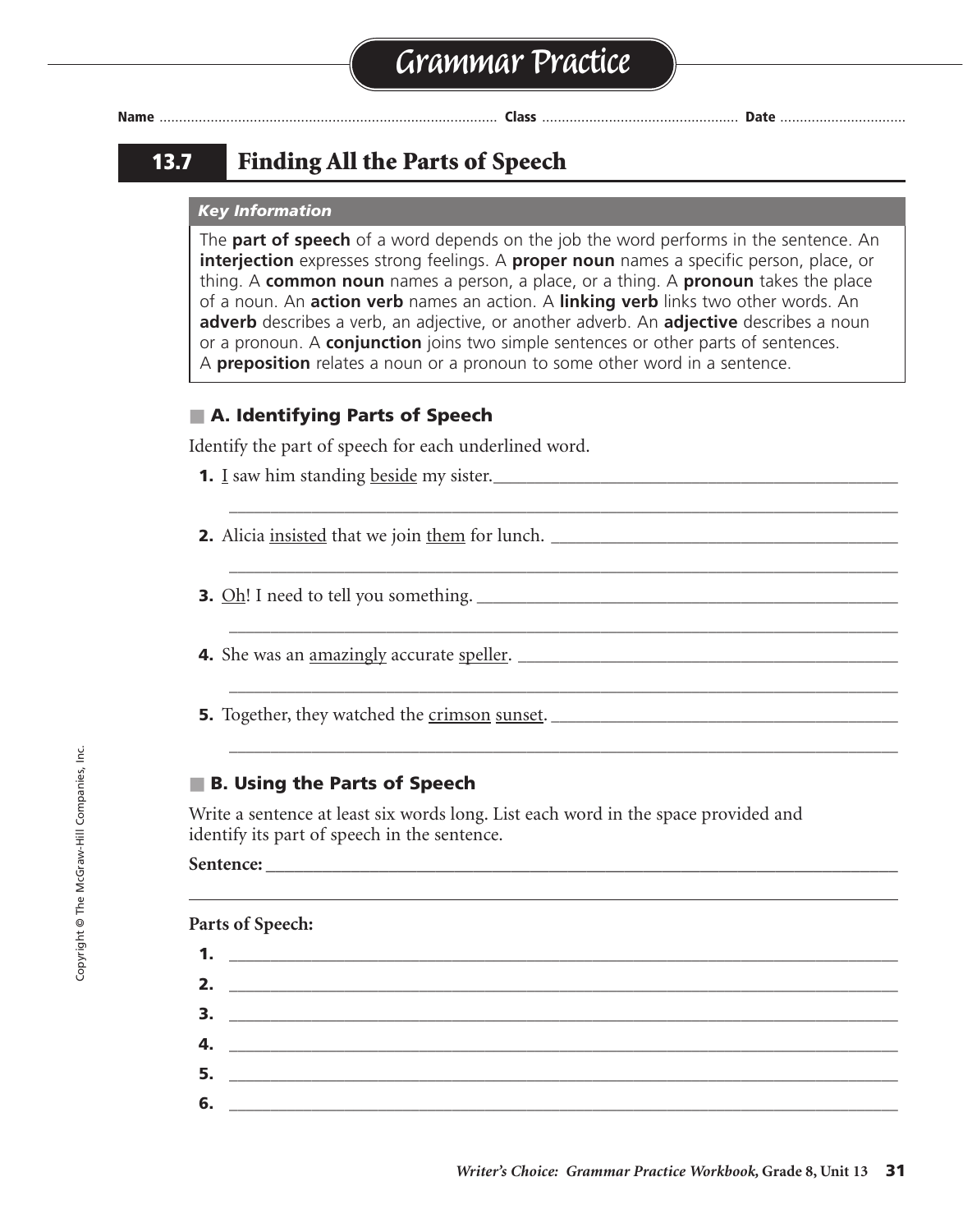**14.1–2 Sentences, Clauses, and Complex Sentences**

#### *Key Information*

A **simple sentence** has one complete subject and one complete predicate.

The girls' softball team won the championship.

A **compound sentence** contains two or more simple sentences joined by a conjunction, a conjunctive adverb, or a semicolon. Each simple sentence is called a main clause. A **main clause** has a subject and a predicate and can stand alone as a sentence.

The team won the championship; it was a close game.

A **complex sentence** consists of a main clause and one or more subordinate clauses. A **subordinate clause** has a subject and a predicate but does not express a complete thought and cannot stand alone as a sentence.

I wanted to go to the game **since I knew it was the championship.**

# ■ **A. Identifying Simple, Compound, and Complex Sentences**

In the space provided tell whether each sentence is *simple, compound,* or *complex.*

- **1.** Sharon and Elizabeth walked to the mall together.
- \_\_\_\_\_\_\_\_\_\_\_\_\_\_\_\_\_\_**2.** When we left home, the rain was heavy.
- **3.** He understood the lecture; I didn't.
	- **4.** I wonder whether they will serve refreshments.
	- **\_5.** I weeded the garden, and Maria pruned the bushes.

# ■ **B. Composing Compound Sentences**

Combine the following pairs of sentences to form compound sentences. Use a coordinating conjunction, a conjunctive adverb, or a semicolon. Add punctuation where needed.

**1.** The Mississippi River is the longest river in the United States. It is not the longest in the world.

\_\_\_\_\_\_\_\_\_\_\_\_\_\_\_\_\_\_\_\_\_\_\_\_\_\_\_\_\_\_\_\_\_\_\_\_\_\_\_\_\_\_\_\_\_\_\_\_\_\_\_\_\_\_\_\_\_\_\_\_\_\_\_\_\_\_\_\_\_\_\_ \_\_\_\_\_\_\_\_\_\_\_\_\_\_\_\_\_\_\_\_\_\_\_\_\_\_\_\_\_\_\_\_\_\_\_\_\_\_\_\_\_\_\_\_\_\_\_\_\_\_\_\_\_\_\_\_\_\_\_\_\_\_\_\_\_\_\_\_\_\_\_

\_\_\_\_\_\_\_\_\_\_\_\_\_\_\_\_\_\_\_\_\_\_\_\_\_\_\_\_\_\_\_\_\_\_\_\_\_\_\_\_\_\_\_\_\_\_\_\_\_\_\_\_\_\_\_\_\_\_\_\_\_\_\_\_\_\_\_\_\_\_\_

**2.** The Mississippi transports many barges loaded with freight. It's an important waterway in the United States.**\_\_\_\_\_\_\_\_\_\_\_\_\_\_\_\_\_\_\_\_\_\_\_\_\_\_\_\_\_\_\_\_\_\_\_\_\_\_\_\_\_\_\_\_\_\_\_\_\_\_\_\_\_\_** The Mississippi transports many barges loaded with freight;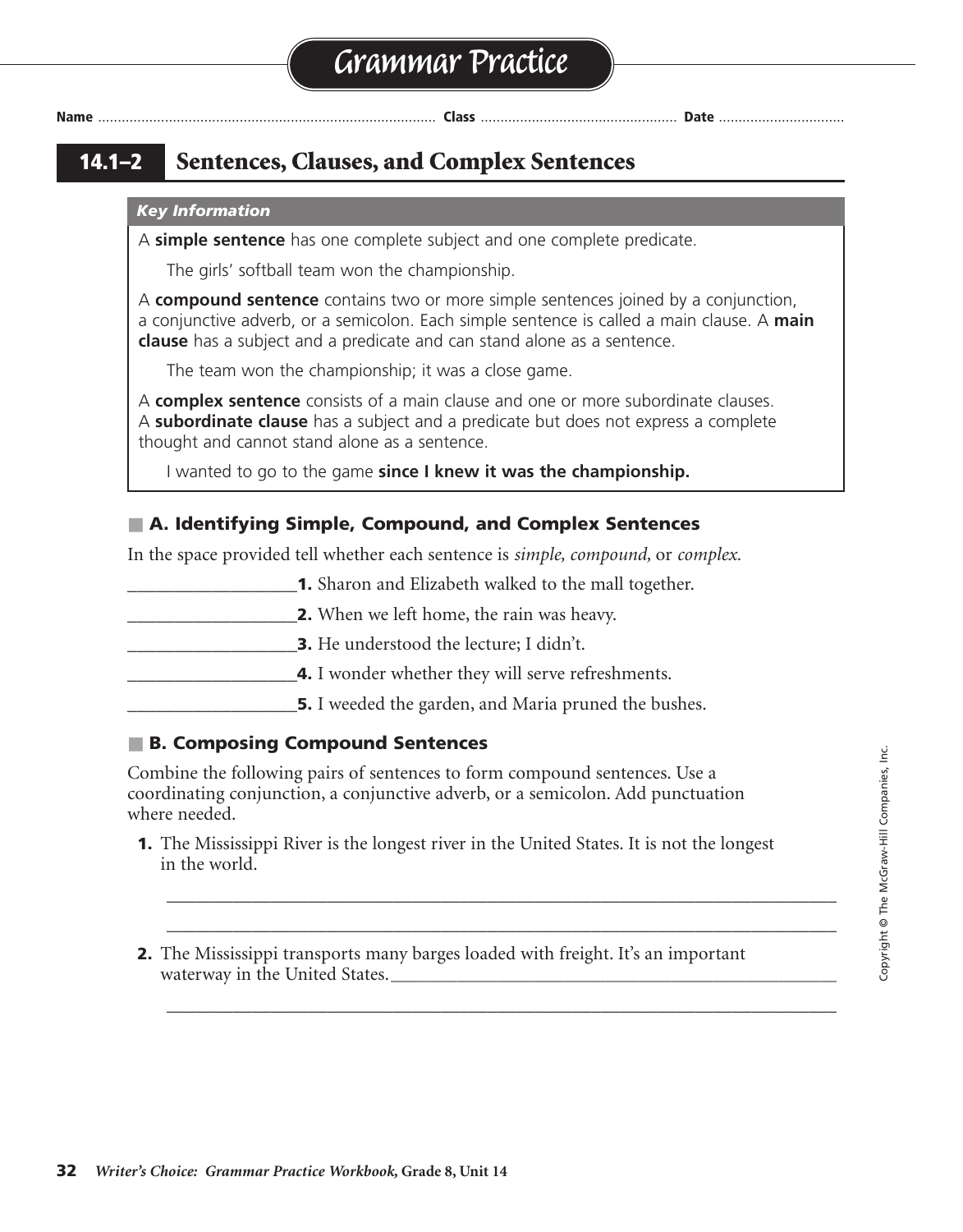

# **14.3–4 Adjective Clauses**

### *Key Information*

An **adjective clause** is a subordinate clause that modifies, or describes, a noun or a pronoun in the main clause of a complex sentence. It is usually introduced by a relative pronoun.

The bike **that is parked outside** belongs to Sarah.

An **essential clause** is an adjective clause that is necessary to make the meaning of the sentence clear. Do not use commas to set off an essential clause from the rest of the sentence.

The man **who is sitting on the bench** is my uncle.

A **nonessential clause** is an adjective clause that is not necessary to make the meaning of the sentence clear. Use commas to set off a nonessential clause from the rest of the sentence.

The book, **which is on the shelf,** was my mother's.

# ■ **A. Identifying Adjective Clauses**

Underline once the adjective clause in each sentence, and underline twice the noun that each clause modifies. Write whether the clause is essential *(E)* or nonessential *(N).*

- **1.** The dog wanted to eat the food that was on my plate.
- *\_\_\_\_\_* **2.** She asked her aunt, whose car was nearby, for a ride to the soccer game.
- **3.** He is the swimmer who holds the team's freestyle record.
- *\_\_\_\_\_* **4.** He opened his presentation with a comment that made the audience laugh.
- **5.** She lives in an apartment that has a wonderful view of the city square.
	- **6.** Mrs. Willers, who is my great-aunt, enjoyed the festivities.

# ■ **B. Identifying and Punctuating Clauses**

On a separate sheet of paper, write complex sentences by adding essential or nonessential adjective clauses where indicated. Be sure to use correct punctuation when adding the clauses.

- **1.** The circus (essential clause) was the Barnum & Bailey.
- **2.** The teachers (essential clause) are patient.
- **3.** The author (nonessential clause) visited our class.
- **4.** The mime troupe (essential clause) will perform first.
- **5.** Our house (nonessential clause) is for sale.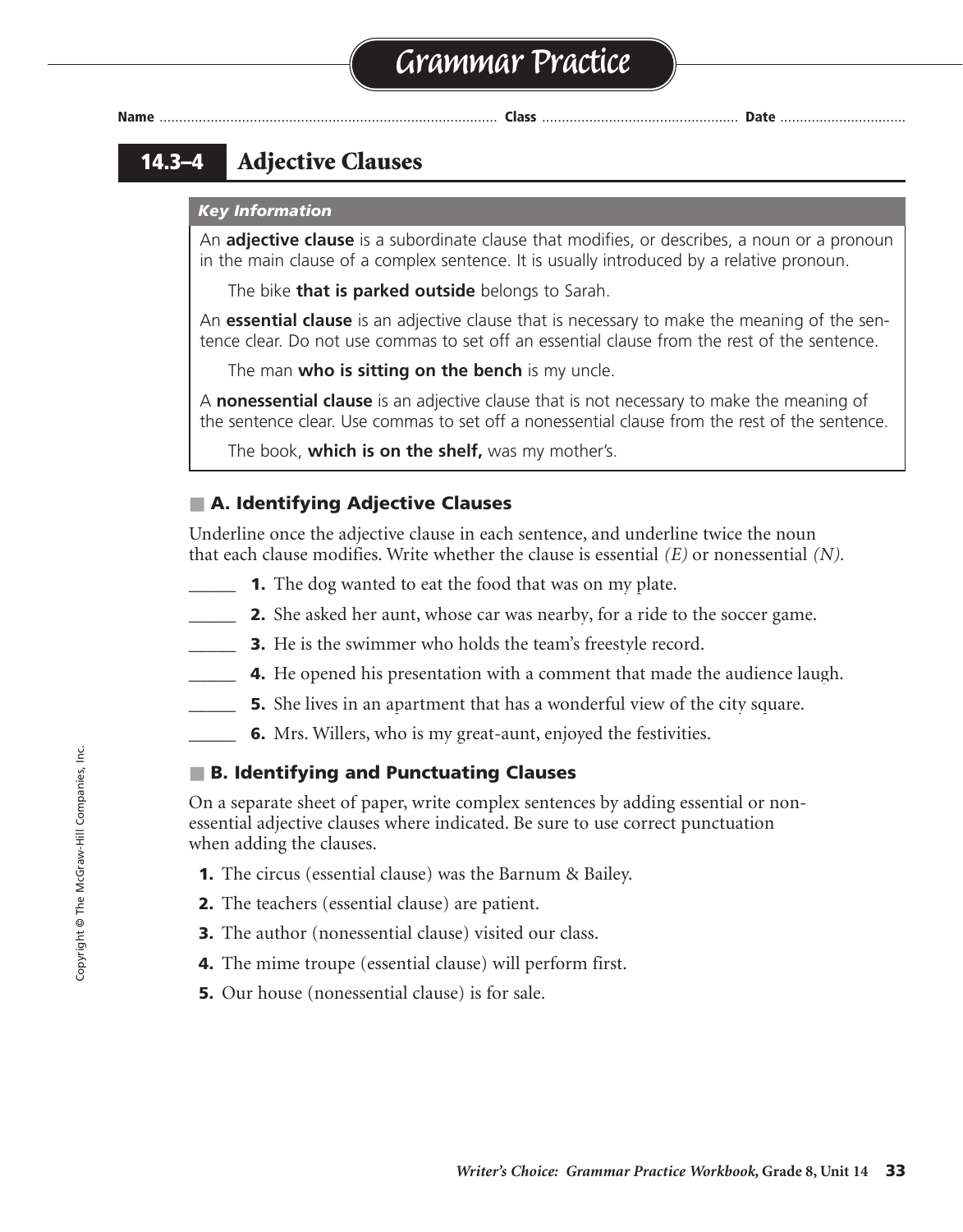# **Grammar Practice**

**Name** ...................................................................................... **Class** .................................................. **Date** ................................

# **14.5 Adverb Clauses**

#### *Key Information*

An **adverb clause** is a subordinate clause that often modifies, or describes, the verb in the main clause of a complex sentence. It may tell *how, when, where, why,* or *under what conditions* the action occurs. An adverb clause begins with a **subordinating conjunction,** such as *after, although, because, if, since, unless, until, when,* or *whenever.*

I read about the Sargasso Sea **because I am interested in geography.**

If an adverb clause introduces a sentence, use a comma after the clause.

**Because I am interested in geography,** I read about the Sargasso Sea.

# ■ **A. Identifying Adverb Clauses**

Underline once the adverb clause in each sentence, and underline twice the verb that the clause modifies.

- **1.** If you sail in the Atlantic Ocean, you may find the Sargasso Sea.
- **2.** Although no land marks its boundaries, ship captains recognize the Sargasso.
- **3.** Sailors know the Sargasso Sea because it has slow ocean currents and large patches of seaweed.
- **4.** Since it grows small air sacs resembling grapes, the seaweed floats on the ocean's surface.

# ■ **B. Writing Adverb Clauses**

Rewrite each sentence, adding an introductory adverb clause that begins with one of the following subordinating conjunctions. Remember to add a comma after the introductory clause.

| after<br>although                                        | <i>as</i><br>because | before<br>since | though |  |
|----------------------------------------------------------|----------------------|-----------------|--------|--|
| <b>1.</b> We went promptly home.                         |                      |                 |        |  |
| <b>2.</b> I ate a hearty breakfast and brushed my teeth. |                      |                 |        |  |
|                                                          |                      |                 |        |  |
|                                                          |                      |                 |        |  |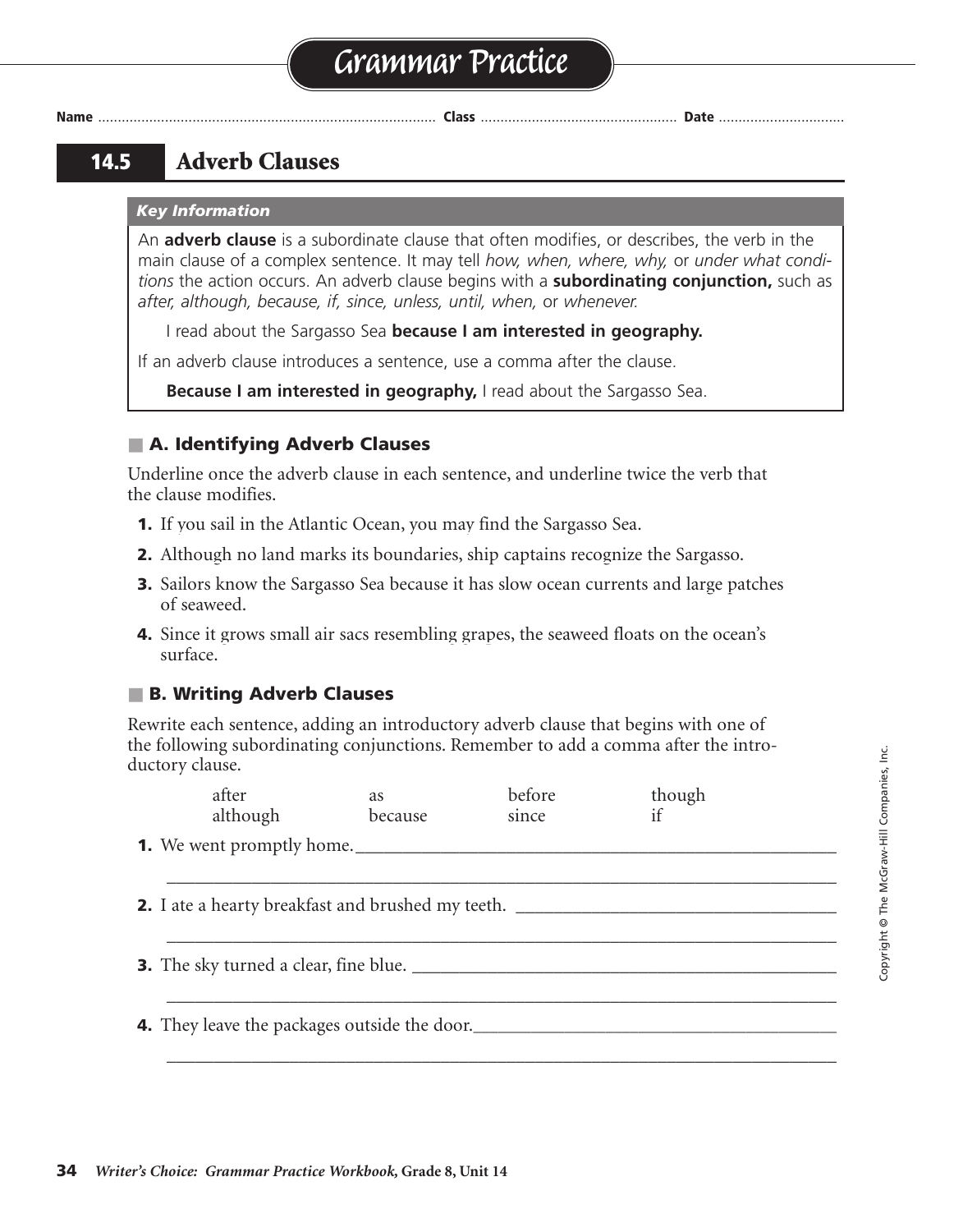# **14.6 Noun Clauses**

#### *Key Information*

A **noun clause** is a subordinate clause used as a noun. The clause can be used in the same ways that you use a noun: as a subject, a direct object, an object of a preposition, or a predicate noun.

Marcus hopes **that his friend can visit.** [Noun clause used as a direct object]

### ■ **A. Identifying Noun Clauses**

Underline the noun clause in each sentence. In the space provided write whether the clause is used as a subject *(S)*, predicate noun *(P),* direct object *(D),* or object of a preposition *(O).*

- **1.** Walter usually has an answer for whatever you might ask.
	- *\_\_\_\_\_* **2.** We noticed that the crocuses were blooming.
- **3.** Did you know that the gavotte began as a lively kissing dance?
- **4.** This little Italian restaurant is where my parents met.
- **5.** The telescope is useful for whoever likes to look at craters on the moon.

\_\_\_\_\_\_\_\_\_\_\_\_\_\_\_\_\_\_\_\_\_\_\_\_\_\_\_\_\_\_\_\_\_\_\_\_\_\_\_\_\_\_\_\_\_\_\_\_\_\_\_\_\_\_\_\_\_\_\_\_\_\_\_\_\_\_\_\_\_\_\_

\_\_\_\_\_\_\_\_\_\_\_\_\_\_\_\_\_\_\_\_\_\_\_\_\_\_\_\_\_\_\_\_\_\_\_\_\_\_\_\_\_\_\_\_\_\_\_\_\_\_\_\_\_\_\_\_\_\_\_\_\_\_\_\_\_\_\_\_\_\_\_

\_\_\_\_\_\_\_\_\_\_\_\_\_\_\_\_\_\_\_\_\_\_\_\_\_\_\_\_\_\_\_\_\_\_\_\_\_\_\_\_\_\_\_\_\_\_\_\_\_\_\_\_\_\_\_\_\_\_\_\_\_\_\_\_\_\_\_\_\_\_\_

**6.** Why dinosaurs disappeared is still a mystery.

# ■ **B. Writing Noun Clauses**

Write one sentence using each of the following groups of words as a noun clause.

- **1.** (*what interests me*) *\_\_\_\_\_\_\_\_\_\_\_\_\_\_\_\_\_\_\_\_\_\_\_\_\_\_\_\_\_\_\_\_\_\_\_\_\_\_\_\_\_\_\_\_\_\_\_\_\_\_\_\_\_\_\_\_\_\_\_\_\_\_\_\_* Sentences will vary.
- **2.** (*where the sun is shining*)*\_\_\_\_\_\_\_\_\_\_\_\_\_\_\_\_\_\_\_\_\_\_\_\_\_\_\_\_\_\_\_\_\_\_\_\_\_\_\_\_\_\_\_\_\_\_\_\_\_\_\_\_\_\_\_\_\_\_\_*
- **3.** (*what the score was*)
- **4.** (*how an automobile works*) *\_\_\_\_\_\_\_\_\_\_\_\_\_\_\_\_\_\_\_\_\_\_\_\_\_\_\_\_\_\_\_\_\_\_\_\_\_\_\_\_\_\_\_\_\_\_\_\_\_\_\_\_\_\_\_\_\_*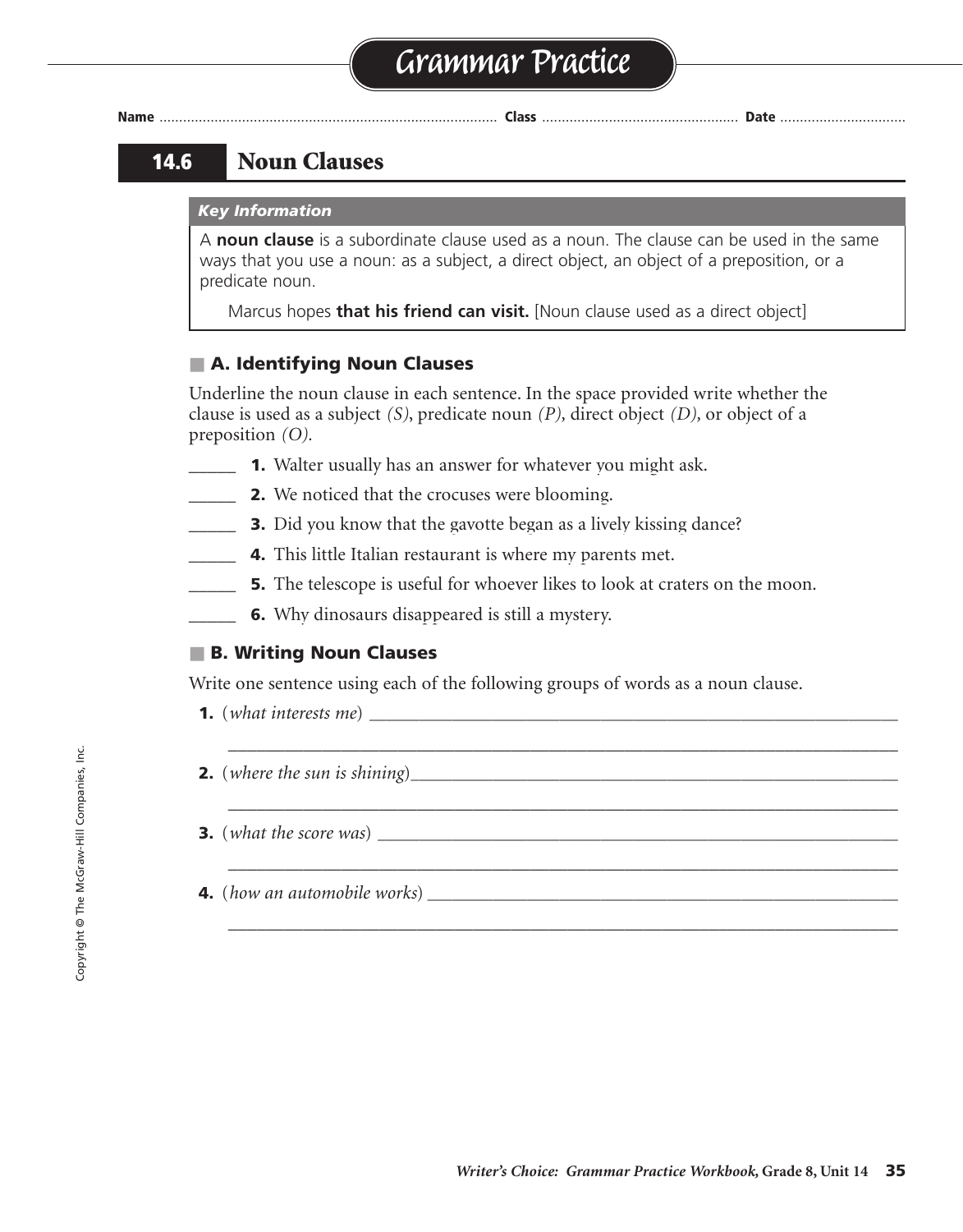**15.1 Participles and Participial Phrases**

#### *Key Information*

A **present participle** is formed by adding *-ing* to a verb. A **past participle** is usually formed by adding *-ed* to a verb. Both verb forms can be used as the main verb in a verb phrase or as an adjective.

The girl is **passing** the ball. The **tiring** exam is finally finished.

The girl has **passed** the ball. The **tired** students are smiling.

A **participial phrase** is a group of words that includes a participle and other words that complete its meaning.

The girl **passing the ball** is Pat.

# ■ **A. Identifying Participles**

Underline the participle in each sentence, and write whether it is used as an *adjective* or *main verb.*

- **1.** Math can be an exciting subject. \_\_\_\_\_\_\_\_\_\_\_\_\_\_\_\_\_\_\_\_\_\_\_\_\_\_\_\_\_\_\_\_\_\_\_\_\_\_\_\_\_\_\_\_\_ adjective
- **2.** She has participated for years in the fund drive. \_\_\_\_\_\_\_\_\_\_\_\_\_\_\_\_\_\_\_\_\_\_\_\_\_\_\_\_\_\_\_\_\_ main verb
- **3.** They are hoping that he will attend our school. \_\_\_\_\_\_\_\_\_\_\_\_\_\_\_\_\_\_\_\_\_\_\_\_\_\_\_\_\_\_\_\_\_ main verb
- **4.** Have your ideas about hobbies changed recently? \_\_\_\_\_\_\_\_\_\_\_\_\_\_\_\_\_\_\_\_\_\_\_\_\_\_\_\_\_\_\_\_ main verb
- **5.** Raina pins the gathered stitches. **\_\_\_\_\_\_\_\_\_\_\_\_\_\_\_\_\_\_\_\_\_\_\_\_\_\_\_\_\_\_\_\_\_\_\_\_\_\_\_\_\_\_\_\_\_\_\_\_\_\_\_\_** adjective

### ■ **B. Writing Participial Phrases**

Write four sentences in the space provided. Use a present participle, past participle, or participial phrase in each sentence. Underline the participle or the participial phrase.

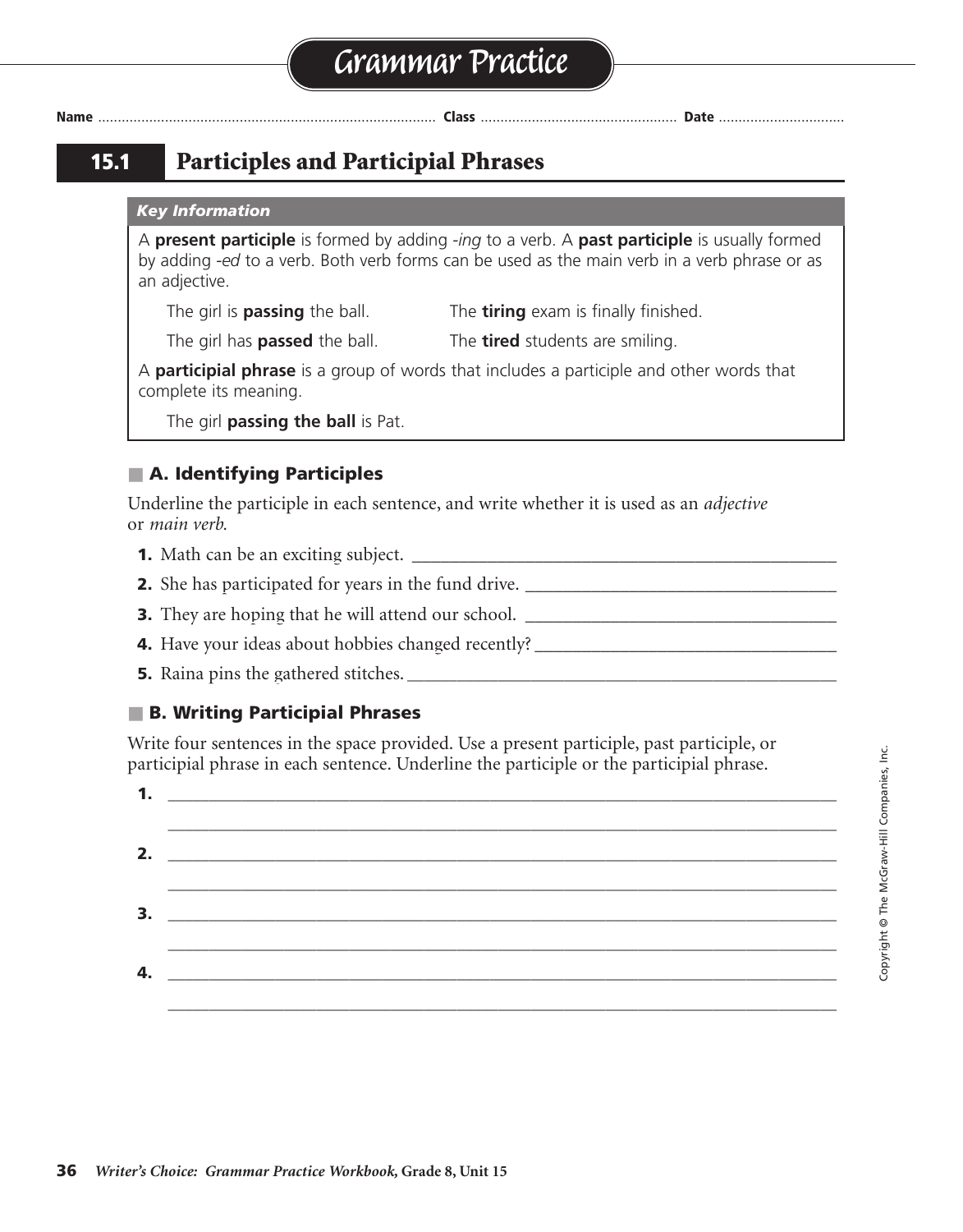# **15.2 Gerunds and Gerund Phrases**

#### *Key Information*

Verb forms with *-ing* endings can serve as the main verb in a verb phrase, as adjectives, or as nouns. When a verb form ending in *-ing* is used as a noun, it is called a **gerund.** A gerund can serve as a simple subject, a direct object, or an object of a preposition.

**Swimming** develops grace. [subject] The team enjoys **swimming.** [direct object] They stay fit by **swimming.** [object of a preposition]

A **gerund phrase** is a group of words that includes a gerund and other words that complete its meaning.

### ■ **A. Identifying Verbals and Gerunds**

Write whether the underlined word in each sentence is used as a gerund or as a main verb. If it is a gerund, write whether it is used as a *subject,* a *direct object,* or an *object of a preposition.*

- **1.** Winning is the most important thing to that team.\_\_\_\_\_\_\_\_\_\_\_\_\_\_\_\_\_\_\_\_\_\_\_\_\_\_\_\_\_\_\_\_\_
- **2.** They are definitely losing that game! \_\_\_\_\_\_\_\_\_\_\_\_\_\_\_\_\_\_\_\_\_\_\_\_\_\_\_\_\_\_\_\_\_\_\_\_\_\_\_\_\_\_ main verb
- **3.** Scoring is high on my list of immediate goals. \_\_\_\_\_\_\_\_\_\_\_\_\_\_\_\_\_\_\_\_\_\_\_\_\_\_\_\_\_\_\_\_\_\_ gerund; subject
- **4.** They tried scoring but got nowhere. \_\_\_\_\_\_\_\_\_\_\_\_\_\_\_\_\_\_\_\_\_\_\_\_\_\_\_\_\_\_\_\_\_\_\_\_\_\_\_\_\_\_ gerund; direct object

\_\_\_\_\_\_\_\_\_\_\_\_\_\_\_\_\_\_\_\_\_\_\_\_\_\_\_\_\_\_\_\_\_\_\_\_\_\_\_\_\_\_\_\_\_\_\_\_\_\_\_\_\_\_\_\_\_\_\_\_\_\_\_\_\_\_\_\_\_\_\_

\_\_\_\_\_\_\_\_\_\_\_\_\_\_\_\_\_\_\_\_\_\_\_\_\_\_\_\_\_\_\_\_\_\_\_\_\_\_\_\_\_\_\_\_\_\_\_\_\_\_\_\_\_\_\_\_\_\_\_\_\_\_\_\_\_\_\_\_\_\_\_

\_\_\_\_\_\_\_\_\_\_\_\_\_\_\_\_\_\_\_\_\_\_\_\_\_\_\_\_\_\_\_\_\_\_\_\_\_\_\_\_\_\_\_\_\_\_\_\_\_\_\_\_\_\_\_\_\_\_\_\_\_\_\_\_\_\_\_\_\_\_\_

\_\_\_\_\_\_\_\_\_\_\_\_\_\_\_\_\_\_\_\_\_\_\_\_\_\_\_\_\_\_\_\_\_\_\_\_\_\_\_\_\_\_\_\_\_\_\_\_\_\_\_\_\_\_\_\_\_\_\_\_\_\_\_\_\_\_\_\_\_\_\_

\_\_\_\_\_\_\_\_\_\_\_\_\_\_\_\_\_\_\_\_\_\_\_\_\_\_\_\_\_\_\_\_\_\_\_\_\_\_\_\_\_\_\_\_\_\_\_\_\_\_\_\_\_\_\_\_\_\_\_\_\_\_\_\_\_\_\_\_\_\_\_

**5.** Thinking should be the step before doing. **\_\_\_\_\_\_\_\_\_\_\_\_\_\_\_\_\_\_\_\_\_\_\_\_\_\_\_\_\_\_\_\_\_\_\_\_\_\_\_\_\_\_\_** gerund; object of a preposition

#### ■ **B. Writing with Gerunds**

Write sentences using each of the words in parentheses as a gerund.

- **1.** (playing) **\_\_\_\_\_\_\_\_\_\_\_\_\_\_\_\_\_\_\_\_\_\_\_\_\_\_\_\_\_\_\_\_\_\_\_\_\_\_\_\_\_\_\_\_\_\_\_\_\_\_\_\_\_\_\_\_\_\_\_\_\_\_\_\_\_\_\_\_\_\_\_\_\_** Sentences will vary.
- **2.** (singing) **\_\_\_\_\_\_\_\_\_\_\_\_\_\_\_\_\_\_\_\_\_\_\_\_\_\_\_\_\_\_\_\_\_\_\_\_\_\_\_\_\_\_\_\_\_\_\_\_\_\_\_\_\_\_\_\_\_\_\_\_\_\_\_\_\_\_\_\_\_\_\_\_\_**
- **3.** (running)
- **4.** (remembering) **\_\_\_\_\_\_\_\_\_\_\_\_\_\_\_\_\_\_\_\_\_\_\_\_\_\_\_\_\_\_\_\_\_\_\_\_\_\_\_\_\_\_\_\_\_\_\_\_\_\_\_\_\_\_\_\_\_\_\_\_\_\_\_\_\_\_\_**
- **5.** (dreaming)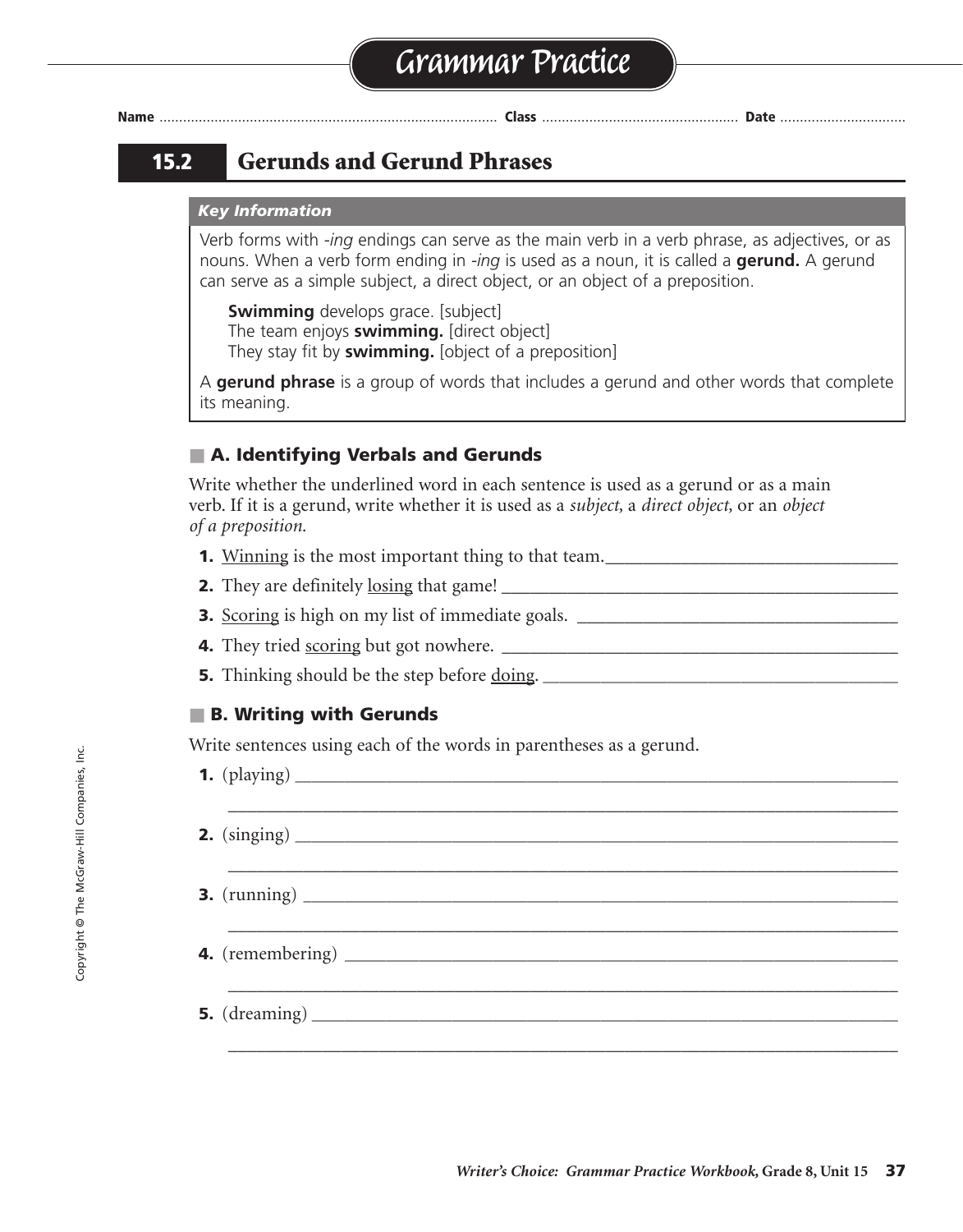**15.3 Infinitives and Infinitive Phrases**

#### *Key Information*

An **infinitive** is formed by combining the word *to* with the base form of a verb. It is often used as a noun in a sentence. An infinitive can be used as the subject of a sentence or as the direct object of an action verb.

**To see** is to understand. [subject] Everyone jumps up and tries **to see.** [direct object]

An **infinitive phrase** is a group of words that includes an infinitive and other words that complete its meaning.

A spectator always tries **to see what's happening.**

# ■ **A. Identifying How Infinitives Are Used**

Underline each infinitive and write whether it is used as a *subject* or as a *direct object.*

- **1.** To swim well requires great discipline.\_\_\_\_\_\_\_\_\_\_\_\_\_\_\_\_\_\_\_\_\_\_\_\_\_\_\_\_\_\_\_\_\_\_\_\_\_\_\_\_\_ subject
- **2.** They tried to practice. \_\_\_\_\_\_\_\_\_\_\_\_\_\_\_\_\_\_\_\_\_\_\_\_\_\_\_\_\_\_\_\_\_\_\_\_\_\_\_\_\_\_\_\_\_\_\_\_\_\_\_\_\_ direct object
- **3.** The animals all tried to escape. \_\_\_\_\_\_\_\_\_\_\_\_\_\_\_\_\_\_\_\_\_\_\_\_\_\_\_\_\_\_\_\_\_\_\_\_\_\_\_\_\_\_\_\_\_\_ direct object
- **4.** The children wanted to play. \_\_\_\_\_\_\_\_\_\_\_\_\_\_\_\_\_\_\_\_\_\_\_\_\_\_\_\_\_\_\_\_\_\_\_\_\_\_\_\_\_\_\_\_\_\_\_\_ direct object
- **5.** He said he didn't mean to snap.\_\_\_\_\_\_\_\_\_\_\_\_\_\_\_\_\_\_\_\_\_\_\_\_\_\_\_\_\_\_\_\_\_\_\_\_\_\_\_\_\_\_\_\_\_\_ direct object
- **6.** To jog requires free time. \_\_\_\_\_\_\_\_\_\_\_\_\_\_\_\_\_\_\_\_\_\_\_\_\_\_\_\_\_\_\_\_\_\_\_\_\_\_\_\_\_\_\_\_\_\_\_\_\_\_\_ subject
- **7.** To laugh is the best medicine. \_\_\_\_\_\_\_\_\_\_\_\_\_\_\_\_\_\_\_\_\_\_\_\_\_\_\_\_\_\_\_\_\_\_\_\_\_\_\_\_\_\_\_\_\_\_\_ subject
- **8.** Elizabeth wanted very much to attend. **\_\_\_\_\_\_\_\_\_\_\_\_\_\_\_\_\_\_\_\_\_\_\_\_\_\_\_\_\_\_\_\_\_\_\_\_\_\_\_\_\_\_\_\_\_\_** direct object

# ■ **B. Writing Infinitive Phrases**

Write four sentences that contain infinitives or infinitive phrases. Underline the infinitives and infinitive phrases.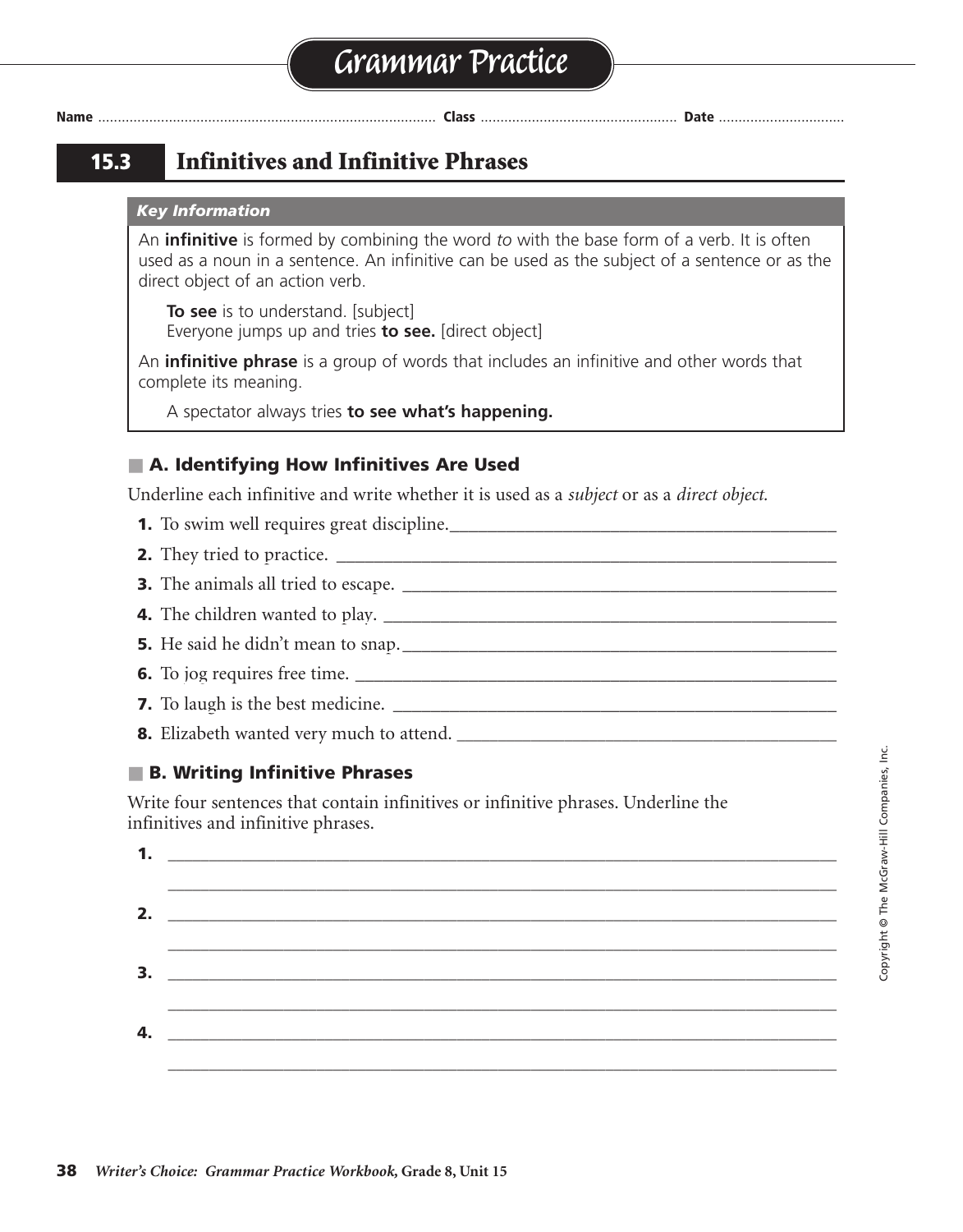# **16.1,5 Making Subjects and Verbs Agree**

#### *Key Information*

Subjects and verbs in sentences must agree in number. A singular subject calls for a singular form of the verb. A plural subject calls for a plural form of the verb. Compound subjects require either a singular or a plural verb, depending on how the parts of the subjects are joined.

China, India, **and** the United States **grow** wheat. [plural] **Neither** Canada **nor** France **grows** as much wheat as India. [singular]

### ■ **A. Identifying Subject and Verb Agreement**

Underline the correct form of the verb in parentheses.

- **1.** Miguel (plants, plant) many vegetables in his garden.
- **2.** Stephan and Derek often (helps, help) him care for the garden.
- **3.** When the plants are ripe, Miguel (chooses, choose) the nicest ones to eat.
- **4.** Mr. and Mrs. Sanchez (prepares, prepare) delicious meals with his plants.
- **5.** Sandra (grow, grows) flowers and herbs in her garden.
- **6.** The flowers (attract, attracts) various butterflies and bees.
- **7.** Sandra's favorite herbs (is, are) lavender, rosemary, and sage.
- **8.** Mr. and Mrs. Sanchez (use, uses) different herbs from Sandra's garden when they (cook, cooks).
- **9.** Both Stephan and Derek often (join, joins) the Sanchezes for dinner.
- **10.** The official taste-tester and table-setter (is, are) Miguel.

#### ■ **B. Using Subject and Verb Agreement**

In the space provided write the correct form of the verb in parentheses.

- **1.** Each Saturday, Tamika and Louise \_\_\_\_\_\_\_\_\_\_\_\_\_\_\_ for a walk on the beach. (go)
- **2.** Sometimes they \_\_\_\_\_\_\_\_\_\_\_\_\_\_\_\_\_\_\_\_ a game of volleyball, too. (play)
- **3.** Tamika often \_\_\_\_\_\_\_\_\_\_\_\_\_ her dog, Punkin. (bring)
- **4.** Louise \_\_\_\_\_\_\_\_\_\_\_\_\_ a picnic basket for lunch. (pack) packs
- **5.** Paul and Andrew, Louise's brothers, \_\_\_\_\_\_\_\_\_\_\_\_\_\_ to tag along. (want)
- **6.** Tamika \_\_\_\_\_\_\_\_\_\_\_\_\_\_\_ she does not mind. (say)
- **7.** It \_\_\_\_\_\_\_\_\_\_\_\_\_\_\_\_\_\_\_\_ a little chilly outside today. (feel)
- **8.** The sun \_\_\_\_\_\_\_\_\_\_\_\_\_\_\_ through the clouds occasionally. (peek)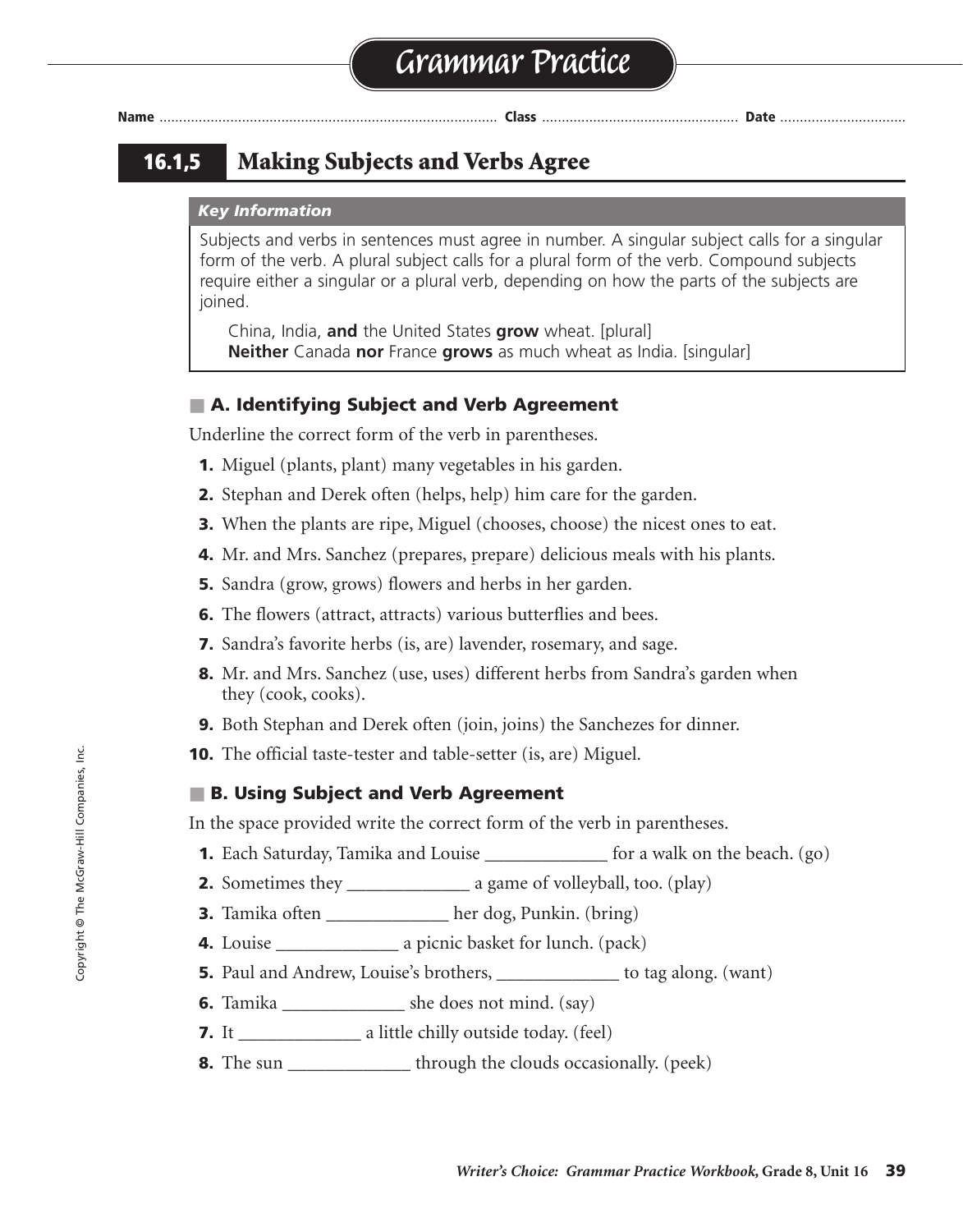# **16.2 Problems with Locating the Subject**

#### *Key Information*

Sometimes the subject of a sentence is hard to find. In many sentences beginning with a prepositional phrase and in those beginning with *Here* and *There,* look for the subject after the verb.

In the garden **are** lovely **roses.** Here **is one** of my favorites.

In questions the subject is often located between the auxiliary verb and the main verb. To help find the subject, rearrange the sentence so that the subject comes first.

Have we thanked the gardener? We have thanked the gardener.

### ■ **A. Identifying the Correct Verb Form**

Underline the correct form of the verb in parentheses.

- **1.** The clocks on the wall (is, are) set for different time zones.
- **2.** Across the field (runs, run) a talented football player.
- **3.** There (sits, sit) my favorite park bench.
- **4.** (Does, Do) birds still nest in these trees?
- **5.** Here in this park (lives, live) many birds and squirrels.
- **6.** The telephone in my house (rings, ring) several times a day.
- **7.** Up in the tree (is, are) a squirrel's nest.
- **8.** Just over the hill (grow, grows) the great white oak tree.
- **9.** Under the house's eaves (roost, roosts) a mourning dove.
- **10.** In his burrow (was, were) a store of nuts and seeds.

### ■ **B. Using the Correct Verb Form**

Underline the correct verb form in parentheses.

- **1.** Here (is, are) the magazines you wanted to read.
- **2.** Under the sea (lurk, lurks) many unusual creatures.
- **3.** (Do, Does) our team play today?
- **4.** The fans in the stadium (cheers, cheer) loudly.
- **5.** The captain of the team (provide, provides) leadership.
- **6.** Do you (knows, know) which play could win the game?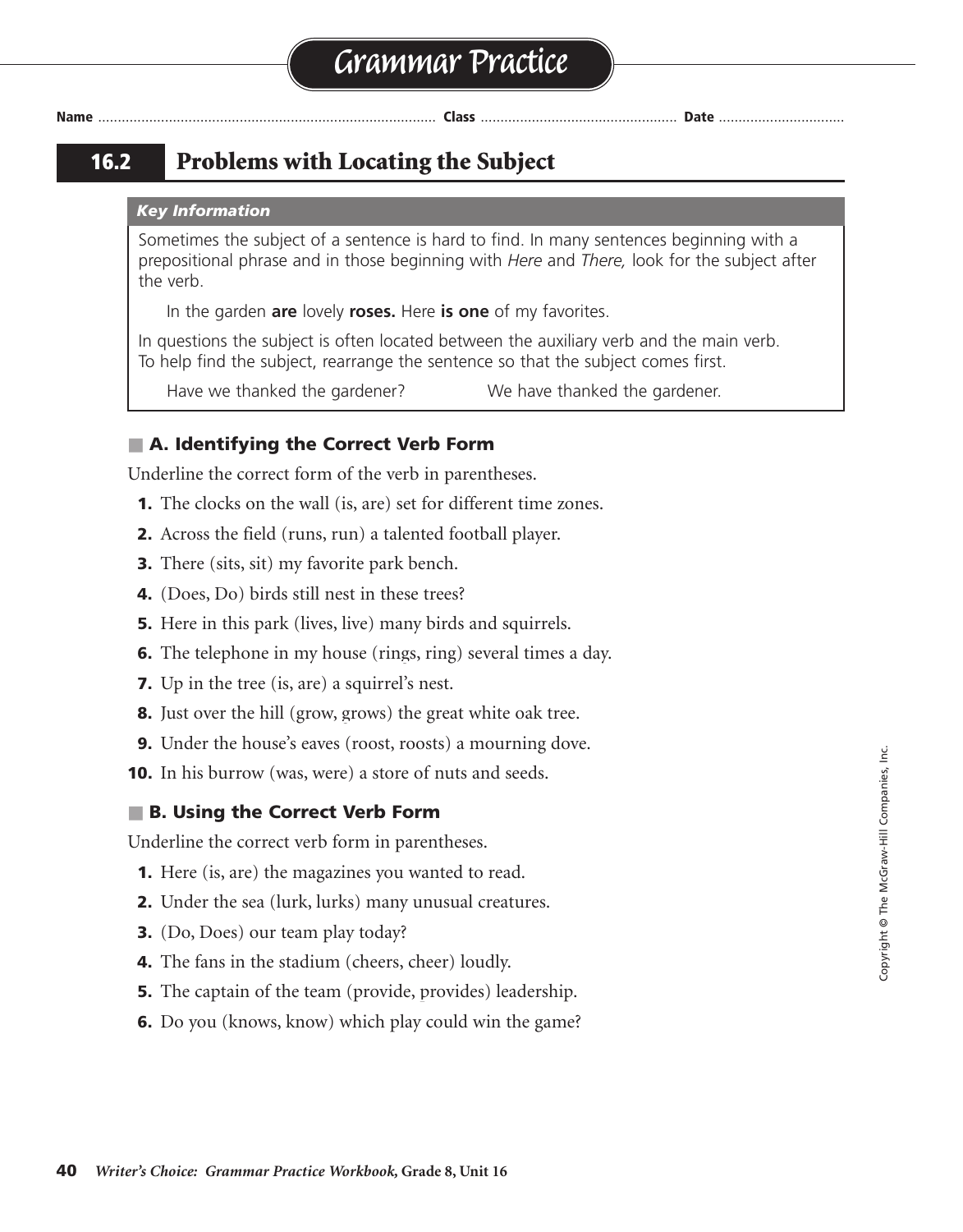# **16.3–4 Special Subjects**

#### *Key Information*

A collective noun, which names a group, calls for a singular verb when it stands for a group that acts as a unit. A collective noun calls for a plural verb when the noun shows that each member of the group acts as an individual. A title of a book or work of art is considered singular.

The *cast* of the play **are** signing autographs. *Seven Brides for Seven Brothers* **is** an enjoyable musical film.

Some indefinite pronouns are singular, some are plural. Some can be either singular or plural. A general rule to determine whether to use a singular or plural verb is to think about the meaning of the phrase that follows the indefinite pronoun subject.

*All* of the **muffins** are gone. *All* of the **punch** is gone.

### ■ A. Identifying Special Subjects and Their Verbs

Underline the correct form of the verb in parentheses.

- **1.** Historians (believe, believes) that Calvin Coolidge (was, were) a quiet man.
- **2.** Everyone (has, have) his or her own opinion.
- **3.** Playwrights (turns, turn) ordinary events into entertaining dramas.
- **4.** *Pride and Prejudice* (is, are) a book by Jane Austen.
- **5.** Some of the spectators (wish, wishes) the parade would start early.
- **6.** Mathematics (is, are) one of Jackie's best subjects.
- **7.** Seven years (has, have) passed since Tom graduated from high school.
- **8.** Some (says, say) that history (teaches, teach) lessons.

#### ■ **B. Using the Correct Verb Form**

Fill in the blank with the correct form of the verb in parentheses.

- **1.** Does anyone \_\_\_\_\_\_\_\_\_\_\_\_\_\_ what time the play will start? (know)
- **2.** Many tourists \_\_\_\_\_\_\_\_\_\_\_\_\_\_\_\_ Broadway shows. (enjoy)
- **3.** Several \_\_\_\_\_\_\_\_\_\_\_\_\_\_\_ musicals are fun to watch. (think)
- 4. Others \_\_\_\_\_\_\_\_\_\_\_\_\_\_ the slapstick humor of comedies. (prefer)
- **5.** Two years \_\_\_\_\_\_\_\_\_\_\_\_\_\_\_\_ passed since we saw that play. (have)
- **6.** The acting troupe \_\_\_\_\_\_\_\_\_\_\_\_\_\_\_ in different cities. (live)
- **7.** The orchestra \_\_\_\_\_\_\_\_\_\_\_\_\_\_\_\_ concerts in many cities. (play)
- **8.** Nobody \_\_\_\_\_\_\_\_\_\_\_\_\_\_\_ the vacation to end. (want)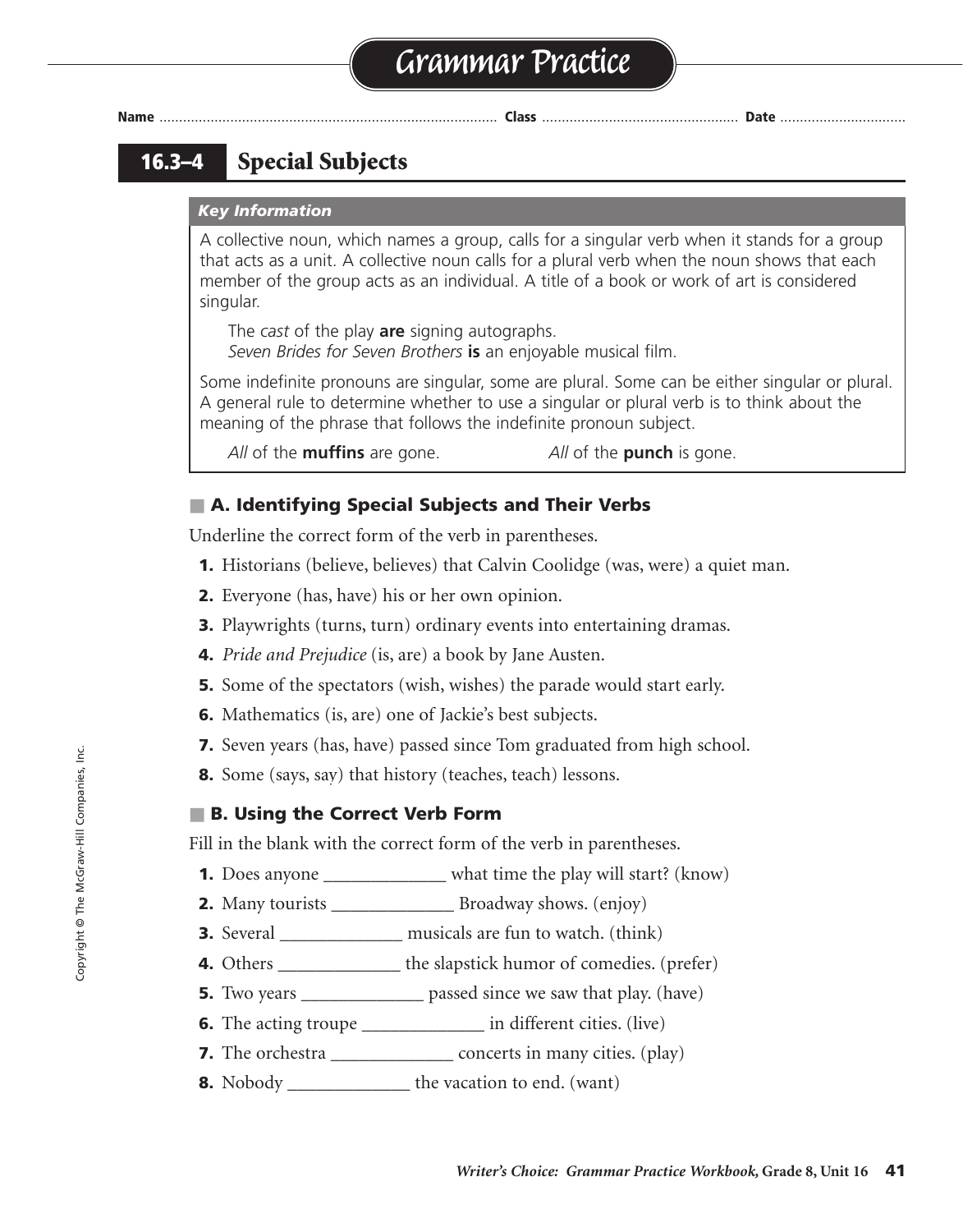**17.1–3 Using Troublesome Words**

#### *Key Information*

English contains a number of confusing expressions. By studying the most common ones, you can learn to use these troublesome words correctly. One common mistake occurs when you confuse two words that are spelled similarly.

*Quiet* means "calm" or "still." *Quite* means "completely."

You may also confuse words that sound the same.

*Their* is the possessive form of *they. They're* is the contraction of *they are.*

# ■ **A. Choosing the Correct Word**

Underline the correct word or words in parentheses.

- **1.** (Bring, Take) me the picture you painted last week.
- **2.** The judges might (choose, chose) it for the art contest.
- **3.** (Lay, Lie) it on the table so that everyone can see it.
- **4.** (Many, Much) of the contestants are submitting two works of art.
- **5.** (Their, They're) all hoping to win a prize.
- **6.** (Who's, Whose) painting will win first place?

### ■ **B. Identifying Troublesome Words**

Underline the correct word in parentheses.

- **1.** Everyone (accept, except) Marla enjoyed the art show.
- **2.** She was (all ready, already) to leave at seven o'clock.
- **3.** (Its, It's) a shame she missed the mime troupe.
- **4.** (Their, They're) performance preceded the awards ceremony.
- **5.** Marla would not even wait for the curtain to (rise, raise).
- **6.** (Theirs, There's) a lot to see if one is patient.
- **7.** (Less, Fewer) students attended than I expected.
- **8.** Marla thought the show was (to, too) boring.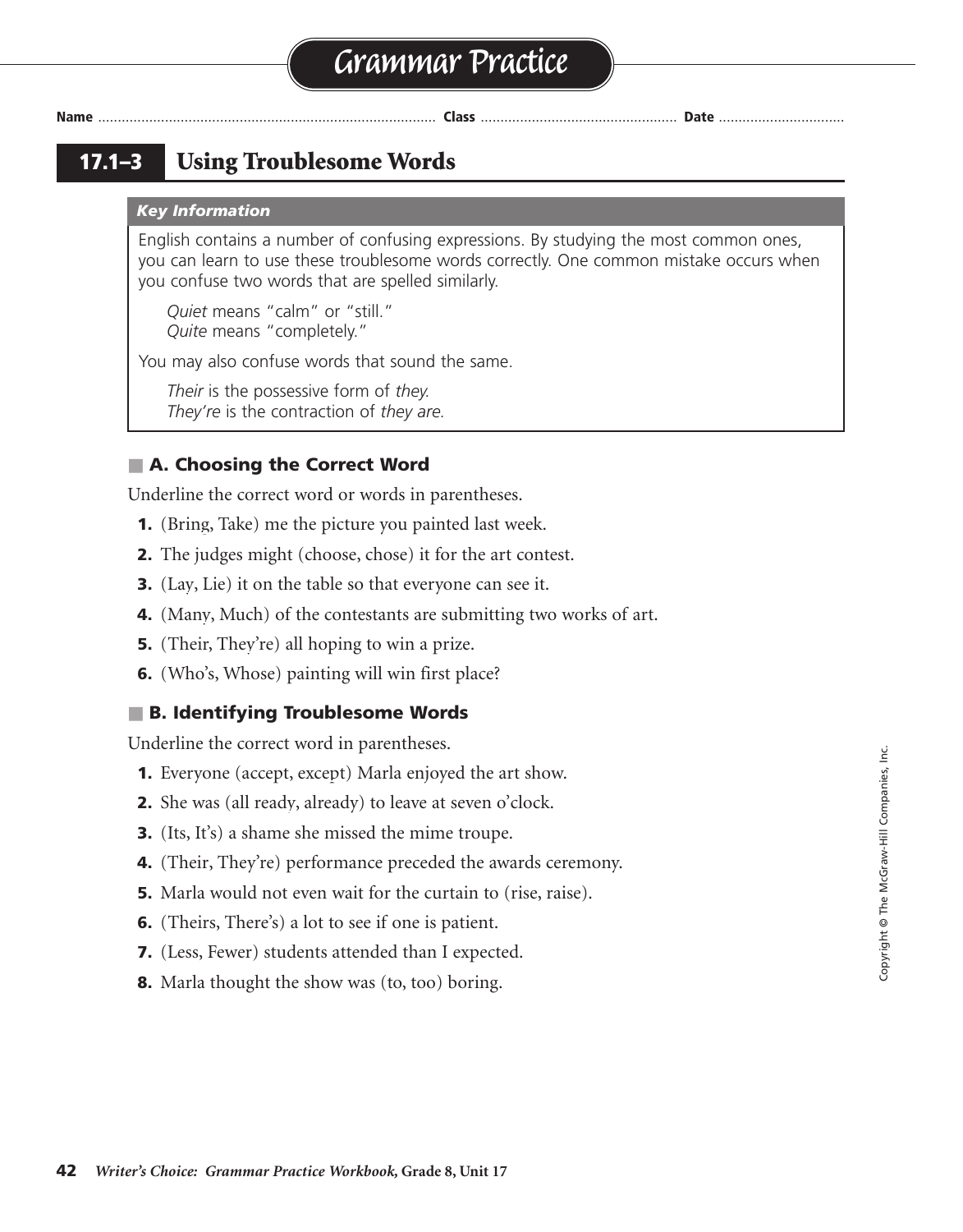

# **19.1–2 Capitalization I**

#### *Key Information*

A capital letter is used at the beginning of a sentence, a direct quotation, and the salutation and closing of a letter.

**T**he man said, "**P**lease let me borrow the key." **Dear Ms. Delgado, Sincerely, Carmelo Colon** 

Proper nouns are also capitalized. A proper noun names a particular person, place, or thing.

The key opens the gate of the **V**eteran's **M**emorial **G**arden donated by **M**rs. **C**alhoun in memory of her husband.

\_\_\_\_\_\_\_\_\_\_\_\_\_\_\_\_\_\_\_\_\_\_\_\_\_\_\_\_\_\_\_\_\_\_\_\_\_\_\_\_\_\_\_\_\_\_\_\_\_\_\_\_\_\_\_\_\_\_\_\_\_\_\_\_\_\_\_\_\_\_\_

\_\_\_\_\_\_\_\_\_\_\_\_\_\_\_\_\_\_\_\_\_\_\_\_\_\_\_\_\_\_\_\_\_\_\_\_\_\_\_\_\_\_\_\_\_\_\_\_\_\_\_\_\_\_\_\_\_\_\_\_\_\_\_\_\_\_\_\_\_\_\_

\_\_\_\_\_\_\_\_\_\_\_\_\_\_\_\_\_\_\_\_\_\_\_\_\_\_\_\_\_\_\_\_\_\_\_\_\_\_\_\_\_\_\_\_\_\_\_\_\_\_\_\_\_\_\_\_\_\_\_\_\_\_\_\_\_\_\_\_\_\_\_

\_\_\_\_\_\_\_\_\_\_\_\_\_\_\_\_\_\_\_\_\_\_\_\_\_\_\_\_\_\_\_\_\_\_\_\_\_\_\_\_\_\_\_\_\_\_\_\_\_\_\_\_\_\_\_\_\_\_\_\_\_\_\_\_\_\_\_\_\_\_\_

\_\_\_\_\_\_\_\_\_\_\_\_\_\_\_\_\_\_\_\_\_\_\_\_\_\_\_\_\_\_\_\_\_\_\_\_\_\_\_\_\_\_\_\_\_\_\_\_\_\_\_\_\_\_\_\_\_\_\_\_\_\_\_\_\_\_\_\_\_\_\_

### ■ A. Capitalizing Sentences, Quotations, and Proper Nouns

Write each sentence. Use capital letters where needed.

- **1.** pedro wants to be a pilot. **\_\_\_\_\_\_\_\_\_\_\_\_\_\_\_\_\_\_\_\_\_\_\_\_\_\_\_\_\_\_\_\_\_\_\_\_\_\_\_\_\_\_\_\_\_\_\_\_\_\_\_\_\_\_\_\_\_\_**
- **2.** he says, "flying is the greatest feeling in the world." **\_\_\_\_\_\_\_\_\_\_\_\_\_\_\_\_\_\_\_\_\_\_\_\_\_\_\_\_\_\_\_\_\_\_\_**

**3.** michaela replies, "you are a dreamer, pedro."**\_\_\_\_\_\_\_\_\_\_\_\_\_\_\_\_\_\_\_\_\_\_\_\_\_\_\_\_\_\_\_\_\_\_\_\_\_\_\_\_\_**

- **4.** "i am really going to fly," he tells her. **\_\_\_\_\_\_\_\_\_\_\_\_\_\_\_\_\_\_\_\_\_\_\_\_\_\_\_\_\_\_\_\_\_\_\_\_\_\_\_\_\_\_\_\_\_\_\_\_**
- **5.** "i am going to learn to fly an airplane," pedro explains.

# ■ **B. Using Capital Letters**

Write the following letter on a separate sheet of paper. Use capital letters where needed.

dear aunt sue,

i am really enjoying my spring vacation. yesterday, miki and i went to the aquarium to see some unusual sea creatures. then we went to the park to play softball with our friends. today we are going to an international festival downtown. we hope to try food from different parts of the world. miki said, "this is the best festival our city has." i hope she is right. i will write again to tell you about it.

sincerely,

pat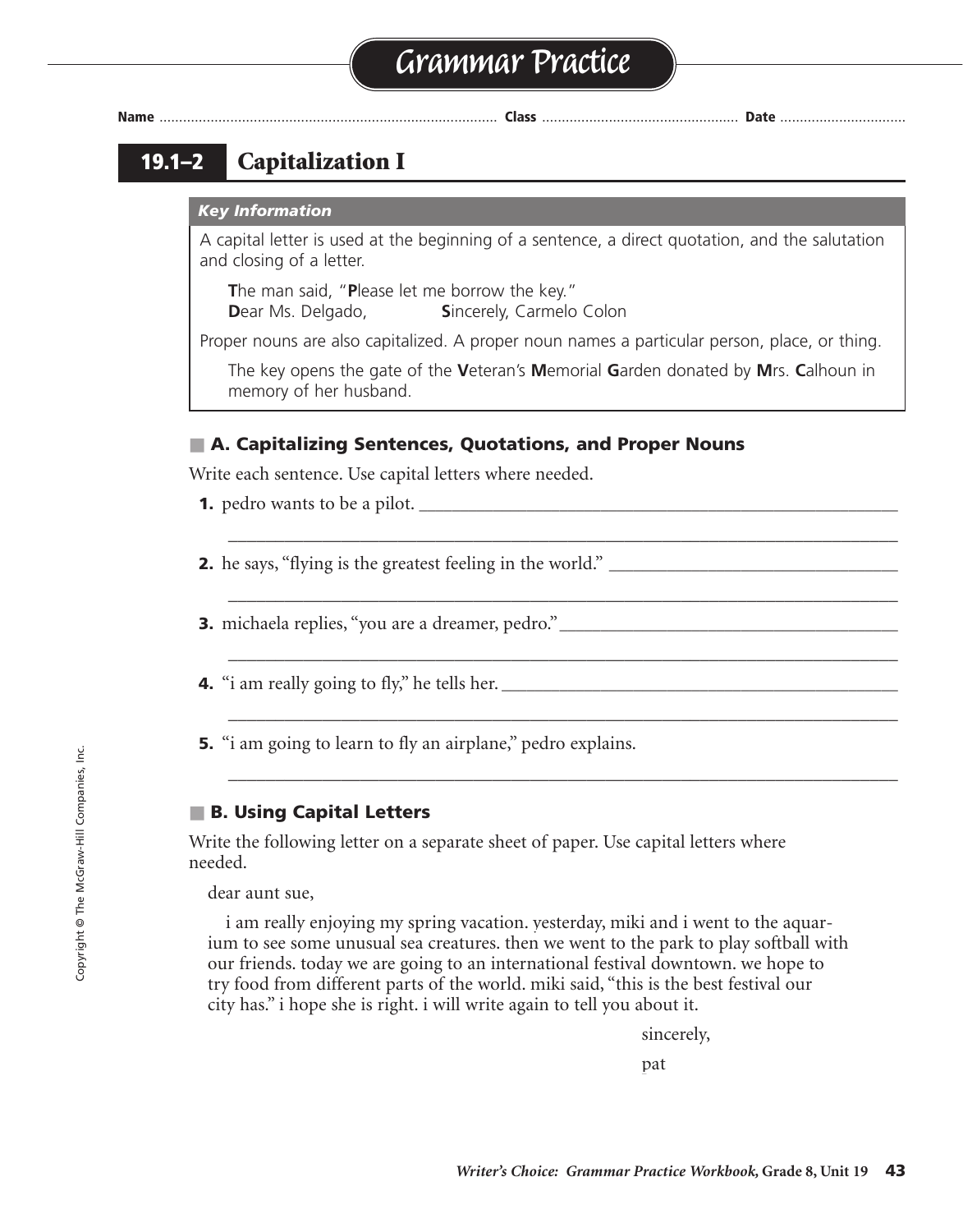# **Grammar Practice**

**Name** ...................................................................................... **Class** .................................................. **Date** ................................

**19.3–4 Capitalization II**

*Key Information*

Names of places, whether used as nouns or adjectives, are capitalized. Articles or prepositions used as parts of geographic names are not capitalized, however.

**D**istrict of **C**olumbia **R**ío de Ia **P**lata

Other proper nouns, such as names of organizations, historical events, and documents, are capitalized as well.

**M**odern **L**anguage **A**ssociation the **C**onstitution

Months, days of the week, and holidays are also capitalized, as are the names of ethnic groups and languages.

**W**e celebrate **T**hanksgiving **D**ay on the last **T**hursday in **N**ovember. In **R**ussian schools, children learn the **C**yrillic alphabet.

# ■ **A. Capitalizing Proper Nouns and Adjectives**

Write each sentence, using capital letters where needed. If the sentence has no errors, write *correct.*

\_\_\_\_\_\_\_\_\_\_\_\_\_\_\_\_\_\_\_\_\_\_\_\_\_\_\_\_\_\_\_\_\_\_\_\_\_\_\_\_\_\_\_\_\_\_\_\_\_\_\_\_\_\_\_\_\_\_\_\_\_\_\_\_\_\_\_\_\_\_\_

\_\_\_\_\_\_\_\_\_\_\_\_\_\_\_\_\_\_\_\_\_\_\_\_\_\_\_\_\_\_\_\_\_\_\_\_\_\_\_\_\_\_\_\_\_\_\_\_\_\_\_\_\_\_\_\_\_\_\_\_\_\_\_\_\_\_\_\_\_\_\_

\_\_\_\_\_\_\_\_\_\_\_\_\_\_\_\_\_\_\_\_\_\_\_\_\_\_\_\_\_\_\_\_\_\_\_\_\_\_\_\_\_\_\_\_\_\_\_\_\_\_\_\_\_\_\_\_\_\_\_\_\_\_\_\_\_\_\_\_\_\_\_ \_\_\_\_\_\_\_\_\_\_\_\_\_\_\_\_\_\_\_\_\_\_\_\_\_\_\_\_\_\_\_\_\_\_\_\_\_\_\_\_\_\_\_\_\_\_\_\_\_\_\_\_\_\_\_\_\_\_\_\_\_\_\_\_\_\_\_\_\_\_\_

\_\_\_\_\_\_\_\_\_\_\_\_\_\_\_\_\_\_\_\_\_\_\_\_\_\_\_\_\_\_\_\_\_\_\_\_\_\_\_\_\_\_\_\_\_\_\_\_\_\_\_\_\_\_\_\_\_\_\_\_\_\_\_\_\_\_\_\_\_\_\_

- **1.** I have a pen pal who lives in japan. **\_\_\_\_\_\_\_\_\_\_\_\_\_\_\_\_\_\_\_\_\_\_\_\_\_\_\_\_\_\_\_\_\_\_\_\_\_\_\_\_\_\_\_\_\_\_\_\_\_**
- **2.** Her name is Tamika, and she writes me often. **\_\_\_\_\_\_\_\_\_\_\_\_\_\_\_\_\_\_\_\_\_\_\_\_\_\_\_\_\_\_\_\_\_\_\_\_\_\_\_** correct
- **3.** I write to her about my home in columbus, ohio, and my friends at jefferson middle school.
- **4.** Tamika's family is planning a trip to the united states in july. **\_\_\_\_\_\_\_\_\_\_\_\_\_\_\_\_\_\_\_\_\_\_\_\_\_\_**

# ■ **B. Using Capital Letters**

Write the following paragraph, using capital letters where needed. Use a separate sheet of paper.

My american history class is planning a trip to washington, d.c. There are many important places we want to visit, including the white house, the lincoln memorial, and the washington monument. We also hope to see arlington national cemetery, the pentagon, and the kennedy center for the performing arts. We will be traveling to washington on saturday, april 4, and returning on friday, april 10. We are taking a book, *the history student's guide to washington, d.c.,* to help us find everything.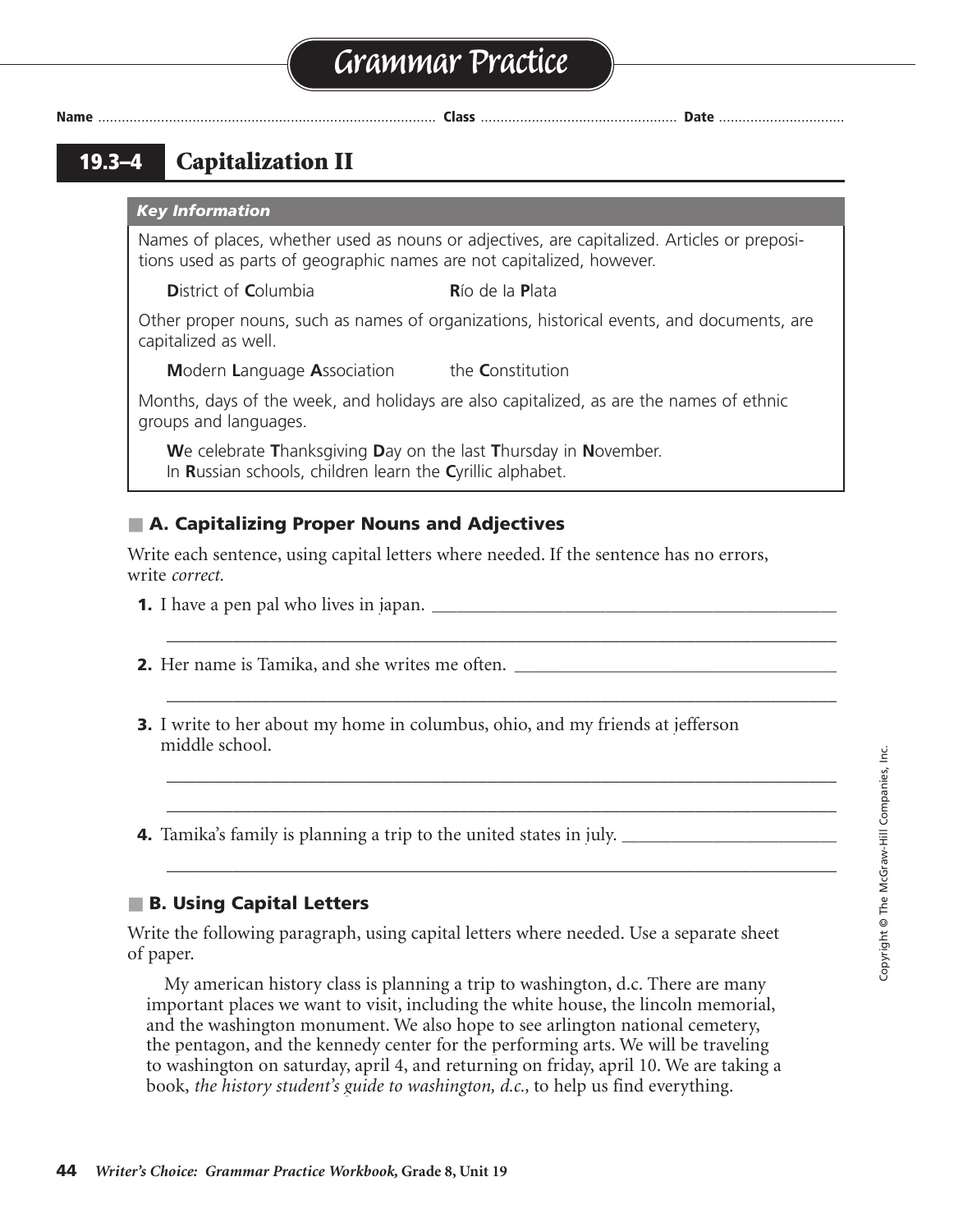

# **20.1 Using the Period and Other End Marks**

#### *Key Information*

The end mark you use depends on the type of sentence. A **period** is used at the end of a *declarative* or an *imperative* sentence.

I love skating**.** (declarative) Call me**.** (imperative)

A **question mark** is used at the end of an interrogative sentence; an **exclamation point** is used at the end of an exclamatory sentence or after an interjection.

Do you want to go skating**?** (interrogative) Skating is fun**!** (exclamatory)

# ■ **Choosing the Correct End Mark**

Add the correct end mark to each sentence, and then write *declarative, imperative, interrogative,* or *exclamatory* to indicate the type of sentence.

- **1.** Earth is the third planet from the sun \_\_\_\_\_\_\_\_\_\_\_\_\_\_\_\_\_\_\_\_\_\_\_\_\_\_\_\_\_\_\_\_\_\_\_\_\_\_\_\_\_ . declarative
- **2.** Do you know which planet is closest in size to Earth \_\_\_\_\_\_\_\_\_\_\_\_\_\_\_\_\_\_\_\_\_\_\_\_\_\_\_\_\_
- **3.** What a beautiful sight it is \_\_\_\_\_\_\_\_\_\_\_\_\_\_\_\_\_\_\_\_\_\_\_\_\_\_\_\_\_\_\_\_\_\_\_\_\_\_\_\_\_\_\_\_\_\_\_\_\_\_ ! exclamatory
- **4.** Can you see any other planets \_\_\_\_\_\_\_\_\_\_\_\_\_\_\_\_\_\_\_\_\_\_\_\_\_\_\_\_\_\_\_\_\_\_\_\_\_\_\_\_\_\_\_\_\_\_\_ ? interrogative
- **5.** If you look carefully, you will see Mars \_\_\_\_\_\_\_\_\_\_\_\_\_\_\_\_\_\_\_\_\_\_\_\_\_\_\_\_\_\_\_\_\_\_\_\_\_\_\_\_ . declarative
- **6.** Have you read the newspaper today\_\_\_\_\_\_\_\_\_\_\_\_\_\_\_\_\_\_\_\_\_\_\_\_\_\_\_\_\_\_\_\_\_\_\_\_\_\_\_\_\_\_\_ ? interrogative
- **7.** I was surprised to find so many interesting articles in it \_\_\_\_\_\_\_\_\_\_\_\_\_\_\_\_\_\_\_\_\_\_\_\_\_\_\_ . declarative
- **8.** One article outlines plans for the new amusement park \_\_\_\_\_\_\_\_\_\_\_\_\_\_\_\_\_\_\_\_\_\_\_\_\_\_\_ . declarative
- **9.** Of all the stories, which one did you like best \_\_\_\_\_\_\_\_\_\_\_\_\_\_\_\_\_\_\_\_\_\_\_\_\_\_\_\_\_\_\_\_\_\_\_ ? interrogative
- **10.** What a strange picture that is \_\_\_\_\_\_\_\_\_\_\_\_\_\_\_\_\_\_\_\_\_\_\_\_\_\_\_\_\_\_\_\_\_\_\_\_\_\_\_\_\_\_\_\_\_\_\_ ! exclamatory
- **11.** Bring the newspaper with you \_\_\_\_\_\_\_\_\_\_\_\_\_\_\_\_\_\_\_\_\_\_\_\_\_\_\_\_\_\_\_\_\_\_\_\_\_\_\_\_\_\_\_\_\_\_\_ . imperative
- **12.** I want to take the paper with me and show this picture to Edmund \_\_\_\_\_\_\_\_\_\_\_\_\_\_\_
- **13.** He doesn't subscribe to the newspaper yet, but I think he plans to order it next month\_\_\_\_

\_\_\_\_\_\_\_\_\_\_\_\_\_\_\_\_\_\_\_\_\_\_\_\_\_\_\_\_\_\_\_\_\_\_\_\_\_\_\_\_\_\_\_\_\_\_\_\_\_\_\_\_\_\_\_\_\_\_\_\_\_\_\_\_\_\_\_\_\_\_\_

- **14.** Are you staying after school, or are you planning to go straight home \_\_\_\_\_\_\_\_\_\_\_\_\_\_\_\_ ? interrogative
- **15.** If you arrive at the meeting early, sign up to speak \_\_\_\_\_\_\_\_\_\_\_\_\_\_\_\_\_\_\_\_\_\_\_\_\_\_\_\_\_\_\_ . imperative
- **16.** What a struggle this has been**\_\_\_\_\_\_\_\_\_\_\_\_\_\_\_\_\_\_\_\_\_\_\_\_\_\_\_\_\_\_\_\_\_\_\_\_\_\_\_\_\_\_\_\_\_\_\_\_\_\_\_\_\_\_\_** ! exclamatory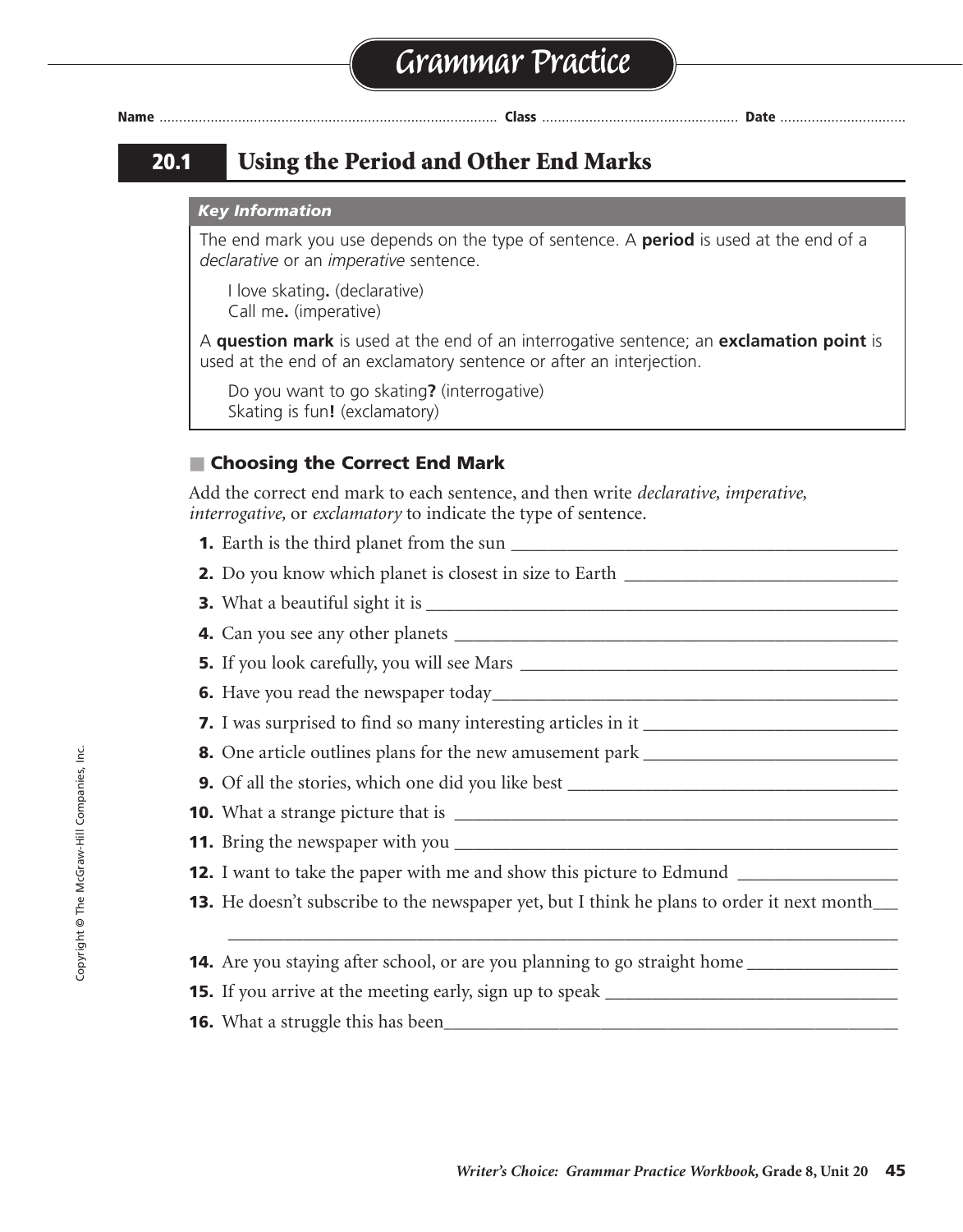# **Grammar Practice**

**Name** ...................................................................................... **Class** .................................................. **Date** ................................

# **20.2 Using Commas I**

#### *Key Information*

Commas are used to indicate a pause or separation between parts of a sentence. For instance, you use commas between items in a series, after introductory words and phrases, and after conjunctive adverbs.

Carol gathered paper, scissors, and glue. [items in a series] Inspired by artist Henri Matisse, Carol began to make a collage. [introductory phrase] However, the bell rang before she could finish it. [conjunctive adverb]

You also use commas to set off nonessential appositives, names used in direct address, and words that interrupt the thought of a sentence.

Pepper, the tallest horse in the stable, is easy to ride. [appositive] Miriam, have you ever ridden a horse? [direct address] Terence, as you know, is an expert rider. [interruption]

# ■ **A. Identifying the Correct Use of Commas**

Add commas where needed in each sentence.

- **1.** Inspired by the fans the home team played extremely well.
- **2.** The score you will notice is in our favor.
- **3.** However there is still one quarter left in the game.
- **4.** Greg O'Neill our star player is carrying the ball.
- **5.** Consuela did you see him score that touchdown?

### ■ **B. Using Commas in Sentences**

Write four sentences about an event you recently attended. Use commas according to the directions in parentheses.

\_\_\_\_\_\_\_\_\_\_\_\_\_\_\_\_\_\_\_\_\_\_\_\_\_\_\_\_\_\_\_\_\_\_\_\_\_\_\_\_\_\_\_\_\_\_\_\_\_\_\_\_\_\_\_\_\_\_\_\_\_\_\_\_\_\_\_\_\_\_\_

\_\_\_\_\_\_\_\_\_\_\_\_\_\_\_\_\_\_\_\_\_\_\_\_\_\_\_\_\_\_\_\_\_\_\_\_\_\_\_\_\_\_\_\_\_\_\_\_\_\_\_\_\_\_\_\_\_\_\_\_\_\_\_\_\_\_\_\_\_\_\_

\_\_\_\_\_\_\_\_\_\_\_\_\_\_\_\_\_\_\_\_\_\_\_\_\_\_\_\_\_\_\_\_\_\_\_\_\_\_\_\_\_\_\_\_\_\_\_\_\_\_\_\_\_\_\_\_\_\_\_\_\_\_\_\_\_\_\_\_\_\_\_

\_\_\_\_\_\_\_\_\_\_\_\_\_\_\_\_\_\_\_\_\_\_\_\_\_\_\_\_\_\_\_\_\_\_\_\_\_\_\_\_\_\_\_\_\_\_\_\_\_\_\_\_\_\_\_\_\_\_\_\_\_\_\_\_\_\_\_\_\_\_\_

**1.** (between items in a series)

- **2.** (after two or more introductory prepositional phrases)
- **3.** (to set off a name used in direct address) **\_\_\_\_\_\_\_\_\_\_\_\_\_\_\_\_\_\_\_\_\_\_\_\_\_\_\_\_\_\_\_\_\_\_\_\_\_\_\_\_\_\_\_\_**

**4.** (to set off words that interrupt the flow of thought)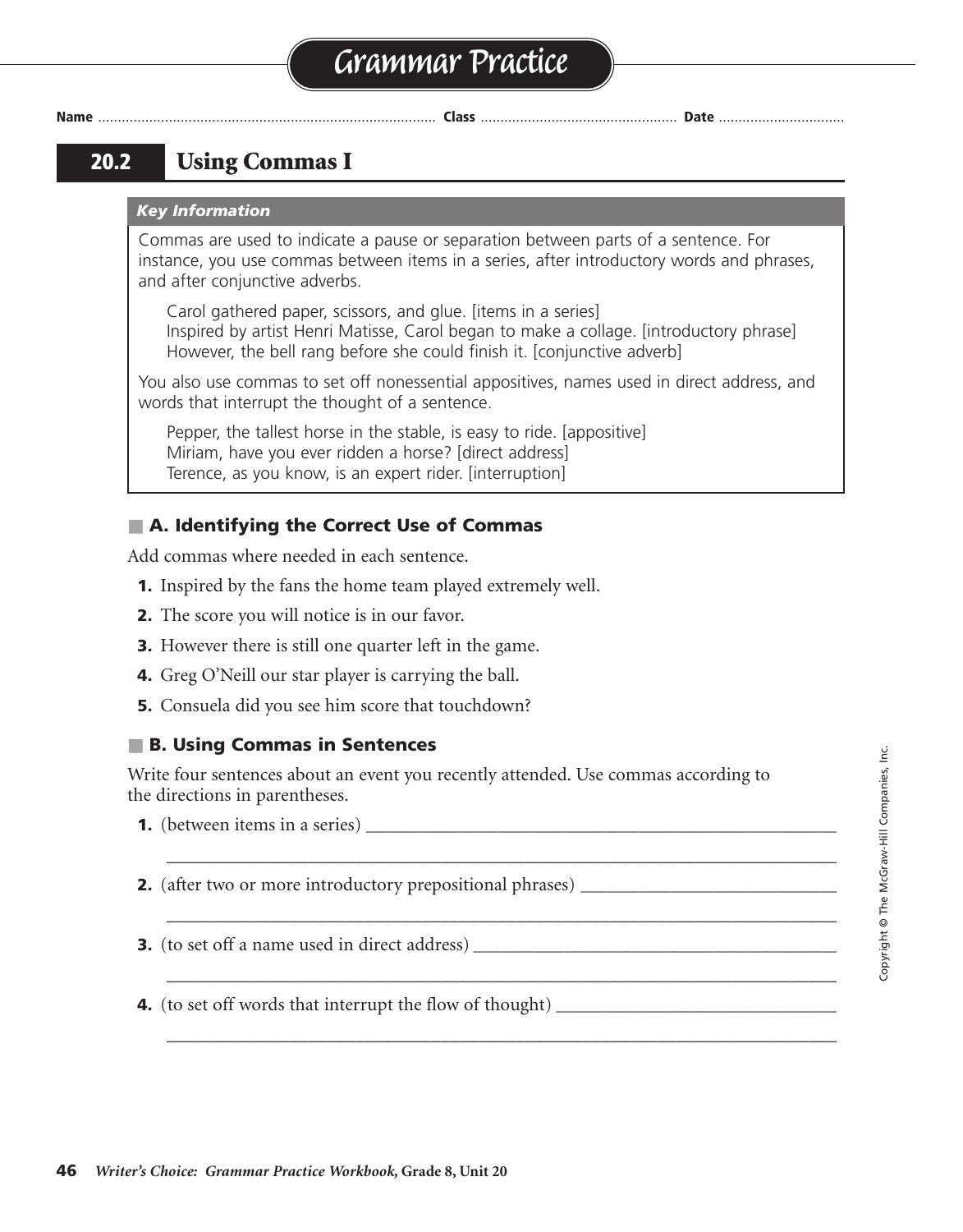

# **20.3 Using Commas II**

#### *Key Information*

Commas are used to separate clauses from the rest of the sentence. Use a comma before *and, or,* or *but* when they join main clauses.

Megan vacuumed the carpet, *and* Jerome dusted the furniture.

Also use a comma after an introductory adverb clause. Do not use a comma before an adverb clause that comes at the end of a sentence.

While their mother worked at the office, the children helped at home.

Commas set off an adjective clause when it is not necessary to the meaning of the sentence.

\_\_\_\_\_\_\_\_\_\_\_\_\_\_\_\_\_\_\_\_\_\_\_\_\_\_\_\_\_\_\_\_\_\_\_\_\_\_\_\_\_\_\_\_\_\_\_\_\_\_\_\_\_\_\_\_\_\_\_\_\_\_\_\_\_\_\_\_\_\_\_

\_\_\_\_\_\_\_\_\_\_\_\_\_\_\_\_\_\_\_\_\_\_\_\_\_\_\_\_\_\_\_\_\_\_\_\_\_\_\_\_\_\_\_\_\_\_\_\_\_\_\_\_\_\_\_\_\_\_\_\_\_\_\_\_\_\_\_\_\_\_\_

\_\_\_\_\_\_\_\_\_\_\_\_\_\_\_\_\_\_\_\_\_\_\_\_\_\_\_\_\_\_\_\_\_\_\_\_\_\_\_\_\_\_\_\_\_\_\_\_\_\_\_\_\_\_\_\_\_\_\_\_\_\_\_\_\_\_\_\_\_\_\_

\_\_\_\_\_\_\_\_\_\_\_\_\_\_\_\_\_\_\_\_\_\_\_\_\_\_\_\_\_\_\_\_\_\_\_\_\_\_\_\_\_\_\_\_\_\_\_\_\_\_\_\_\_\_\_\_\_\_\_\_\_\_\_\_\_\_\_\_\_\_\_

\_\_\_\_\_\_\_\_\_\_\_\_\_\_\_\_\_\_\_\_\_\_\_\_\_\_\_\_\_\_\_\_\_\_\_\_\_\_\_\_\_\_\_\_\_\_\_\_\_\_\_\_\_\_\_\_\_\_\_\_\_\_\_\_\_\_\_\_\_\_\_

\_\_\_\_\_\_\_\_\_\_\_\_\_\_\_\_\_\_\_\_\_\_\_\_\_\_\_\_\_\_\_\_\_\_\_\_\_\_\_\_\_\_\_\_\_\_\_\_\_\_\_\_\_\_\_\_\_\_\_\_\_\_\_\_\_\_\_\_\_\_\_

Megan and Jerome, who enjoy their chores, earn an allowance.

### ■ **A. Identifying the Correct Use of Commas**

Write each sentence. Add commas where needed.

- **1.** Bridget likes to work in her garden but Taylor prefers taking long walks in the woods.
- **2.** Unless it stops raining Taylor will have to cancel her walk today.
- **3.** The Mardones who live next door are building a new room on the back of their house.
- **4.** Tina Mardone who is in my class at school wants to start a French club.
- **5.** Because we have many French students at our school I think it's a good idea.
- **6.** Louise is eager to join and Patrick will want to join, too.

### ■ **B. Using Commas with Clauses**

Write a complete sentence that includes each clause listed below. Use commas correctly.

- **1.** after the band played \_\_\_\_\_\_\_\_\_\_\_\_\_\_\_\_\_\_\_\_\_\_\_\_\_\_\_\_\_\_\_\_\_\_\_\_\_\_\_\_\_\_\_\_\_\_\_\_\_\_\_\_\_\_
- **2.** whom I called last week \_\_\_\_\_\_\_\_\_\_\_\_\_\_\_\_\_\_\_\_\_\_\_\_\_\_\_\_\_\_\_\_\_\_\_\_\_\_\_\_\_\_\_\_\_\_\_\_\_\_\_\_
- **3.** unless it rains
- **4.** before you leave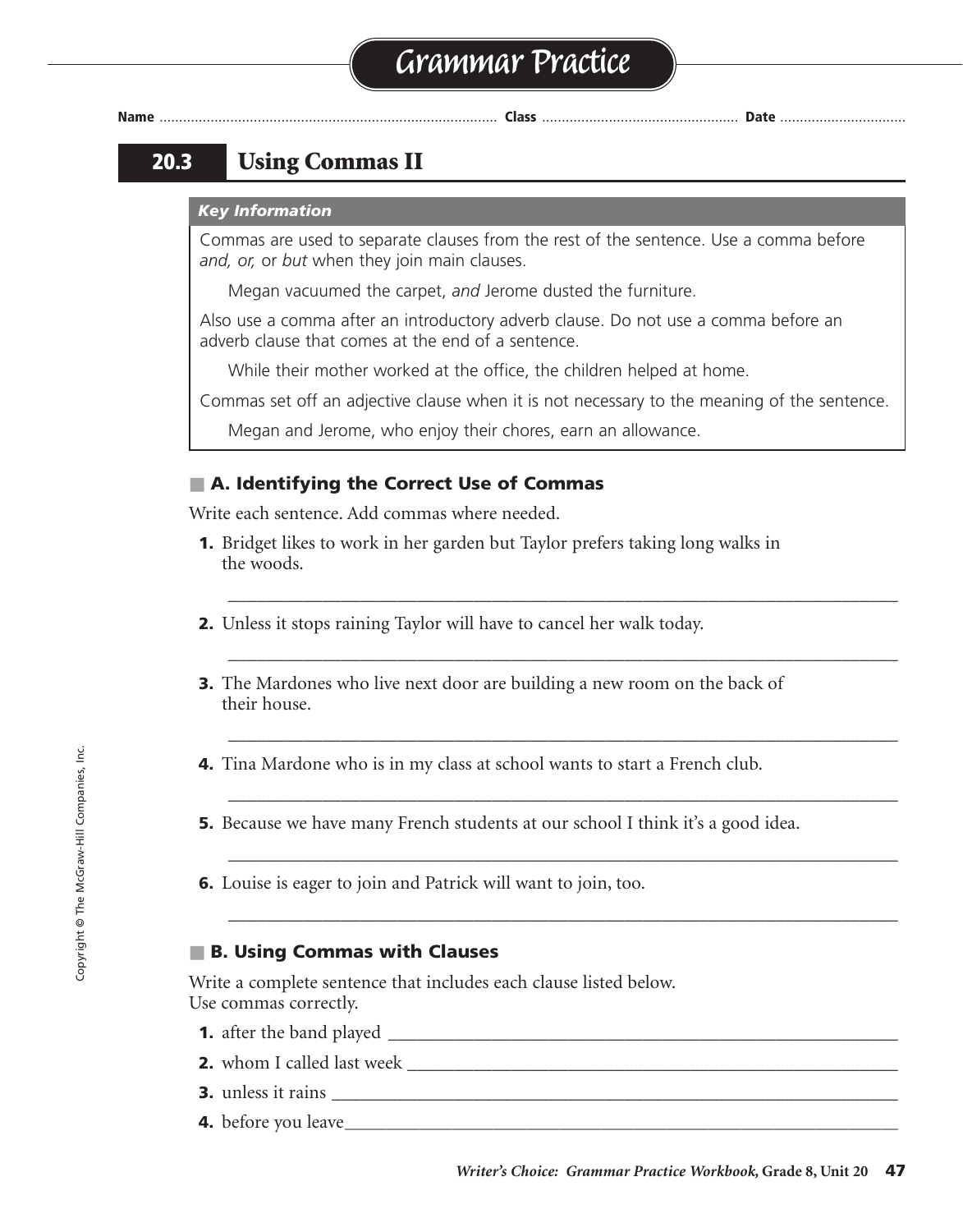# **Grammar Practice**

**Name** ...................................................................................... **Class** .................................................. **Date** ................................

# **20.4 Using Commas III**

#### *Key Information*

Use commas before and after the year when the month and the day are also used.

The ocean liner sailed on January 20, 1991, for Bermuda.

Place commas before and after the name of a state or a country when it is used with the name of a city.

It left from Miami, Florida, that day.

Use commas to set off an abbreviated title or degree following a person's name, as well as to set off a direct quotation.

Sheila Heines, M.D., asked, "Have you been on a cruise before?"

Commas are used after the word *too* when it means "also." Commas are also used where needed to prevent misreading. Use a comma after the salutation of a friendly letter and the closing of any letter.

### ■ **A. Identifying the Correct Use of Commas**

Add commas where needed.

- **1.** This group gave its first concert September 26 1999 in Miami.
- **2.** Their tour included stops in Atlanta Georgia and New Orleans Louisiana.
- **3.** Cynthia Durell Ph.D. suggested we attend this performance.
- **4.** She said "This will be a once-in-a-lifetime event."

### ■ **B. Using Commas**

Add commas where needed in the following letter.

Dear Enrico

ear Enrico<br>Today we went to the circus. It was lots of fun and my friend's family was pleasant. Although I was tired from the trip I had a nice time. My plane landed in Pittsburgh Pennsylvania around noon. Jill and her family were waiting for me at the airport. Today is her mother's birthday. She was born May 8 1960 in Mexcio City. Imagine that! Jill's father is Robert Strang M.D. Her grandmother is a doctor too. When Jill said "You are like part of the family" she meant it. I will write again soon. ^ , I had a nice time. My plane landed in Pittsburgh  $\frac{1}{2}$  ,  $\frac{1}{2}$  ,  $\frac{1}{2}$  ,  $\frac{1}{2}$  ,  $\frac{1}{2}$  ,  $\frac{1}{2}$  ,  $\frac{1}{2}$  ,  $\frac{1}{2}$  ,  $\frac{1}{2}$  ,  $\frac{1}{2}$  ,  $\frac{1}{2}$  ,  $\frac{1}{2}$  ,  $\frac{1}{2}$  ,  $\frac{1}{2}$  ,  $\frac{1}{2}$  ,  $\frac{1}{2}$  ,  $\frac{1}{2}$  ,  $\frac{1}{2}$  ,  $\frac{1$  $M.D.$  Her grandmother is a doctor  $\ddot{\phantom{a}}$ 

> Yours truly Maria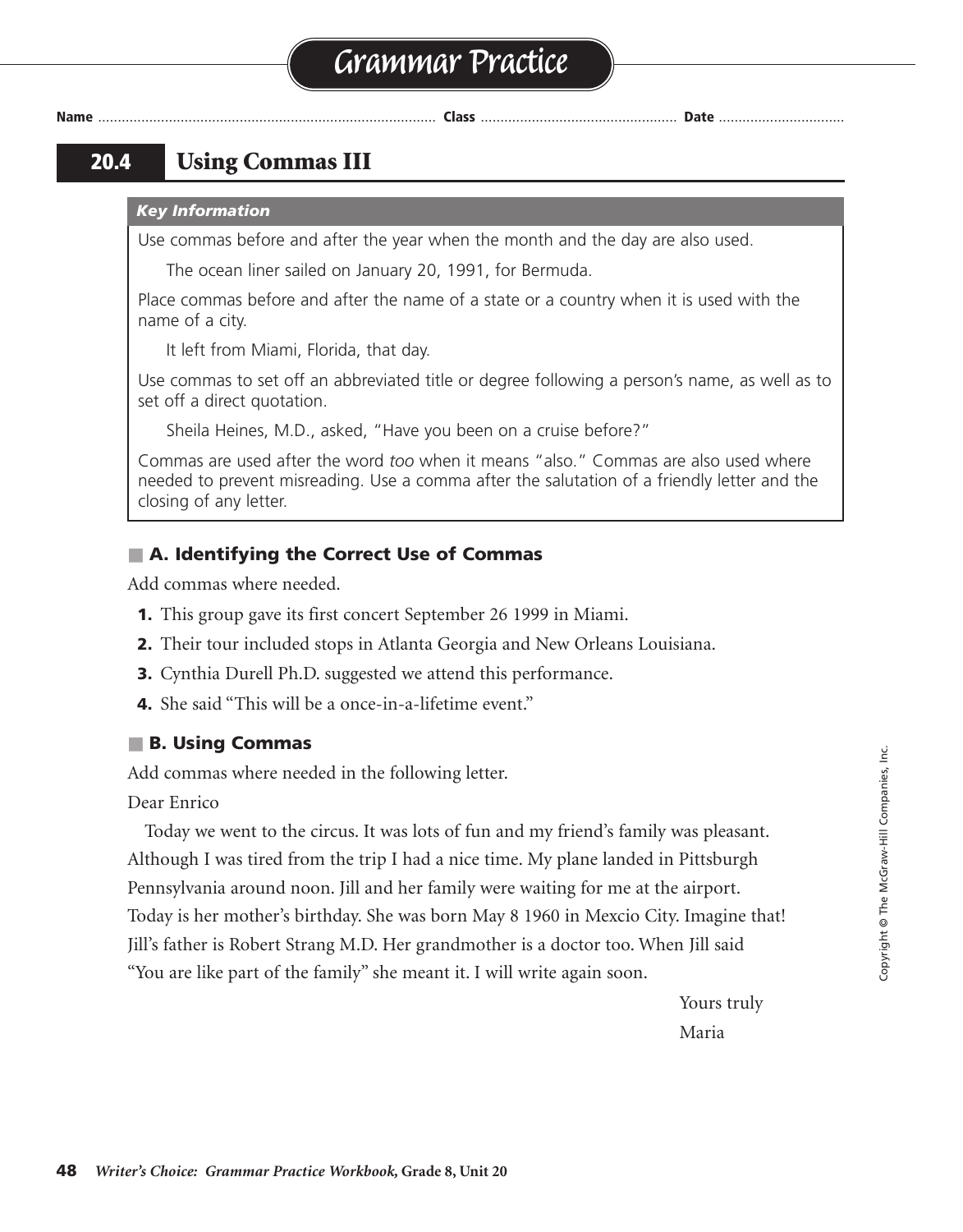# **20.5 Using Semicolons and Colons**

#### *Key Information*

**Semicolons** are used to join the parts of a compound sentence when there is no coordinating conjunction or when the main clauses are subdivided by commas. Semicolons are also used to separate main clauses joined by a conjunctive adverb.

Larry prepares the salad; Laquetis packages it for the customers. The castle appeared dark and gloomy; nevertheless, tourists waited to go inside.

Colons are used to introduce a list of items ending a sentence and to separate the hour and minute when writing the time of day. A colon is also used after the salutation of a business letter.

The following items are on the menu: caesar salad, tabouli, tortellini salad, and cole slaw. The bell rings at 8:15 A.M.

#### ■ Using Semicolons and Colons

Add semicolons or colons where needed.

- **1.** Teddy Roosevelt was the youngest man to become president John Kennedy was the youngest man to be elected president.
- **2.** These are the items Mom needs from the store milk, bread, eggs, and bananas.
- **3.** Last year we planted carrots, beans, and lettuce furthermore, this year we are planting flowers, too.
- **4.** Her plane departs at 235 tomorrow afternoon.
- **5.** We left home separately however, we all arrived at the same time.
- **6.** The test is scheduled for 800 A.M. tomorrow I still have some studying to do.
- **7.** The play begins at 730 P.M.
- **8.** The following students are in the cast Gretchen, Steven, Yuri, and Dominique.
- **9.** Though the story is a familiar one, the production is new I have never seen such creative costumes and sets.
- **10.** We were expecting to be home by now however, the play ran long.
- **11.** It was 1015 P.M. when we finally arrived.
- **12.** Everyone was tired nevertheless, we enjoyed the show.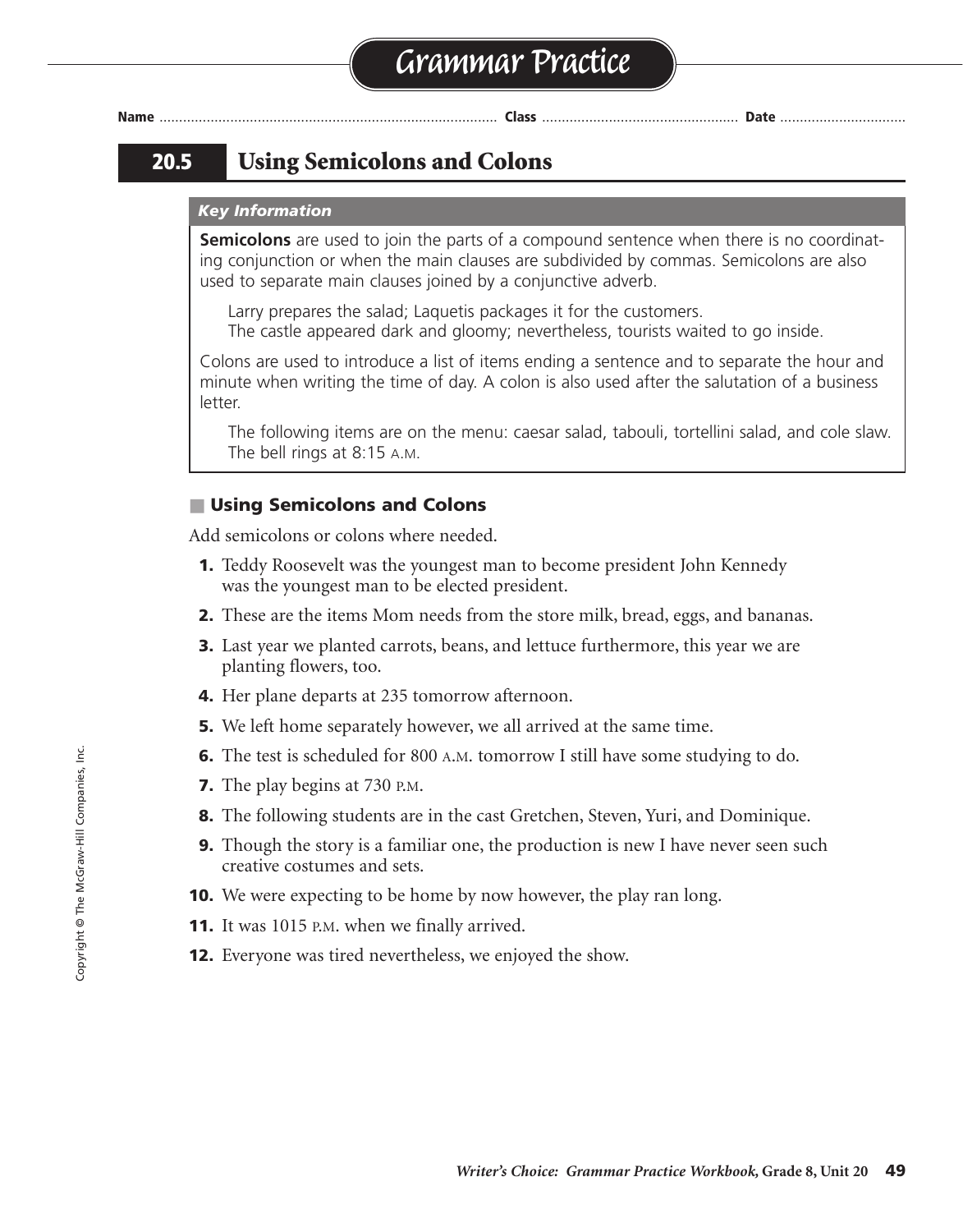# **20.6 Using Quotation Marks and Italics**

#### *Key Information*

Use **quotation marks** before and after a direct quotation. Commas should separate the quotation from the rest of the sentence. All end marks should be placed inside the quotation marks except for question marks and exclamation points that refer to the entire sentence.

Before the assembly began, Calla asked, "Where do you want to sit?" "Let's sit in the front row," I replied, "near the speaker." Do you think Craig was serious when he said, "I'd never sit there"?

Quotation marks are also used for the title of a short story, an essay, a poem, a song, a magazine or newspaper article, or a book chapter. Use **italics** (underlining) for the title of a book, a play, a film, a television series, a magazine, or a newspaper.

The speaker read the short story "Traveling," which had first appeared in *The New Yorker*  magazine.

### ■ **A. Punctuating Titles**

Insert quotation marks, or underline the titles in the following sentences.

- **1.** I am writing a book report on Mansfield Park.
- **2.** We sang Happy Birthday when Nicole arrived at the surprise party.
- **3.** The Dawn of the Industrial Age is the most interesting chapter in our history book.
- **4.** My parents read either Newsweek or Time every Sunday morning.
- **5.** One article, How to Increase Your Vocabulary, caught my eye.

### ■ **B. Using Quotation Marks and Italics**

Add quotation marks and underlining for italics where needed.

- **1.** Did you read Huckleberry Finn? Sven asked.
- **2.** Yes, Laurie replied, I liked it better than Tom Sawyer.
- **3.** I found some of the words hard to read, Sven said.
- **4.** There is a chapter in our literature book about understanding dialects. " Maybe it will help, Laurie told him. "
- **5.** Sven said, I saw a play with dialects called My Fair Lady.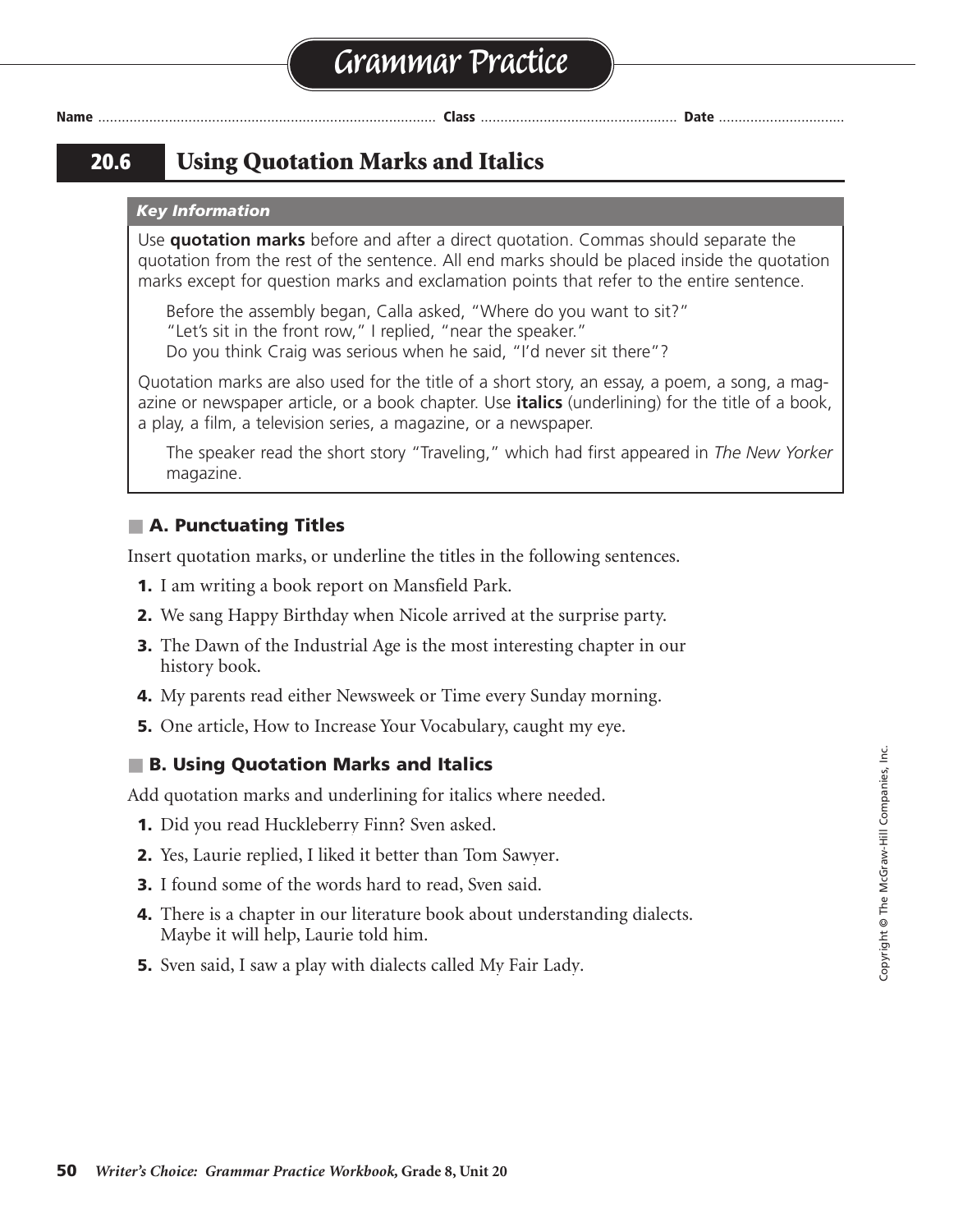# **20.7–8 Using Apostrophes, Hyphens, Dashes, and Parentheses**

#### *Key Information*

**An apostrophe** is used to show possession, to replace missing letters in a contraction, and to indicate the plural of letters, numbers, or words when they refer to themselves.

Dan's handwriting won't improve until he crosses his *t*'s and dots his *i*'s.

**Hyphens** are used to show division of words at the end of a line and to connect the parts in compound numbers, in certain compound nouns, and in compound modifiers when they precede the word modified.

Twenty-one students received well-earned awards.

**Dashes** are used to show a sudden break or change in thought or speech. **Parentheses** set off material that is not part of the main statement.

Sydney Miller—she is also the class president—won the award for calligraphy (an elegant form of handwriting) in the art category.

### ■ **A. Using Apostrophes**

Add apostrophes where needed in the sentences below.

- **1.** My little sister is in the childrens reading room at the library. '
- **2.** The girls basketball team is undefeated this season. '
- **3.** Everyones opinions were taken into consideration. '
- **4.** Mississippi has four *i*s, four *s*s, and two *p*s.

### ■ **B. Using the Hyphen, Dash, and Parentheses**

Rewrite each sentence. Use hyphens, dashes, and parentheses where needed.

- **1.** There were twenty seven floats and eight bands in the parade.
- **2.** The television news crew a reporter and photographer came to report on the parade.

\_\_\_\_\_\_\_\_\_\_\_\_\_\_\_\_\_\_\_\_\_\_\_\_\_\_\_\_\_\_\_\_\_\_\_\_\_\_\_\_\_\_\_\_\_\_\_\_\_\_\_\_\_\_\_\_\_\_\_\_\_\_\_\_\_\_\_\_\_\_\_

\_\_\_\_\_\_\_\_\_\_\_\_\_\_\_\_\_\_\_\_\_\_\_\_\_\_\_\_\_\_\_\_\_\_\_\_\_\_\_\_\_\_\_\_\_\_\_\_\_\_\_\_\_\_\_\_\_\_\_\_\_\_\_\_\_\_\_\_\_\_\_

\_\_\_\_\_\_\_\_\_\_\_\_\_\_\_\_\_\_\_\_\_\_\_\_\_\_\_\_\_\_\_\_\_\_\_\_\_\_\_\_\_\_\_\_\_\_\_\_\_\_\_\_\_\_\_\_\_\_\_\_\_\_\_\_\_\_\_\_\_\_\_

\_\_\_\_\_\_\_\_\_\_\_\_\_\_\_\_\_\_\_\_\_\_\_\_\_\_\_\_\_\_\_\_\_\_\_\_\_\_\_\_\_\_\_\_\_\_\_\_\_\_\_\_\_\_\_\_\_\_\_\_\_\_\_\_\_\_\_\_\_\_\_

- **3.** Carol's sister in law is a broadcast journalist.
- **4.** The weather my grandmother always comments on the weather turned sunny.**\_\_\_\_\_\_\_\_\_\_**